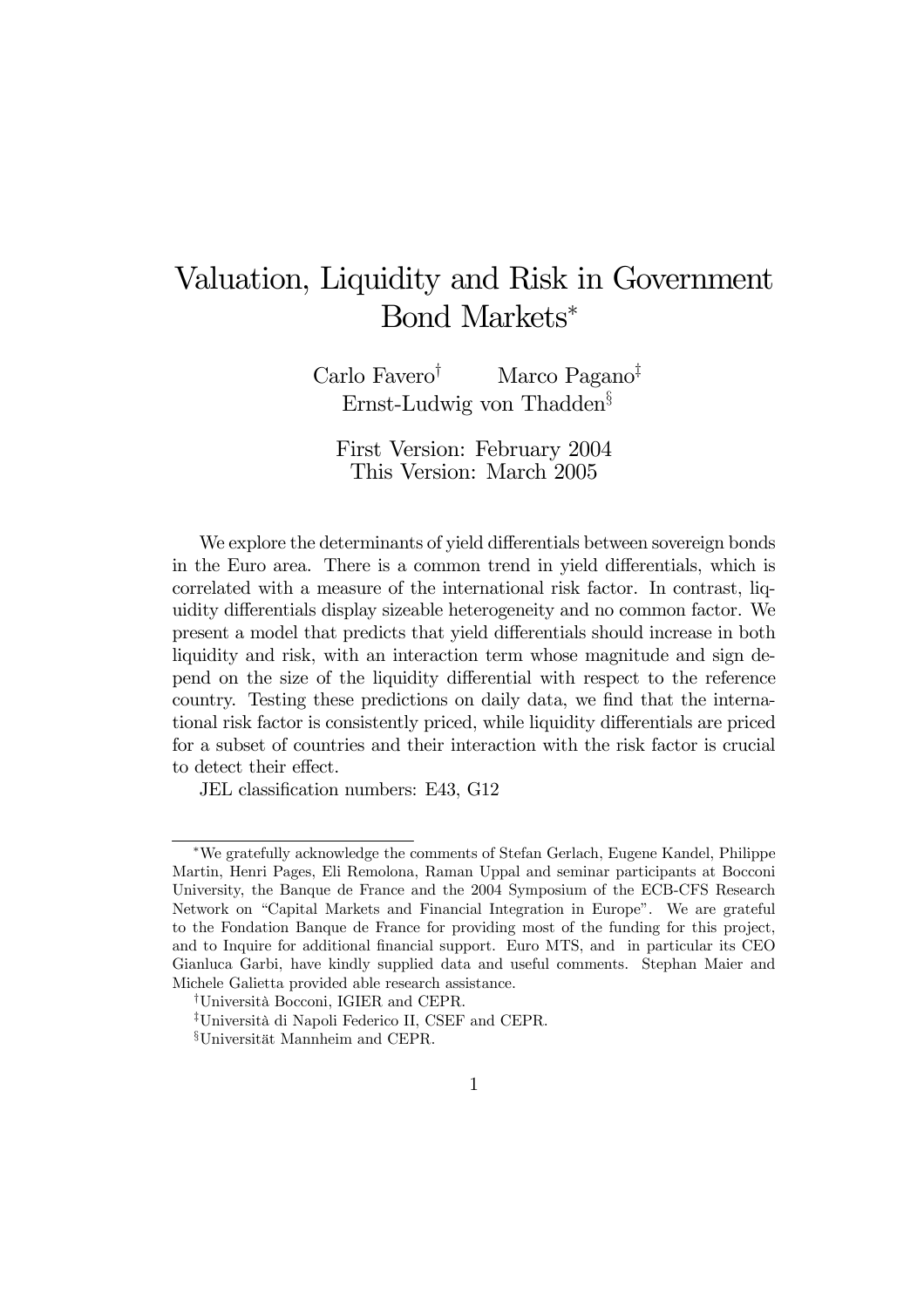### 1 Introduction

As soon as the European Monetary Union (EMU) took place in 1999, an integrated market for fixed-income securities came to life in the Euro-area. EMU eliminated currency risk within this area, and standardization of bond conventions by Euro-area sovereign issuers made public bonds more easily comparable. As a result, the public debt securities issued by different Euroarea governments became very close substitutes: yield spreads on Euro-area government bonds converged significantly, narrowing from highs in excess of 300 basis points, for certain maturities, to less than 30 basis points across the maturity spectrum over the course of 1997-98.

Yet, despite such convergence, euro-zone government bonds are still not regarded as perfect substitutes by market participants: non-negligible differences in yield levels across countries have remained, to different extents for different issuers and maturities, and they fluctuate over time without a clearly discernible trend. Even the bonds issued by the highest-rated issuers are not regarded as perfect substitutes of each other, so that for example French bonds traded in the cash market are not considered as a perfect hedge for positions in Bund futures.1

What is the reason for these persistent differentials? One possible explanation is persistent risk differences. Different sovereign issuers are perceived as having different solvency risks, in spite of the provisions of the Stability Pact. A second possible explanation is liquidity. This is indeed the explanation that is often advanced by the financial press. But a look at the time-series behavior of Euro-area yield differentials suggests that neither one of these two factors in isolation is likely to provide the full answer.

First, as shown below, the yield differentials relative to the German Bund tend to fluctuate together, much more than measures of liquidity (bid-ask spreads) do. This suggests that liquidity alone cannot be the full answer, and that there must be another common factor driving the differentials' timeseries behavior. But this factor can hardly be the solvency of individual issuers, which is unlikely to change sharply over time and to correlate strongly across issuers. It might instead be the "appetite for risk" of international investors, or  $-$  to use more familiar wording  $-$  the world price of risk, which can change sharply as a result of changes in the conditional volatility of

<sup>&</sup>lt;sup>1</sup>See Pagano and von Thadden (2004) for an account of the integration of European bond markets and for a survey of the relevant literature.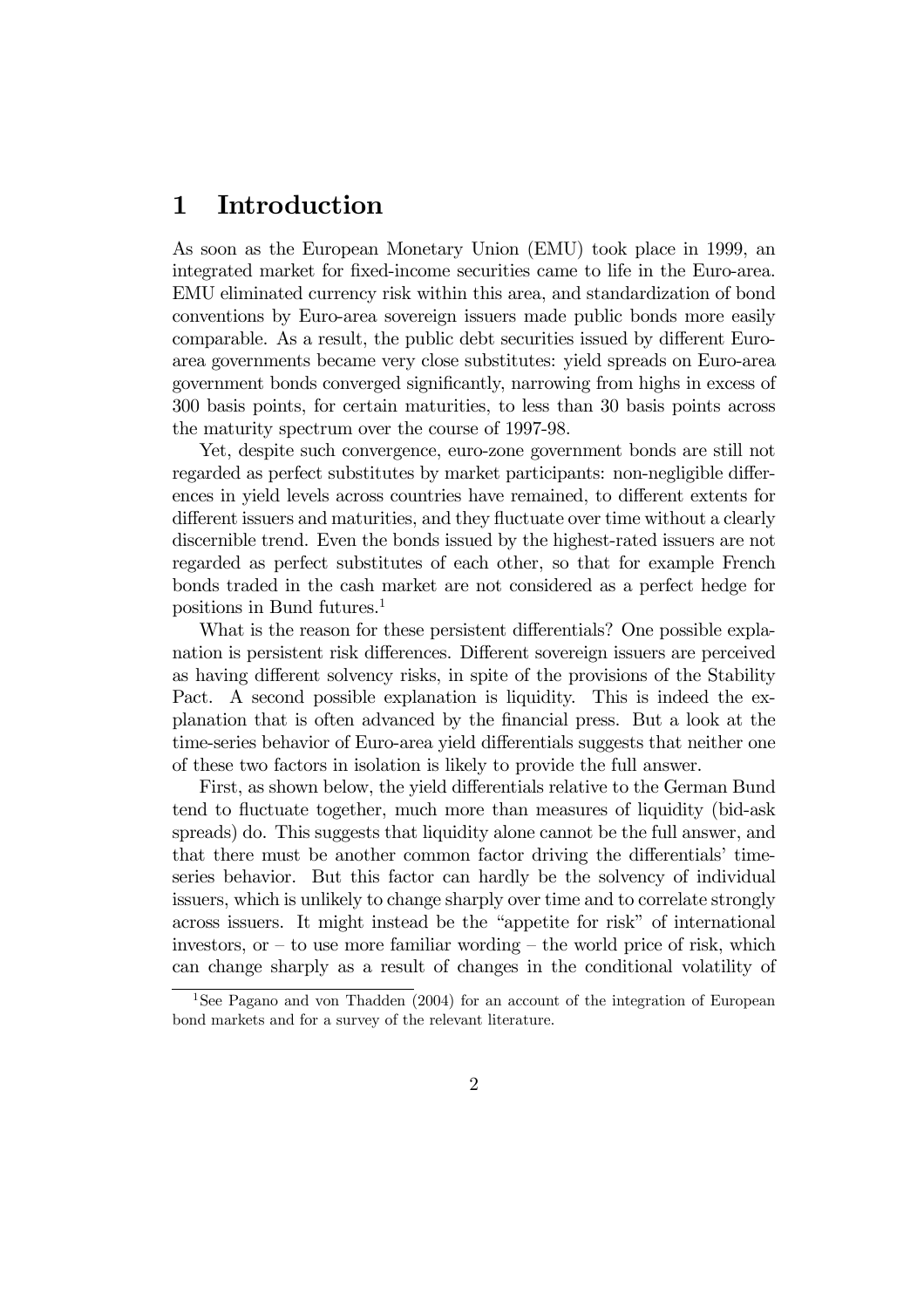the world market portfolio or in the risk tolerance of the marginal investor. For instance, even if the default risk of the Italian and French governments relative to the German one were very stable over time, a changing world price for risk could induce the implied yield differentials to correlate over time.

However, this cannot be the full story either. Sizable yield differentials have been observed for several years even within the group of AAA-rated euro-zone countries, even though they have generally narrowed considerably over time. Still, as late as 2002, 10-year AAA-rated Finnish debt yielded on average 20 basis points more than the 10-year German Bund. This suggests that indeed liquidity differences may play a role, as practitioners claim.2

The first contribution of this paper is to investigate these issues in a simple, two-period general equilibrium model of bond pricing with liquidity and default risk. The model features four assets - a riskless asset, a benchmark bond, a risky bond, and a risky outside fixed-income investment - and thus allows us at the same time to determine the relevant yields endogenously and give a precise meaning to the notion of changing "world price of risk" that is current in the empirical literature. In the context of this model, we show how the risk factors interact with the changing world price of risk, and thus affect the level and time-series behavior of yield differentials. The most important insight of our theoretical analysis is that liquidity matters for pricing, but that it interacts with fundamental risk. In particular, if a market becomes less liquid, this can either amplify or dampen the effect of increases in the world price of risk. The sign of this interaction term depends on the liquidity of the bond relative to the benchmark and is typically different from the direct effect of liquidity. This implies that a direct estimation of the impact of liquidity on prices, i.e. an estimation that ignores the indirect effect caused by the interaction with world-wide risk, is likely to underestimate the impact of liquidity.

<sup>2</sup>For instance, the increase of yield differentials relative to the Bund rate in late 1999 was explained as follows: "after having tested the waters of Europe's smaller bond markets, institutional investors are deciding they've had enough . . . declining liquidity in the smaller debt markets is boosting the premiums these countries are having to pay investors compared with the core euro-zone nations" (Wall Street Journal Europe, November 3, 1999). Market practitioners clearly attribute remaining yield differentials to liquidity premia, which are held to be larger in thinner markets, irrespective of their credit rating: "'Peripheral issuers in Europe are in trouble: They're paying a huge liquidity premium' says Steven Mayor, chief bond strategist at ING Barings in London. He says that their problem comes down to the fact that some still only represent  $1\%$  to  $2\%$  of the euro-zone issuance" (ibidem).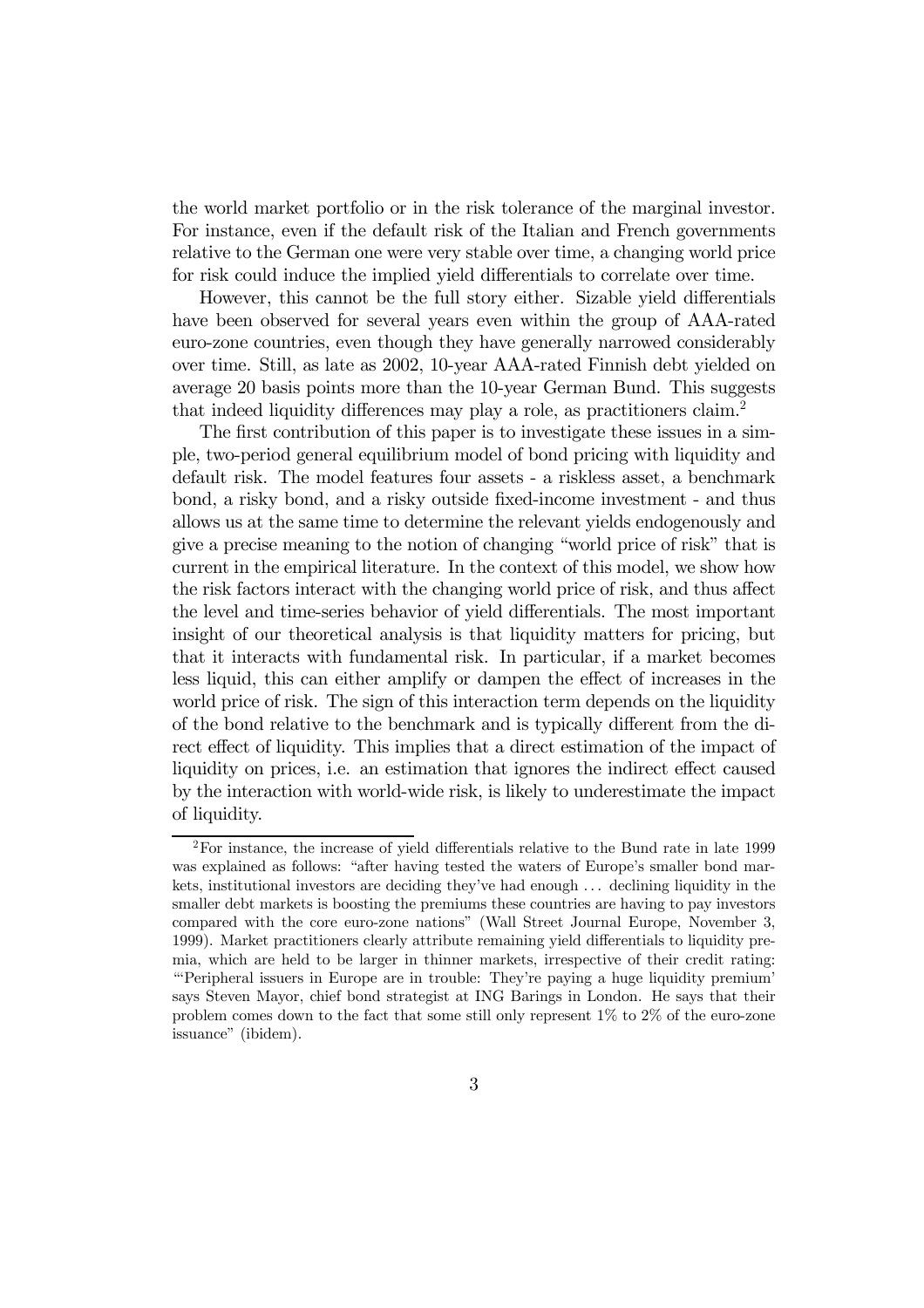Our second contribution is then to bring these ideas to the data using two years of daily observations on yields and liquidity variables for Euroarea sovereign bonds at the 5-year and 10-year maturities. The results show that a proxy for the world price of risk — the difference between high-risk U.S. corporate bonds and U.S. government bonds at the corresponding maturity — is the single most important explanatory variable for Euro-area yield differentials. Liquidity differentials — as proxied by the difference between the local and the relevant reference bid-ask spread — play a role only in a subset of countries. Whenever it appears with a statistically significant coefficient, the bid-ask spread impacts positively the corresponding yield relative to that of the benchmark, and its interaction with the world risk factor is negative and precisely estimated. In other words, (i) illiquidity appears to command a premium, as in most of the literature following Amihud and Mendelson (1986), and (ii) when an increase in perceived risk induces investors to require an increased yield differential on a bond, the shadow price that they place on liquidity tends to decrease: the increased risk premium is associated with a reduced illiquidity premium.

The structure of the remainder of this paper is as follows. Section 2 sets the paper in the context of the relevant literature. Section 3 presents the data and describes the stylized facts that emerge from them. Section 4 lays out the model and its predictions. Section 5 presents and discusses the estimation results. Section 6 concludes.

### 2 Related literature

This paper adds to a considerable literature on the relation between returns and liquidity. At a theoretical level, two main views have been advanced to explain why liquidity should be priced by financial markets: illiquidity (i) creates trading costs, and (ii) can itself create additional risk. These views are not mutually exclusive, although they have emerged sequentially in the literature. This paper builds on the first view and develops it in a new direction, which is similar in spirit to that of the second view.

The "trading cost view" holds that illiquid securities must provide investors with a higher expected return to compensate them for their larger transaction costs, controlling for fundamental risk. The prediction here is a cross-sectional one: risk-adjusted expected return must be higher for less liquid securities. This view, first proposed and tested by Amihud and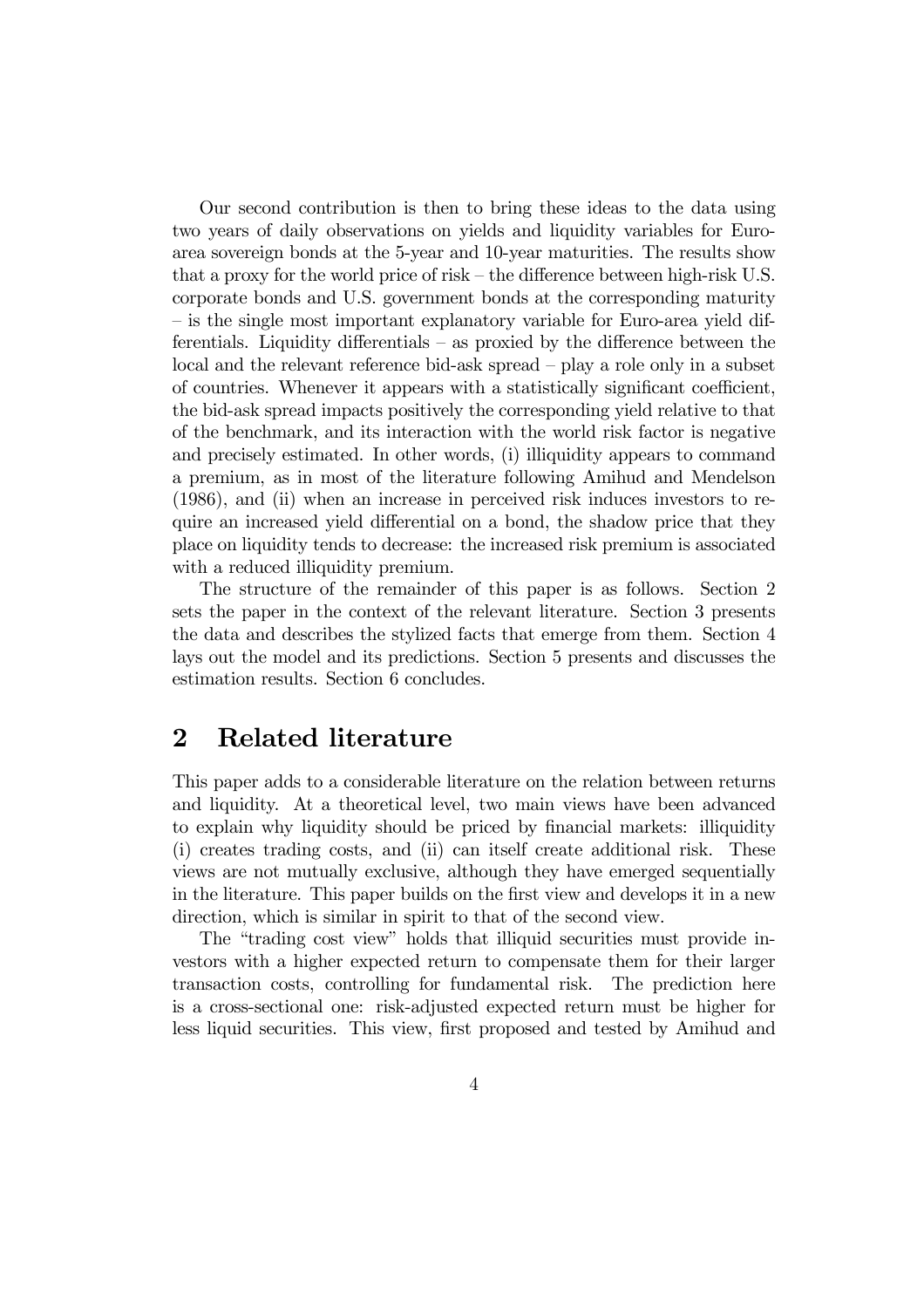Mendelson (1986), has been the basis of a vast empirical literature. Many subsequent studies of stock-market data have confirmed a significant crosssectional association between liquidity (as measured by the tightness of the bid-ask spread or trading volume) and asset returns, controlling for risk: among these are Brennan and Subrahmanyam (1996), Chordia, Roll and Subrahmanyam (2000), Datar, Naik and Radcliffe (1998), and Eleswarapu (1997). Other studies have focussed on liquidity effects in fixed-income security markets. Here, too, the initiators were Amihud and Mendelson (1991), who showed that the yield to maturity of treasury notes with six months or less to maturity exceeds the yield to maturity on the more liquid treasury bills. Other studies on U.S. public debt securities by Warga (1992), Daves and Ehrhardt (1993), Kamara (1994) and Krishnamurthy (2000) confirmed these findings, although using more recent data Strebulaev (2001) found that the yield spread between bills and matched notes is much smaller than previously found, especially when bills are on-the-run. Recently, Goldreich, Hanke and Nath (2002) investigated the impact of expected liquidity on securities' prices. They analyze the prices of Treasury securities as their liquidity changes predictably, in the transition from on-the-run to the less liquid off-the-run status, and show that the liquidity premium depends on the expected future liquidity over their remaining lifetime rather than on their current liquidity.

The "liquidity risk view" highlights that liquidity is priced not only because it creates trading costs, but also because it is itself a source of risk, since it changes unpredictably over time. Since investors care about returns net of trading costs, the variability of trading costs affects the risk of a security. Acharya and Pedersen (2004) show in a CAPM framework with overlapping generations of investors that liquidity risk should be priced to the extent that it is correlated across assets and with asset fundamentals, and uncover evidence consistent with this prediction. Similarly, Ellul and Pagano (2004) show that the initial underpricing of IPO shares should compensate investors also for the expected illiquidity and for the liquidity risk that investors face in after-market trading, and not only for the fundamental risk and adverse selection problems they are exposed to. Also Gallmeyer, Hollifield and Seppi (2004) propose a model of liquidity risk where traders have asymmetric knowledge about future liquidity, so that less informed investors try to learn from the amount of current trading volume how much liquidity there may be in the future. They show that current liquidity is a predictor of future liquidity risk, and therefore is priced.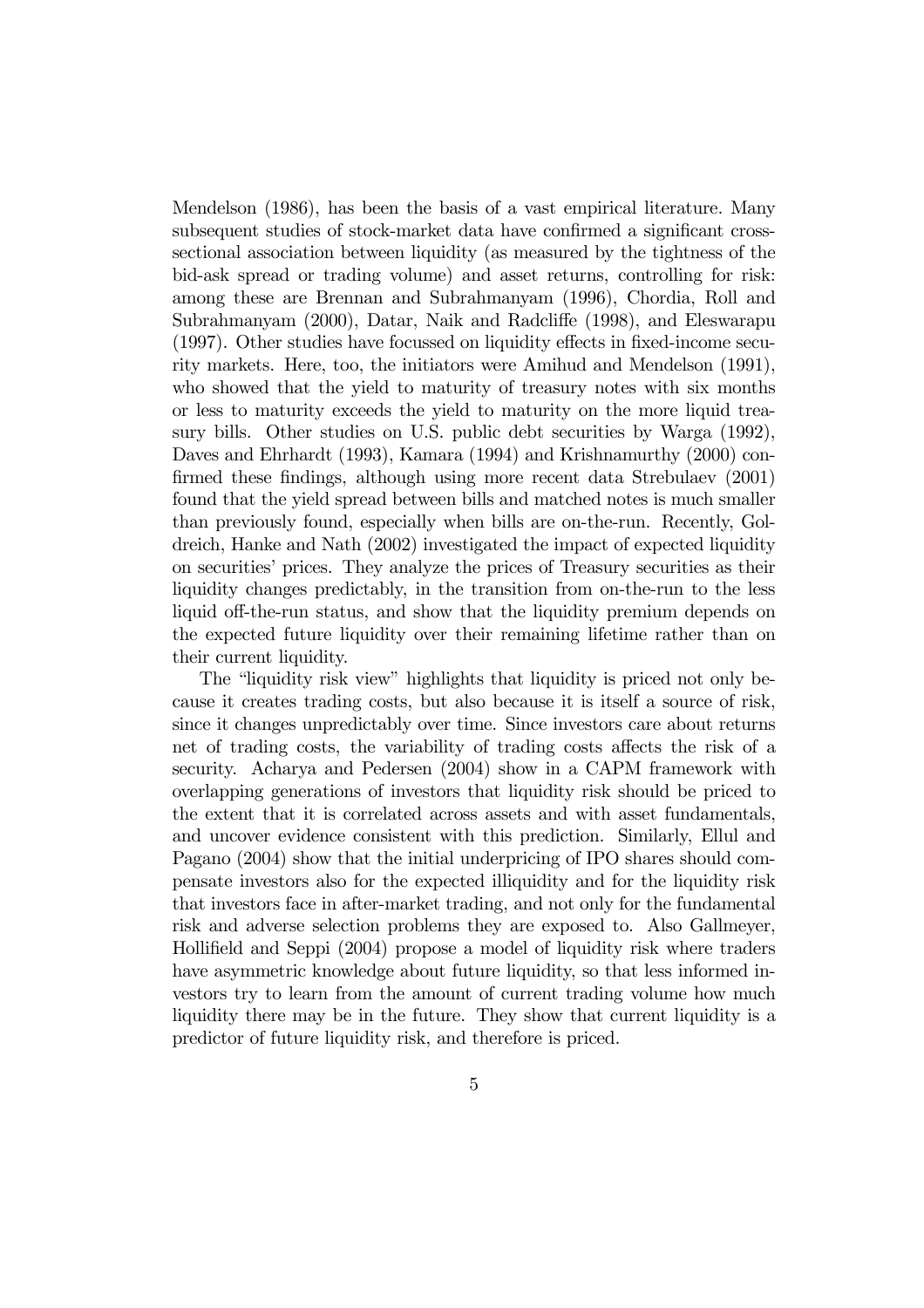Our paper puts forward what may be labeled the "risk-liquidity interaction view" and points out that liquidity alters the impact of changes in risk on current prices and yields. So here the emphasis is not on liquidity risk (indeed in this approach future liquidity is perfectly anticipated), but rather on the interaction between liquidity and fundamental risk. In the model presented in this paper, changes in fundamental risk are shown to affect less the price of bonds that are currently less liquid, but more the prices of bonds that are expected to be less liquid in the future. This prediction is consistent with the empirical findings of Goldreich, Hanke and Nath (2002). The second result parallels that in the model by Vayanos (2004), where fund managers are subject to withdrawals when their performance falls below a given threshold, and therefore are more likely to liquidate at times of high volatility. This increases the liquidity premium at times of high volatility. So in both models increased risk generates a flight to liquidity. On technical grounds, our three-date analysis is much simpler than that in Vayanos' continuous-time dynamic equilibrium model with stochastic volatility, and in fact more akin to that by Gallmeyer, Hollifield and Seppi (2004), who, like us, rely on a Diamond-Dybvig framework to motivate liquidity trading. (Instead, we share with Vayanos (2004) the modeling of illiquidity as an exogenous transaction cost.)

On the empirical front, our analysis adds to a small recent literature on Euro-area yield differentials. Codogno, Favero and Missale (2003) estimate models of Euro-area differentials with both monthly and daily data. Their estimates of monthly data show that for most countries only international risk factors, and not domestic ones, have explanatory power (the former being proxied by U.S. bond yield spreads and the latter by national debt/GDP ratios). In their estimates of daily data (that refer to 2002 only), macroeconomic variables are not included because they move too slowly to allow the estimation of the impact of the domestic risk factor. Again, the international factor is statistically significantly for most countries, while liquidity (as measured by trading volume) is significantly and positively correlated with spreads for France, Greece, the Netherlands and Spain.

Geyer, Kossmeyer and Pichler (2004) estimate with weekly data a multiissuer state-space version of the Cox-Ingersoll-Roll (1985) model of bond yield spreads (over Germany) for four EMU countries (Austria, Belgium, Italy, and Spain). They find that idiosyncratic country factors have almost no explanatory power, and yield-spread data reflect mainly a single ("global") factor, whose variation can, to a limited extent, be explained by EMU corporate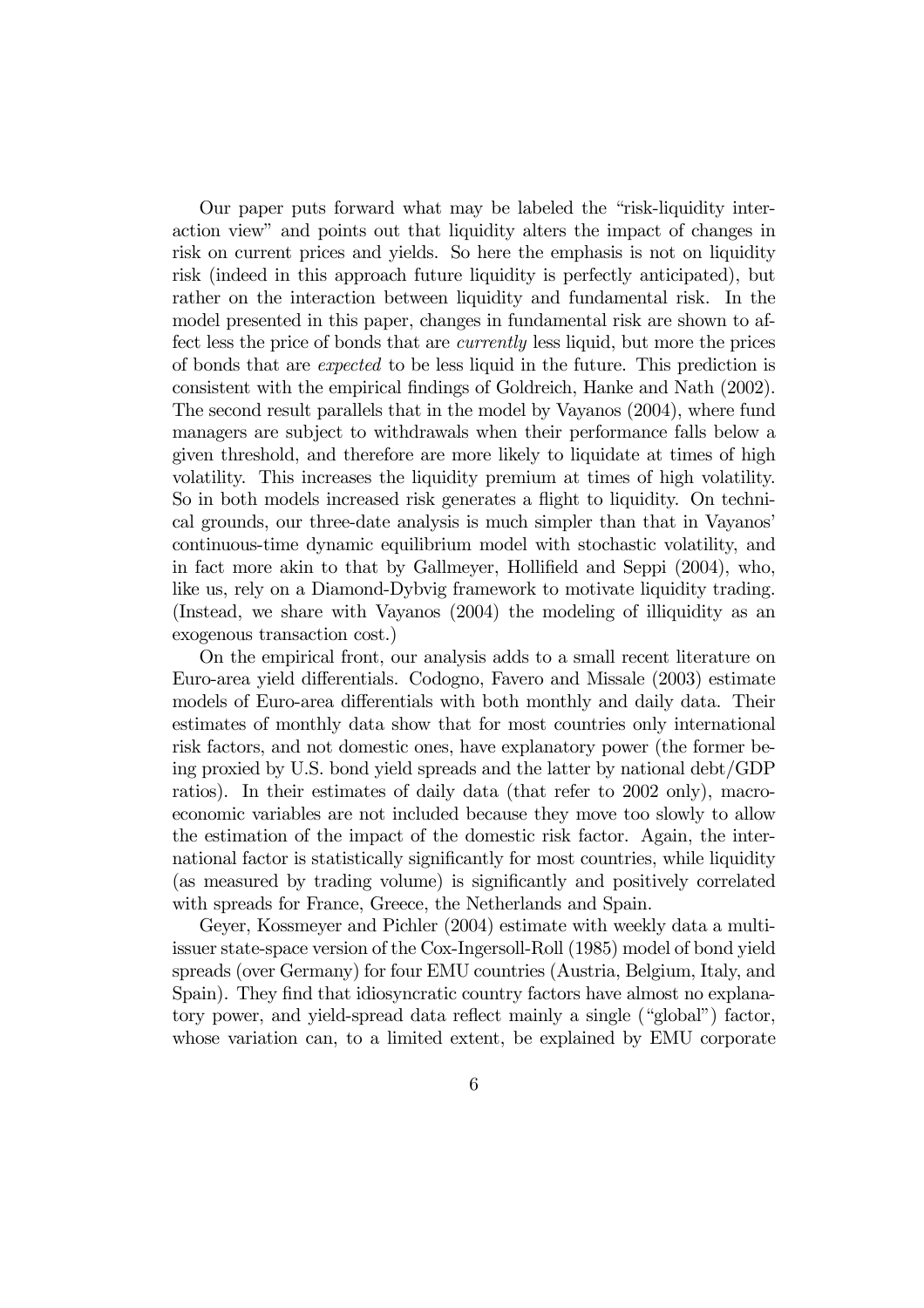bond risk (as measured by the spread of EMU corporate bonds over the Bund yield), but by nothing else  $-$  in particular not by measures of liquidity. Their measurement of liquidity variables is, however, at best indirect, as they do not use data on bid-ask spreads, but rather derived measures of liquidity, such as issue size and the yield differential between on-the-run and off-the-run bonds.

Despite the considerable differences in the methodology and data used, these two studies agree on the finding that yield differentials under EMU are driven mainly by a common risk (default) factor, related to the spread of corporate debt over government debt, and suggest that liquidity differences have at best a minor role in the time-series behavior of yield spreads. As we shall see, our results, which rely on a more direct measure of liquidity (daily bid-ask spreads), confirm the former result but also highlight that the effect of liquidity cannot be properly gauged without taking into account its interaction with changes in the common risk factor. Interestingly, the interaction between liquidity and risk appears to be price-relevant also in the European treasury bill market: Biais, Renucci and Saint-Paul (2004) document that, when volatility is high, yields are lower for bills with a larger outstanding supply, which are likely to be the most liquid.

## 3 Data and stylized facts

The data that we use in the empirical analysis concern benchmark bonds' prices and liquidity indicators for the Euro area, observed at daily frequencies for the period from 1 January 2002 to 23 December 2003. The data are collected from the Euro MTS Group's European Benchmark Market trading platform, and refer to a snapshot taken at 11 a.m. (Central European Time) in all market days for the Telematico cash markets. The database contains: (i) the best five bid and ask prices across all markets, (ii) the aggregate quantity of all the outstanding proposals made at the best bid and best ask prices, and (iii) the daily trading volume of each bond on the EBM.

From these data we calculate redemption yields, maturities and a range of liquidity-related variables described in the Appendix. We consider Austria, Belgium, Finland, France, Germany, Italy, the Netherlands, Portugal and Spain. We do not include Greece and Ireland in the sample, because in 2002 the convergence process to EMU was still ongoing for Greece, while the Euro MTS data for Ireland become available only at a very late stage of our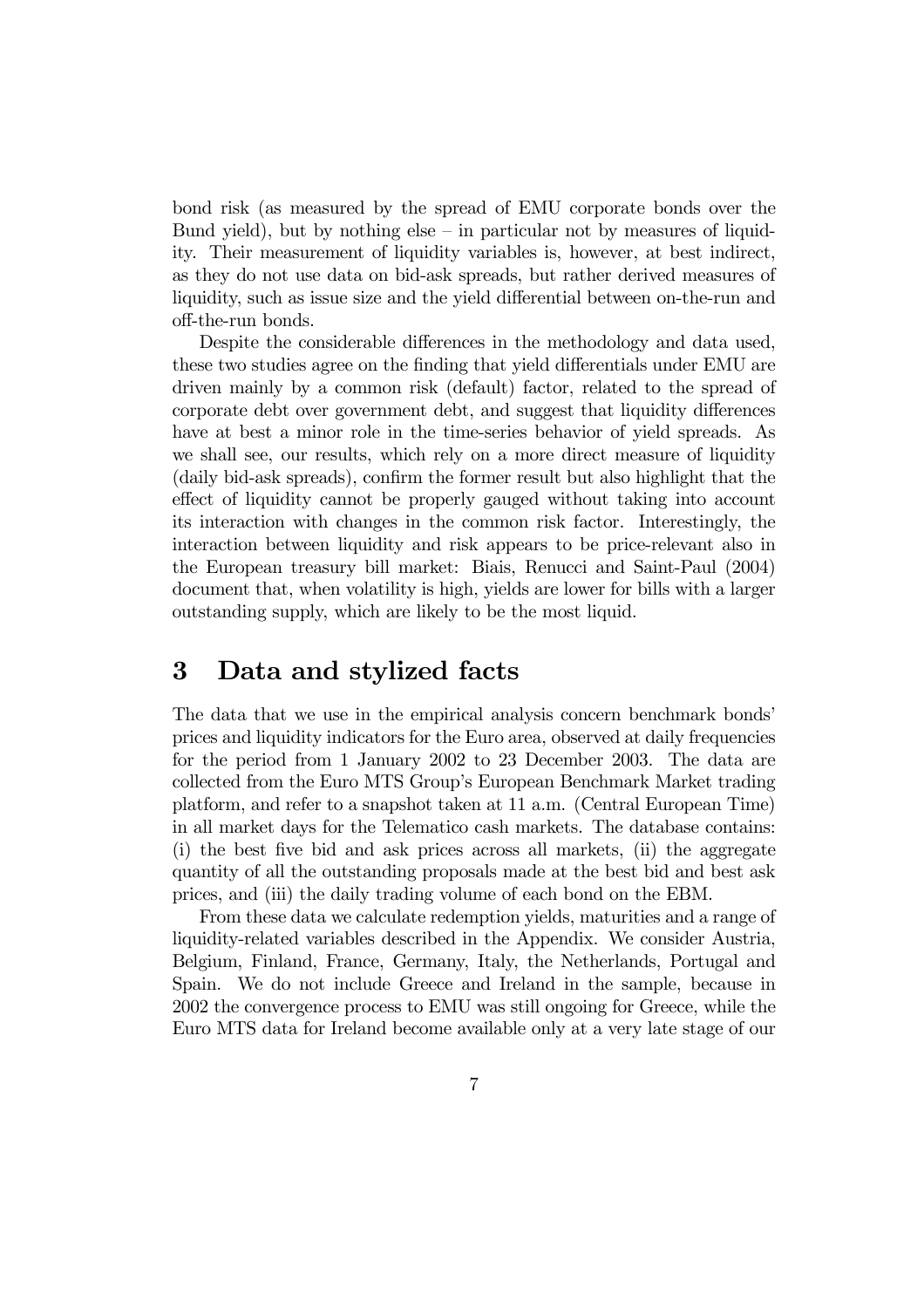sample.

Table 1 provides descriptive statistics for the yield differentials relative to Germany and the bid-ask spreads by country. For 10-year benchmark bonds, average yield differentials range from 4.16 and 6.94 basis points for France and the Netherlands to 14.47 and 15.50 basis points for Italy and Portugal respectively, while the range of variation is smaller for 5-year bonds. In both cases, the standard deviation indicates that yield differentials feature considerable time-series variability. The statistics reported in the lower panel indicate that bid-ask spreads are all very tight and stable over time. For 10 year benchmark bonds, average bid-ask spreads range from 2.52 and 2.86 ticks for Italy and France to 4.60 and 4.87 for Austria and Finland, respectively. German Bunds are the third most liquid bonds after Italian and French ones in the cash market, with a spread of 3.25 ticks. The situation is similar for 5-year bonds.

Figure 1 illustrates the time variation of 10 year yield differentials between each country in our sample and Germany, taken as the reference country. For clarity, we report separately the data for the Netherlands, France and Austria in the upper panel, and for all the remaining countries in the lower panel of the Figure. Yield differentials have a clear tendency to comove. The presence of comovement is confirmed by Table 2, which reports the correlation between yield differentials over the sample period and presents a principal-components analysis. Correlations are very high both within and between groups, and the principal-components analysis shows that the first principal component explains above 90 percent of the variance of the series.

Liquidity indicators behave differently. Figure 2 shows the difference in bid-ask spreads observed for benchmark bonds relative to German ones, for the same groupings of countries as those used in Figure 1. The figure reports five-days moving averages of the daily observations to smooth volatility. Clearly, liquidity indicators have a different time pattern from yield differentials. This is confirmed by the correlations and principal-components analysis shown in Table 2. The correlation between differentials in liquidity indicators is much lower than that between yields differentials. Moreover, the principal- components analysis reveals that for liquidity indicators at least six components are needed to explain the same proportion of the total variance as that explained by the first component in the case of yield differentials.

The principal-components analysis of Table 2 shows clearly that there is a common international factor in yield differentials in Europe. In Figure 3 we display the behavior of a variable that is often proposed in the literature as a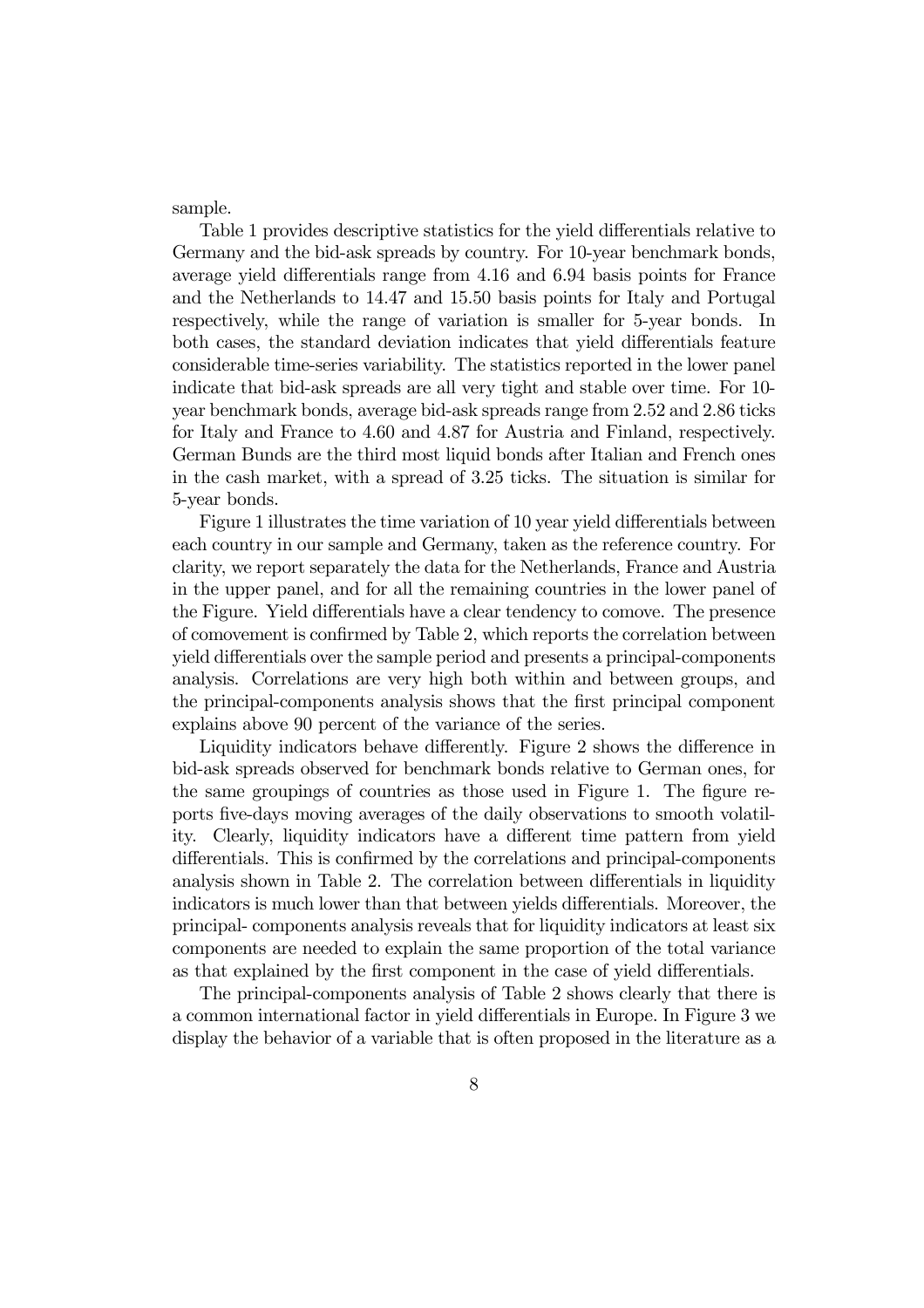proxy for this factor: the spread between the yield on 10-year fixed interest rates on swaps and the yield on 10-year US government bonds. There is ample evidence of a common trend in international bond spreads (see, for example, Dungey et al.1997). The empirical literature on sovereign bond spreads in emerging markets shows that the yield of US government bonds, the slope of the US yield curve and risk indicators on the US bond markets, are the main determinants of sovereign spreads (see, for example, Eichengreen and Mody, 2000; Barnes and Cline, 1997, and Kamin and Von Kleist, 1999, Arora and Cerisola, 2001). Blanco (2001) and Codogno et al. (2003) use proxies for global credit risk derived from the US yield curve in their models of euro-zone government security yields. Consistent with these findings and with the results of Geyer, Kossmeier and Pichler (2004), Figure 3 shows that this international risk factor is strongly correlated with the first principal component of yield differentials in the Euro area.

### 4 The Model

In order to guide our investigation of the determinants of yield differentials, we consider a simple discrete-time general equilibrium model that combines the analysis of risk typical of the Consumption Capital Asset Model (CCAPM) such as Lucas (1978) with the modelling of liquidity risk of the Diamond-Dybvig (1983) model, where some consumers have to liquidate their assets prematurely.

The model has three dates,  $\tau = 0, 1, 2$ , a non-storable consumption good at each date, and four assets. We will determine the prices (or yields) of all assets endogenously and simultaneously. The consumption good is the numeraire at each date. The period from date 0 to date 1 corresponds to a typical short-term holding period, during which liquidity needs may arise, and the period from date 1 to 2 represents the "long run". The first asset is a safe short-term asset, called  $S$ , that pays out a fixed first-period (net) interest rate  $r_0 > 0$  and  $r_1 > 0$  from date 1 to 2. We will sometimes refer to holdings of this asset as "cash". The second and third assets, denoted  $A$  and  $B$ , respectively, are government bonds that are issued (or traded) at date 0, pay out nothing at date 1, and  $\tilde{V}^i$ ,  $i = A, B$ , at date 2. The fourth asset, denoted W, describes alternative world-wide long-term investment opportunities and pays out nothing at date 1 and  $\widetilde{V}^{W}$  at date 2. All payouts are in terms of the consumption good.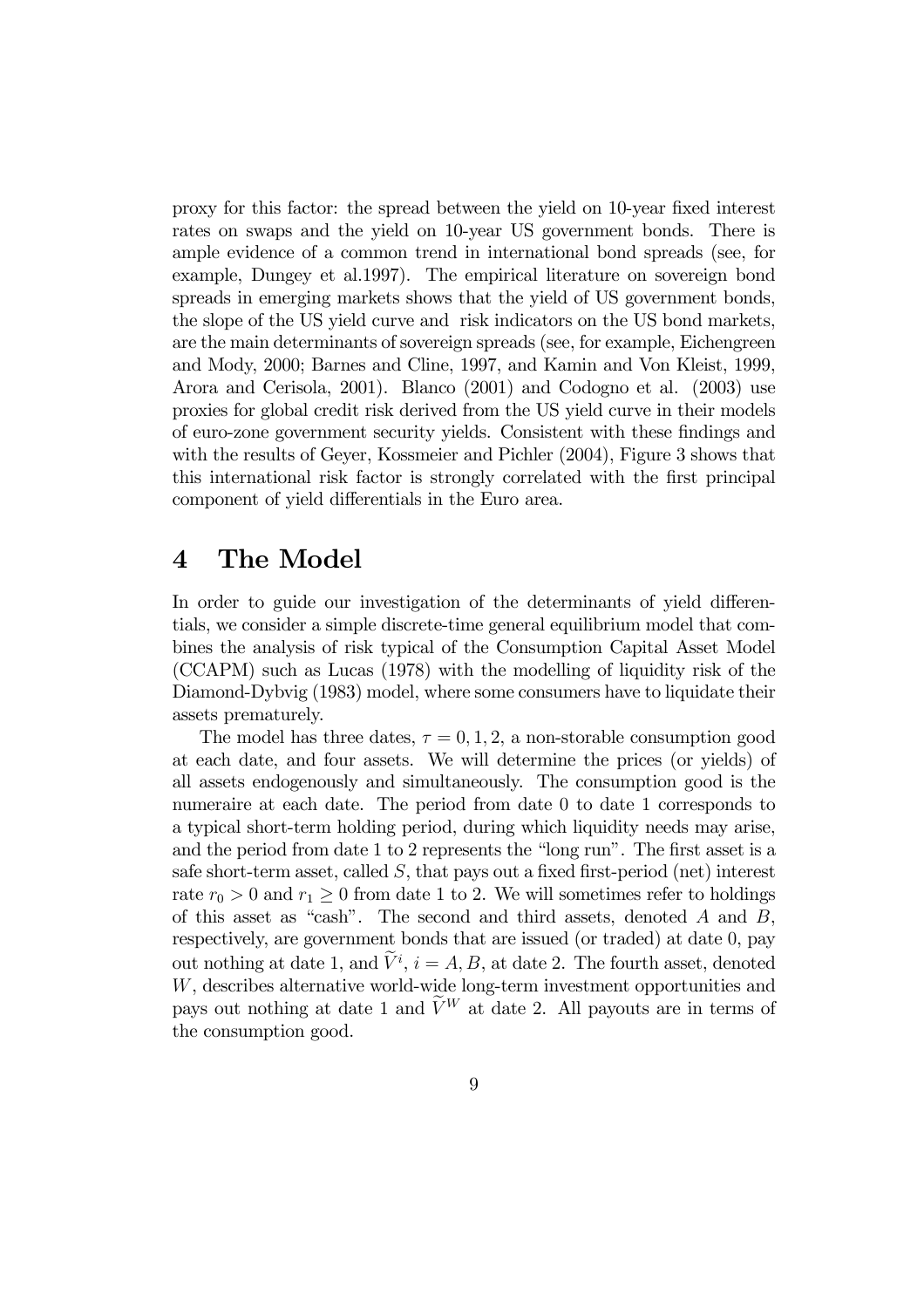We assume that bond A is safe and let  $\widetilde{V}^A = V$  almost surely.<sup>3</sup> Although no Western European government bond in the postwar period has ever been defaulted upon, it seems that markets attribute a slight default risk to some bonds. To capture this perception (which may be purely psychological), we assume that  $\widetilde{V}^B$  is indeed a random variable, with support  $[0, \overline{V}]$  and a large mass on  $\overline{V}$ . Purely for convenience, we standardize the expected final payoff of the risky bond to equal that of the safe bond:  $E\dot{V}^B = V$ , so that the payoff of the risky bond is a mean-preserving spread of the latter. The final value of the world asset  $\widetilde{V}^{W}$  is an arbitrary real-valued random variable. We denote  $\sigma_B^2 = \text{var}(V^B)$ ,  $\sigma_W^2 = \text{var}(V^W)$ ,  $\sigma_{BW} = \text{cov}(V^B, V^W)$ , and assume that the final payoffs of the risky bond and the world-wide asset opportunity are positively correlated:  $\sigma_{BW} > 0$ . This assumption is intended to capture the idea that default on the risky bond is more likely in states in which the world economy fares badly.

All assets are traded at dates 0 and 1. We denote date- $\tau$  prices by  $p_{\tau}^{i}$ ,  $i = S, A, B, W$ . By assumption, the S-asset trades without frictions. For the other assets, we model trading frictions explicitly by assuming that market makers set bid prices  $(1 - t_0^i)p_0^i$  and ask prices  $(1 + t_0^i)p_0^i$  in period 0, and similarly bid prices  $(1-t_1^i)p_1^i$  and ask prices  $(1+t_1^i)p_1^i$  at date 1. The  $t_0^i$  and  $t_1^i$ represent proportional transactions costs that can be due to order processing costs, asymmetric information or other motives discussed in the literature. We take them to be exogenous and symmetric around  $p_{\tau}^{i}$ , the fundamental value of asset *i* at time  $\tau$ . We also assume  $t^W = 0$ , since we want to focus on the impact of differential transactions costs on government bond trading.

In this fashion, the model allows us to analyze separately the impact of changes in current and future liquidity: from the standpoint of an investor who is choosing her portfolio at date 0, an increase in  $t_0^i$  is a decrease in the current liquidity of asset *i*, whereas an increase in  $t_1^i$  is a decrease in its expected liquidity, which will be relevant to the investor if she trades in period 1. In this sense,  $t_0$  describes current transactions costs, whereas  $t_1$  is the long-term (expected) level of transactions costs.

In the spirit of the "tree model" by Lucas (1978), we assume that the four assets are in fixed supply  $Q^i$ ,  $k = S, A, B, W$ . These asset supplies are purchased at the respective ask prices by a continuum of agents of mass 1 at date 0. (Asset payoffs are normalized to a per-capita basis.) Agents can be thought as purchasing these asset supplies from a previous generation of

 $3A$  may be thought of as Germany, at least until 2002.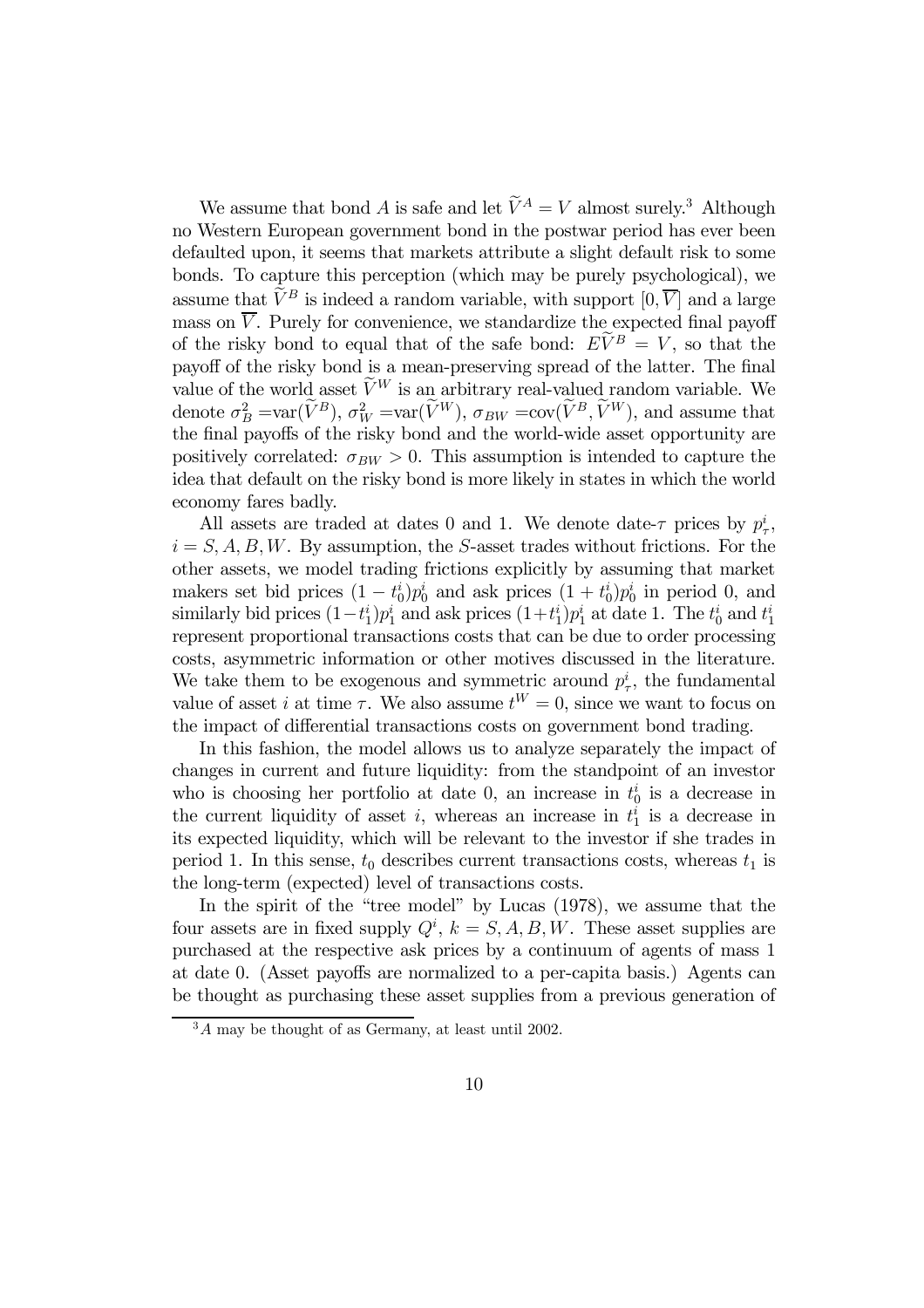investors, who are selling them inelastically.

Investors are identical ex ante, all having the same preferences and being endowed with 1 unit of the numeraire in period 0 and nothing thereafter. Ex post, however, individuals differ, because they are exposed to different liquidity needs. To capture this in a simple way, we adopt a Diamond-Dybvig setting. We assume that utility from consuming in  $\tau = 1$  and  $\tau = 2$  is given by

$$
u(c_1, c_2) = \begin{cases} u(c_1) & \text{with probability } \pi \\ u(c_2) & \text{with probability } 1 - \pi \end{cases}
$$

where u satisfies the usual boundary conditions to get interior optima, and  $\pi$  is the probability of early liquidation. For simplicity (and without loss of generality) we assume no discounting. We also assume the Law of Large Numbers such that at date 1 a fraction of exactly  $\pi$  agents liquidate prematurely and consume. We call agents who must consume at date 1 "impatient" and those who must consume at date 2 "patient".

#### 4.1 Optimality and equilibrium conditions

Consider an agent at date 1 who holds a portfolio  $(y_0^S, y_0^A, y_0^B, y_0^W)$  chosen at date 0. (In equilibrium, of course,  $(y_0^S, y_0^A, y_0^B, y_0^W) = (Q^S, Q^A, Q^B, Q^W)$ ) The date 0 budget constraint is

$$
p_0^S y_0^S + \sum_{i=A,B,W} (1+t_0^i) p_0^i y_0^i = 1.
$$
 (1)

If the agent is impatient, at date 1 she sells her portfolio inelastically and consumes

$$
c_1 = (p_1^S + r_0)y_0^S + \sum_{i=A,B,W} (1 - t_1^i)p_1^i y_0^i
$$
  
= 
$$
\frac{p_1^S + r_0}{p_0^S} + \sum_{i=A,B,W} \left( (1 - t_1^i)p_1^i - \frac{p_1^S + r_0}{p_0^S} (1 + t_0^i)p_0^i \right) y_0^i
$$
 (2)

where the last equality used (1). Note that  $(p_1^S + r_0)/p_0^S - 1$  is the first-period rate of return on the safe asset (the date-0 risk-free rate).

If the agent is patient, she uses the return on her cash holdings  $r_0y_0^S$  to buy quantities  $(y_1^S, y_1^A, y_1^B, y_1^W)$  at date 1 so as to

$$
maximize Eu(c_2),
$$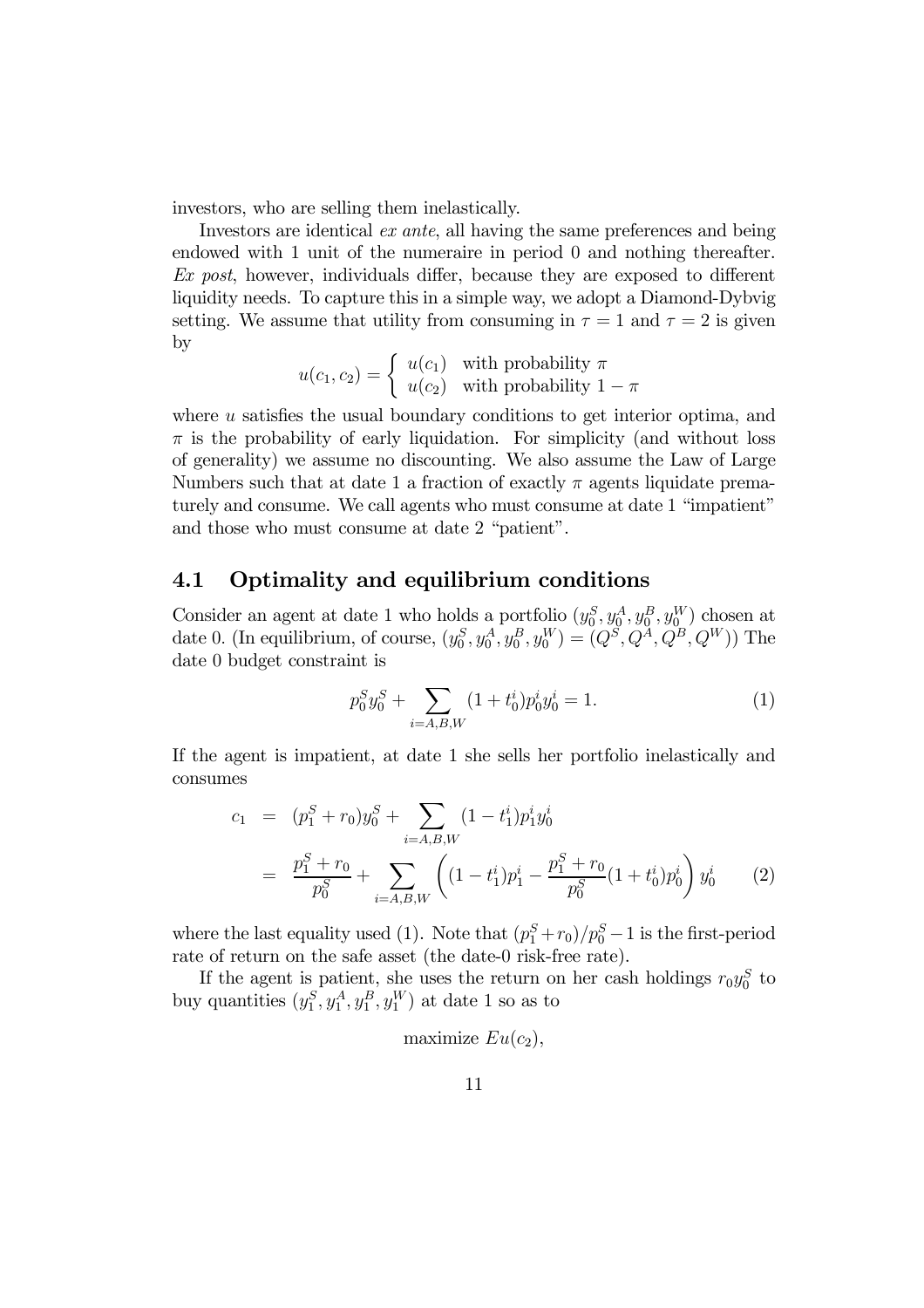where

$$
c_2 = (1 + r_1)(y_0^S + y_1^S) + \sum_{i = A, B, W} (y_0^i + y_1^i) \widetilde{V}^i,
$$

subject to the budget constraint

$$
r_0 y_0^S = \sum_{i=S}^W (1 + t_1^i) p_1^i y_1^i.
$$
 (3)

Here we have used the fact (which can easily be proved formally) that patient agents will not sell the two bonds because of their transactions costs (i.e. that optimally  $y_1^i \geq 0$  for  $i = A, B$ ). Using (1) and (3) to eliminate the  $y_\tau^S$ , final consumption  $c_2$  can be written as

$$
c_2 = \frac{1 + r_1}{p_1^S} \frac{p_1^S + r_0}{p_0^S} + \sum_{i = A, B, W} y_0^i \left( \tilde{V}^i - \frac{1 + r_1}{p_1^S} \frac{p_1^S + r_0}{p_0^S} (1 + t_0^i) p_0^i \right) + \sum_{i = A, B, W} y_1^i \left( \tilde{V}^i - \frac{1 + r_1}{p_1^S} (1 + t_1^i) p_1^i \right).
$$
 (4)

The first term in (4) is the rate of return on the safe asset between dates 0 and 2, the second the two-period excess return on date 0 investments, and the third the one-period excess return on date-1 investments.

The first-order conditions for the patient investors' problem at date 1 are

$$
E\left(\widetilde{V}^{i} - \frac{1+r_{1}}{p_{1}^{S}}(1+t_{1}^{i})p_{1}^{i}\right)u'(c_{2}) = 0
$$
\n(5)

for  $i = A, B, W$ .

At date 0, agents anticipate date-1 equilibrium prices, taking them as given, and maximize

$$
\pi u(c_1) + (1 - \pi)Eu(c_2)
$$

over  $(y_0^A, y_0^B, y_0^W)$ , where  $c_1$  and  $c_2$  are given by (2) and (4), respectively, and the  $y_1^i$  by the first-order conditions (5). Using the Envelope Theorem, the date-0 first-order conditions are

$$
\pi u'(c_1) \left( (1 - t_1^i) p_1^i - \frac{p_1^S + r_0}{p_0^S} (1 + t_0^i) p_0^i \right)
$$

$$
+ (1 - \pi) E u'(c_2) \left( \widetilde{V}^i - \frac{1 + r_1}{p_1^S} \frac{p_1^S + r_0}{p_0^S} (1 + t_0^i) p_0^i \right) = 0 \tag{6}
$$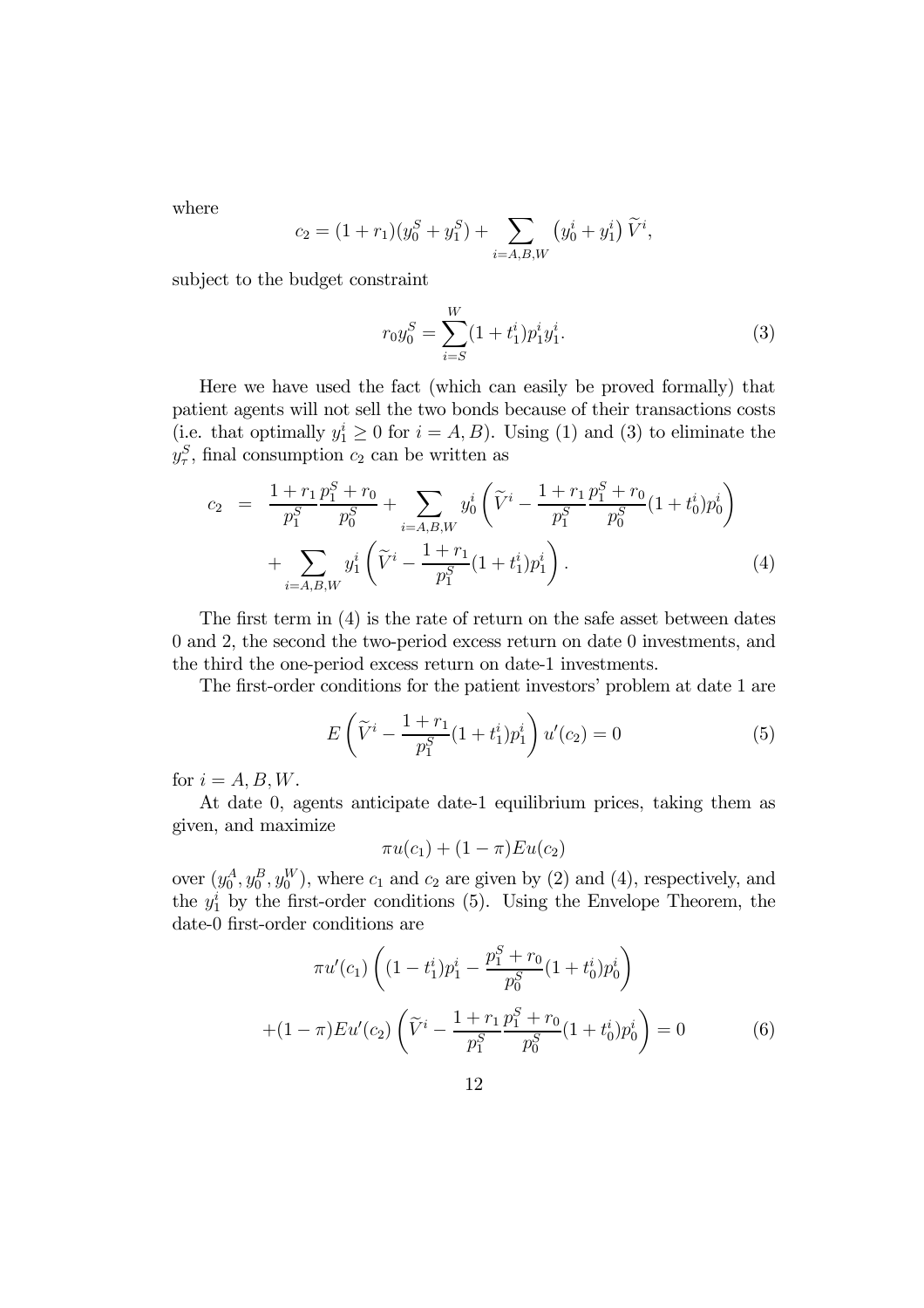for  $i = A, B, W$ .

Combining (5) and (6) for  $i = W$  and recalling the assumption  $t_0^W =$  $t_1^W = 0$ , we obtain the standard arbitrage relationship

$$
\frac{p_1^W}{p_0^W} = \frac{p_1^S + r_0}{p_0^S},\tag{7}
$$

which simply states that the rates of return of the two frictionless assets between dates 0 and 1 must be equal. To close the model, the optimality conditions must be complemented with the market clearing conditions at date 0,

$$
y_0^i=Q^i
$$

and at date 1,

$$
\pi y_0^i = (1 - \pi) y_1^i \tag{8}
$$

for  $i = S, A, B, W$ . Inserting these two sets of conditions into the respective budget constraints yields

$$
p_0^S Q^S + \sum_{i=A,B,W} (1+t_0^i) p_0^i Q^i = 1
$$
\n(9)

$$
p_1^S Q^S + \sum_{i=A,B,W} (1+t_1^i) p_1^i Q^i = \frac{1-\pi}{\pi} r_0 Q^S \tag{10}
$$

Finally, in equilibrium total consumption at each date must equal the total quantity of the consumption good available. Expressed in per-capita terms, this means:

$$
c_1 = \frac{1}{\pi} r_0 Q^S \tag{11}
$$

$$
c_2 = \frac{1}{1-\pi} \left[ (1+r_1)Q^S + VQ^A + \tilde{V}^B Q^B + \tilde{V}^W Q^W \right] \tag{12}
$$

Equations (5), (6), (9), and (10) are 8 equations in the 8 unknowns  $p_{\tau}^{i}$ ,  $\tau =$  $0, 1, i = S, A, B, W$ . Due to the simple intertemporal structure of the model, this system of equations can be solved fairly easily. In particular, the date-1 problem can be solved independently from the date-0 problem.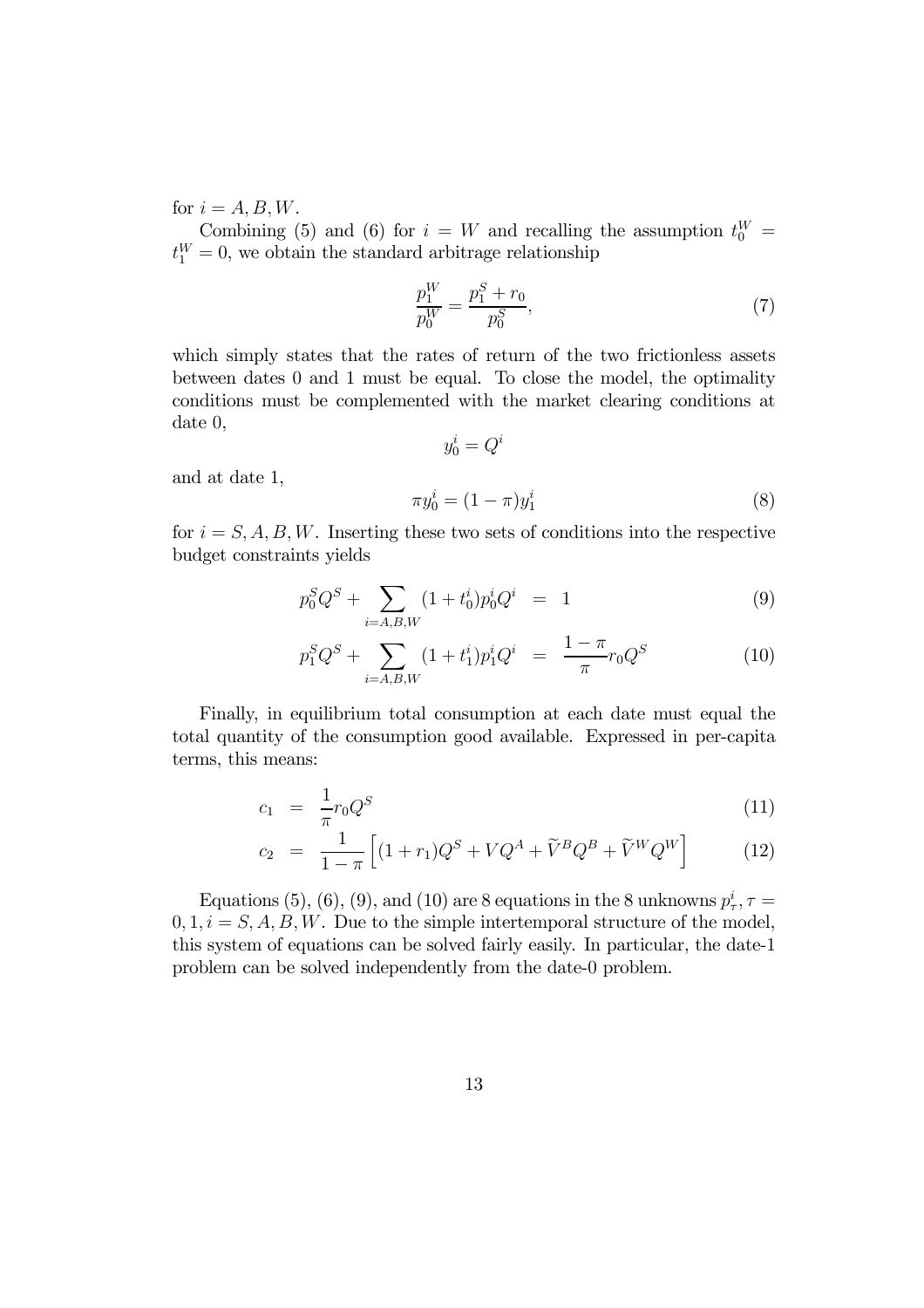#### 4.2 Date-1 equilibrium prices

First, because bond A is riskless, condition (5) for  $i = A$  yields a standard riskless no-arbitrage relation:

$$
p_1^A = \frac{1}{1 + t_1^A} \frac{p_1^S}{1 + r_1} V,\tag{13}
$$

stating that the price of the safe asset  $A$  is its final value V multiplied by the discount factor  $p_1^S/(1+r_1)$  and by a "transaction cost" factor. Transaction costs operate like a tax: the larger the cost  $t_1^A$  charged to buy asset A at date 1, the lower its "net price"  $p_1^A$ .

The two first-order conditions  $(5)$  for assets  $B$  and  $W$  yield analogous expressions for  $p_1^B$  and  $p_1^W$  (remember that  $t^W = 0$ ):

$$
p_1^B = \frac{1}{1+t_1^B} \frac{p_1^S}{1+r_1} \frac{E\widetilde{V}^B u'(c_2)}{E u'(c_2)} \tag{14}
$$

$$
p_1^W = \frac{p_1^S}{1+r_1} \frac{EV^W u'(c_2)}{E u'(c_2)} \tag{15}
$$

Using  $(13)$ ,  $(14)$ ,  $(15)$ , and  $(11)$ ,  $(12)$  and the market clearing condition (10) then yield the equilibrium discount factor as

$$
\frac{p_1^S}{1+r_1} = \frac{Eu'(c_2)}{Ec_2u'(c_2)}c_1 = \left[1 - \frac{\text{cov}(c_2, u'(c_2))}{Ec_2u'(c_2)}\right] \frac{c_1}{Ec_2}
$$
(16)

The first factor on the right-hand side is larger than 1, because the concavity of  $u(\cdot)$  implies that  $cov(c_2, u'(c_2))$  is negative and increasing in the variability of date-2 consumption.4 Intuitively, an increase in risk makes the short-term asset more appealing to investors and tends to raise its price. The second term reflects the demand for interim liquidity  $c_1$  by impatient consumers relative to the expected consumption of the patient ones.

Replacing the discount factor  $(16)$  in equations  $(13)$ ,  $(14)$  and  $(15)$  yields the date-1 equilibrium prices of the three long-term assets,  $p_1^A$ ,  $p_1^B$  and  $p_1^W$ . These expressions allow us to compare the price responses of the various assets to changes in risk and contemporaneous transaction  $costs$ <sup>5</sup> By the

<sup>&</sup>lt;sup>4</sup>Indeed it equals 1 in the limiting cases where  $c_2$  is certain or where  $u(c_2)$  is linear.

<sup>&</sup>lt;sup>5</sup>This static analysis ignores the role of expected (long-term) transactions costs, which only the full three-period model can exhibit. But this preliminary analysis is already informative and helps to better understand the full analysis in the next subsection.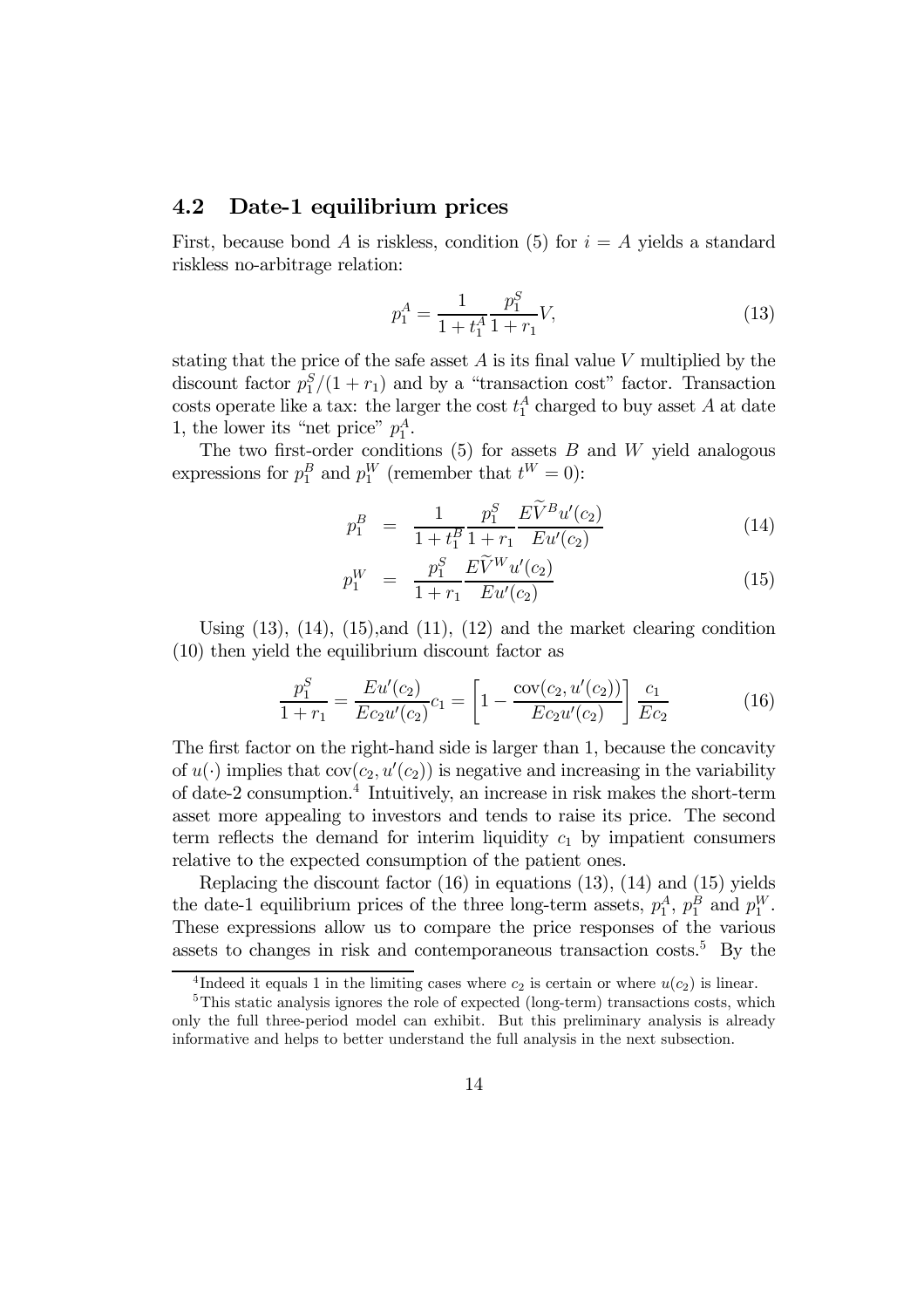multiplicative nature of the pricing kernel, it is more natural to undertake such a comparison with price ratios than with differences. Thus, the ratio between the price of the risky bond and that of the safe one is

$$
\frac{p_1^B}{p_1^A} = \frac{1 + t_1^A}{1 + t_1^B} \frac{E\widetilde{V}^B u'(c_2)}{E V u'(c_2)} = \frac{1 + t_1^A}{1 + t_1^B} \left[ 1 + \frac{\text{cov}(\widetilde{V}^B, u'(c_2))}{E V u'(c_2)} \right]
$$
(17)

Equation (17) shows very clearly two elements that drive a wedge between the valuations of bond  $A$  and  $B$ : differences in transaction costs, expressed by the first fraction, and differences in risk, expressed by the second one. The first term is smaller than 1 if the risky bond is less liquid than the safe one  $(t_1^A < t_1^B)$ , and shows that the date-1 relative price of the risky bond is inversely related to its transaction cost  $t_1^B$ . The second term is smaller than 1 because, as before, the covariance in this term is negative. By the same token it is decreasing in the covariance of  $\widetilde{V}^B$  with  $c_2$ , which can be computed from (12).

An important implication of (17) is that, because the trading cost term and the risk term enter multiplicatively, an increase in the risk of bond  $B$  has a smaller effect on its relative price if its transaction cost is relatively large. In other words, while an increase in the risk of the B-bond, either through its variance or its covariance with world-wide returns, affects its relative price negatively, the magnitude of this negative effect is dampened by a relatively large transaction cost  $t_1^B$ . To summarize these results:

Remark 1: The date-1 price ratio between the risky and the safe bond depends negatively on their relative transaction costs and on consumption risk. The effect of an increase in risk is smaller the larger is the relative transaction cost of the risky bond.

The first part of this remark is straightforward: if the trading costs of bond  $B$  or its risk increase relative to bond  $A$ , its relative price decreases because patient investors will attempt to substitute away from this asset towards more attractive ones. This is the well-known point made by the "transaction cost view" described in Section 2: in equilibrium, higher transaction costs must be compensated by lower prices. The second finding, concerning the interaction between risk and transaction costs is less obvious. It is a key insight about the importance of interaction effects for the modelling of asset prices that we will discuss more broadly in the following section. But already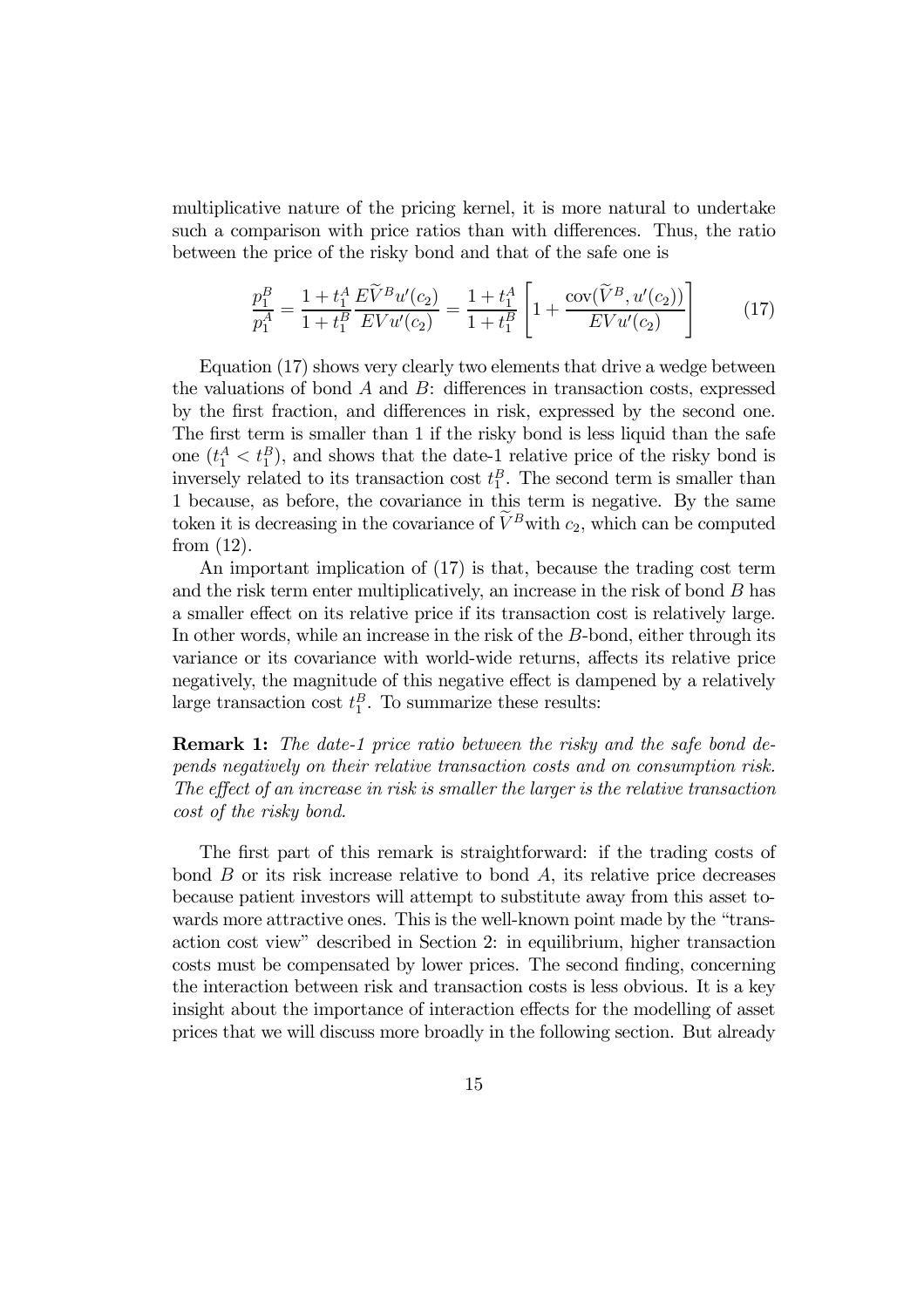this simpler context of period -1 prices provides some interesting intuition. This intuition is similar to the logic of trading distortions resulting from taxation in public economics. Suppose that on an asset the buyer and seller must pay a proportional transaction tax. Then the larger is the tax, the lower the after-tax price faced by either one. Suppose that the asset becomes riskier, so that its price tends to fall. The effect on the price will be smaller the larger is the tax, since the initial after-tax price will be correspondingly lower. The tax effectively reduces the variance of the price arising from news about the future.

#### 4.3 Date-0 equilibrium prices

We now turn to our main objective, the analysis of date-0 prices. As of period 0, there are two sources of risk, liquidity risk and fundamental risk. The former arises from the fact that date-1 consumption is random and subject to liquidity costs, the second from randomness in the returns of the local and the international assets Different from the analysis of the last subsection, the date-0 problem allows us to study the impact of changes in contemporaneous transactions costs on prices (the impact of  $t_0$  on  $p_0$ ) holding the average (expected) level of transactions costs  $(t_1)$  fixed, and viceversa.

First, we study the relation between the initial price of the risky bond  $p_0^B$ and that of the safe bond  $p_0^A$ . Combining the first-order condition at date 0,  $(6)$ , with that of date 1,  $(5)$ , we obtain

$$
\left(\pi \frac{1 - t_1^i}{1 + t_1^i} p_1^S u'(c_1) + (1 - \pi)(1 + r_1) E u'(c_2)\right) \frac{E\widetilde{V}^i u'(c_2)}{E u'(c_2)}
$$
\n
$$
= \frac{p_1^S + r_0}{p_0^S} (1 + r_1) \left(\pi u'(c_1) + (1 - \pi) \frac{1 + r_1}{p_1^S} E u'(c_2)\right) (1 + t_0^i) p_0^i
$$

for  $i = A, B, W$ . Dividing the equation for A by the one for B yields

$$
\frac{p_0^B}{p_0^A} = \frac{1 + t_0^A}{1 + t_0^B} \cdot \frac{E\widetilde{V}^B u'(c_2)}{E V u'(c_2)} \cdot \frac{\pi \frac{1 - t_1^B}{1 + t_1^B} p_1^S u'(c_1) + (1 - \pi)(1 + r_1) E u'(c_2)}{\pi \frac{1 - t_1^A}{1 + t_1^A} p_1^S u'(c_1) + (1 - \pi)(1 + r_1) E u'(c_2)},\tag{18}
$$

which upon substituting  $p_1^S$  from (16) becomes

$$
\frac{p_0^B}{p_0^A} = \frac{1 + t_0^A}{1 + t_0^B} \cdot \frac{E\widetilde{V}^B u'(c_2)}{E V u'(c_2)} \cdot \frac{\pi \frac{1 - t_1^B}{1 + t_1^B} c_1 u'(c_1) + (1 - \pi) E u'(c_2) c_2}{\pi \frac{1 - t_1^A}{1 + t_1^A} c_1 u'(c_1) + (1 - \pi) E u'(c_2) c_2}
$$
(19)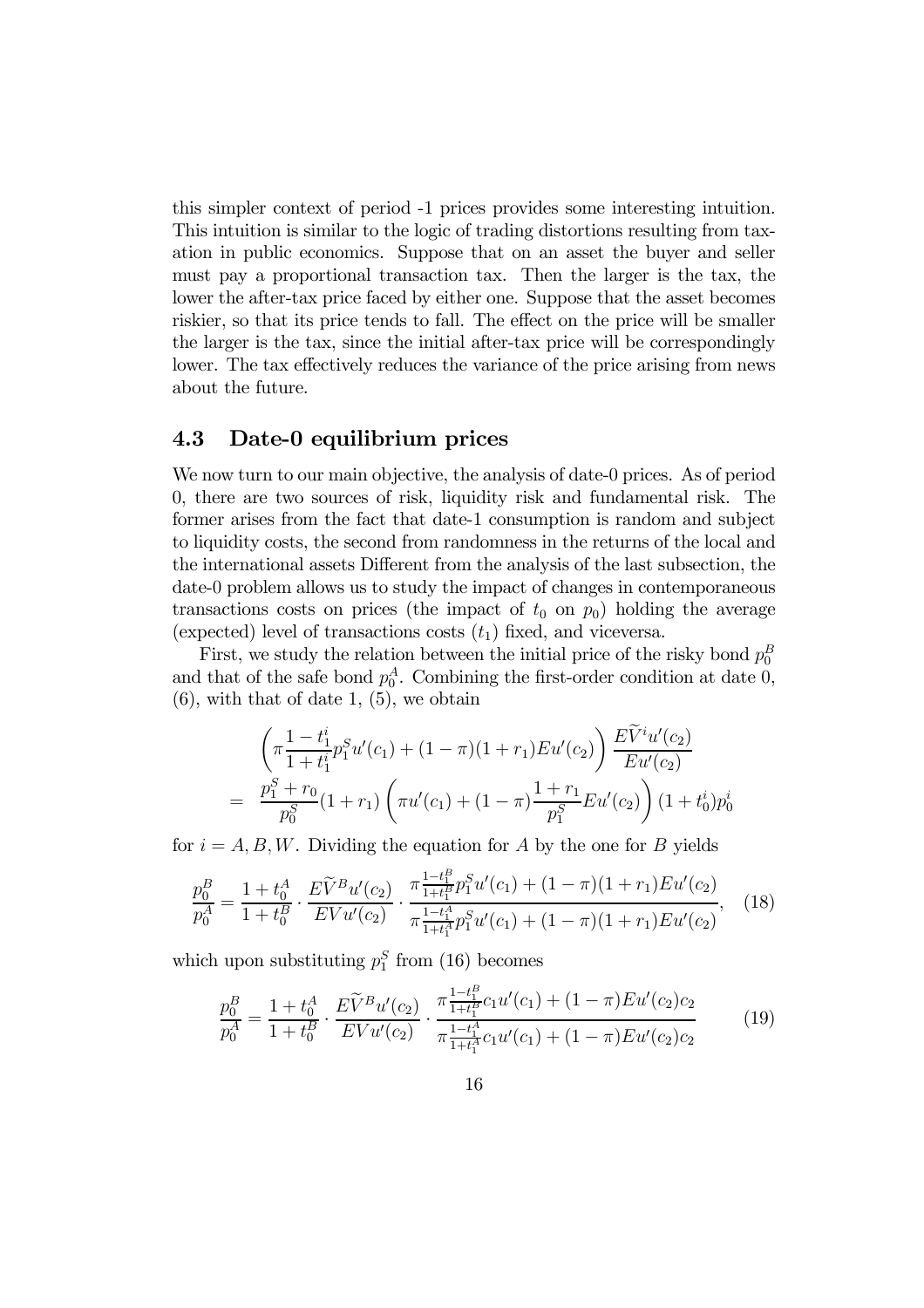Condition (19) generalizes the static relation (17) and shows that the full wedge between the valuations of bond  $A$  and bond  $B$  is driven by three components that enter multiplicatively: (i) the difference in their current transaction costs,  $t_0^A$  and  $t_0^B$ ; (ii) the consumption risk associated with bond B and (iii) an interaction term of consumption risk  $(Eu'(c_2)c_2)$  and future transactions costs  $(t_1^i)$ . The first and the second terms are the same as those found in the date-1 price ratio (17) and already discussed above, except of course for the time index of the current transaction costs. In fact, if the (average) future liquidity of the two bonds is the same  $(t_1^A = t_1^B)$ , the third term equals 1, leaving only the first and the second term in (19): in this special case, the date-0 comparative statics are exactly the same as those of period 1 and described by Remark 1.

In particular, by focussing only on the first and the second fraction on the right-hand side of (19), we again find that the price ratio of the two bonds depends negatively on their relative current transactions costs  $(1 +$  $(t_0^B)/(1+t_0^A)$ , but that this effect is dampened by the effect of consumption risk stemming from the covariance of  $V^B$  and  $c_2$ .<sup>6</sup> We call this effect of consumption risk on prices the static effect, as it is already present in the static problem at date 1. The following proposition summarizes these key results of our analysis.

**Proposition 1:** The price ratio between the risky and the safe bond depends negatively on their relative current transaction costs. The static effect of consumption risk on the price ratio is negative, and it is the smaller the

 ${}^{6}$ It may seem that this comparative statics result depends on the simplifying assumption that liquidity sellers are perfectly inelastic. But in fact, the result continues to hold in a more realistic model with imperfectly elastic liquidity traders as in Admati and Pfleiderer (1988). The analysis in such a model becomes more complicated, because date-2 consumption becomes endogenous, and therefore the pricing kernels in the valuation equation more complicated. But now there is even an additional reason for the impact of the interaction term. Imagine a liquidity seller who can decide which asset to liquidate. Clearly, she will always want to liquidate less of the less liquid asset that she has in her portfolio. This says that, as she owns the asset, trading costs prevent her from selling it and thereby raise her demand for it, precisely the opposite from what trading costs would do ex ante (when they reduce demand, since one knows that one may have to liquidate the asset at high cost). This means that if trading costs increase at time 1, one tends to sell less of the asset. Consequently, if there is *simultaneously* an unexpected increase in the risk of an asset and an unexpected increase in its trading cost, then the effect of the increase in risk will be softened by the higher trading cost, since the latter will prevent investors from rushing out of that asset to the same extent than they would have done otherwise.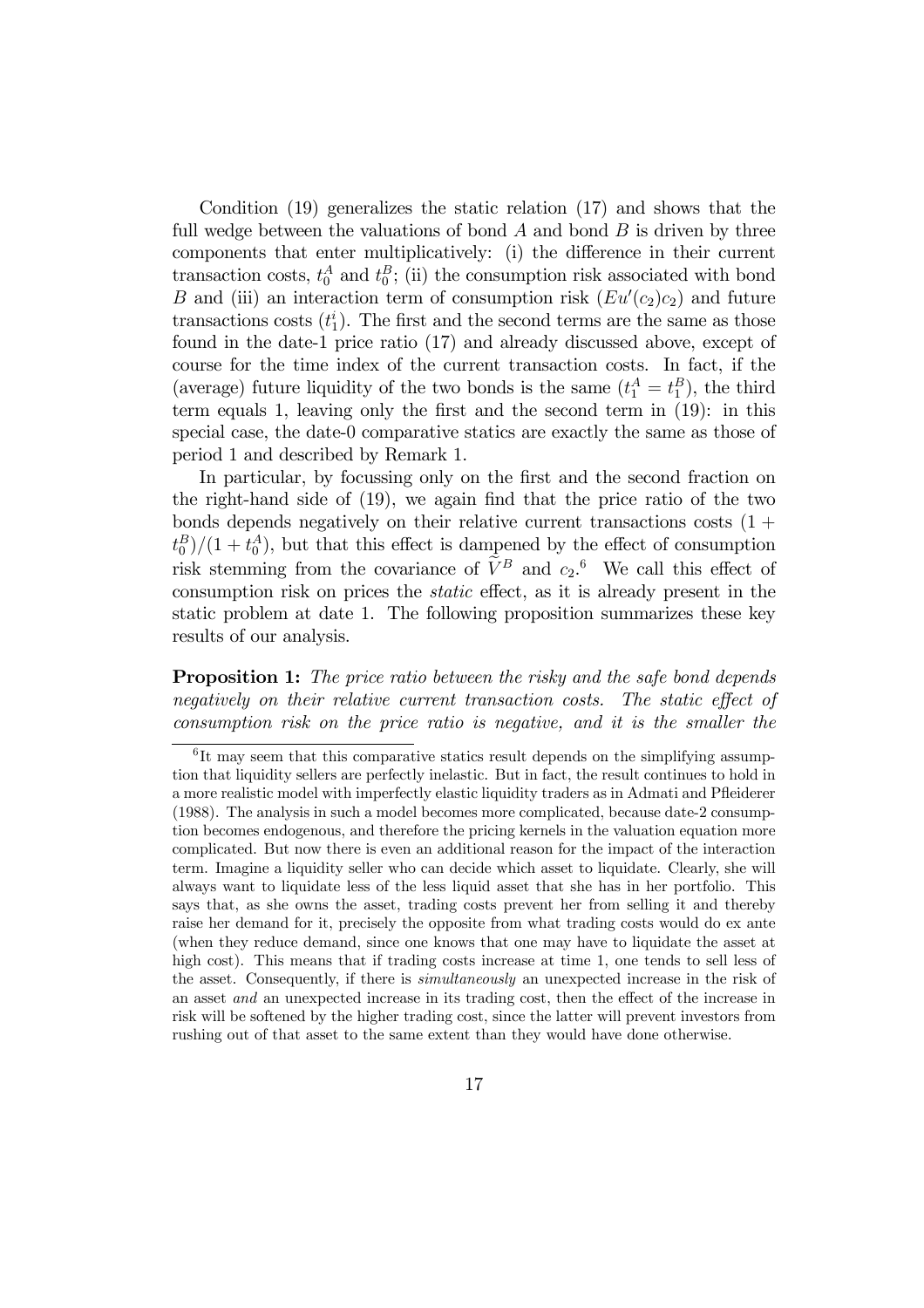larger is the relative current transaction cost of the risky bond.

The third term in (19) introduces a new element compared to the analysis of date-1 prices. The term  $(1-t_1^i)/(1+t_1^i)$  is the ratio of the anticipated bid and ask prices of bond  $i$  in date-1 trading. As such, it is decreasing in asset  $i$ 's trading cost  $t_1^i$ , and can be considered a measure of its future liquidity. So the third term indicates that the more liquid asset  $B$  is expected to be relative to asset  $A$  in date-1 trading, the higher its relative price as of period  $0$  – and vice versa. Interestingly, the price relevance of this expected liquidity differential is increasing in the investors' probability of having to liquidate the asset prematurely. The greater  $\pi$ , the more exposed are investors to liquidity risk, and the lower is the relative price of the less liquid bond.

This shows that the effect of future transactions costs on current prices is qualitatively the same as that of current transactions costs: the higher (future or current) transactions costs, the lower the current price. This extends the "trading cost view" of liquidity (Amihud and Mendelson (1986)), by showing that.the negative effect of future transactions costs on future prices feeds back into current prices.

However, (19) also shows that if (and only if) the two bonds differ in their future liquidity, the variance of final consumption has an additional effect on the date-0 price ratio. We call this the dynamic effect of consumption risk on prices, because it only arises in the dynamic pricing problem of date 0.

If bond B is less liquid than bond  $A(t_1^B > t_1^A)$ , then an increase in consumption risk (measured by  $-Eu'(c_2)c_2$ ) reduces the third term, thereby amplifying the negative static price effect of an increase in risk on the relative price of bond B. Therefore in this case, the interaction between risk and the future transaction cost differential operates in the opposite direction relative to that between risk and the current transaction cost differential, which was shown to dampen the price effect of a risk increase.

However, the opposite occurs if the bond  $B$  is more liquid than bond  $A$  $(t_1^B < t_1^A)$ . Then, an increase in consumption risk increases the third term, and therefore dampens the negative static effect of increases in risk on the relative price of bond B. This shows that the interaction between risk and the future liquidity differential of the two bonds may lead to a positive dynamic effect of risk on the relative price of the riskier bond. Intuitively, this happens because when the riskier bond is comparatively very liquid, an increase in risk can induce a flight into the market that is expected to be more liquid instead of the safer market. From the standpoint of a date-0 investor, in fact,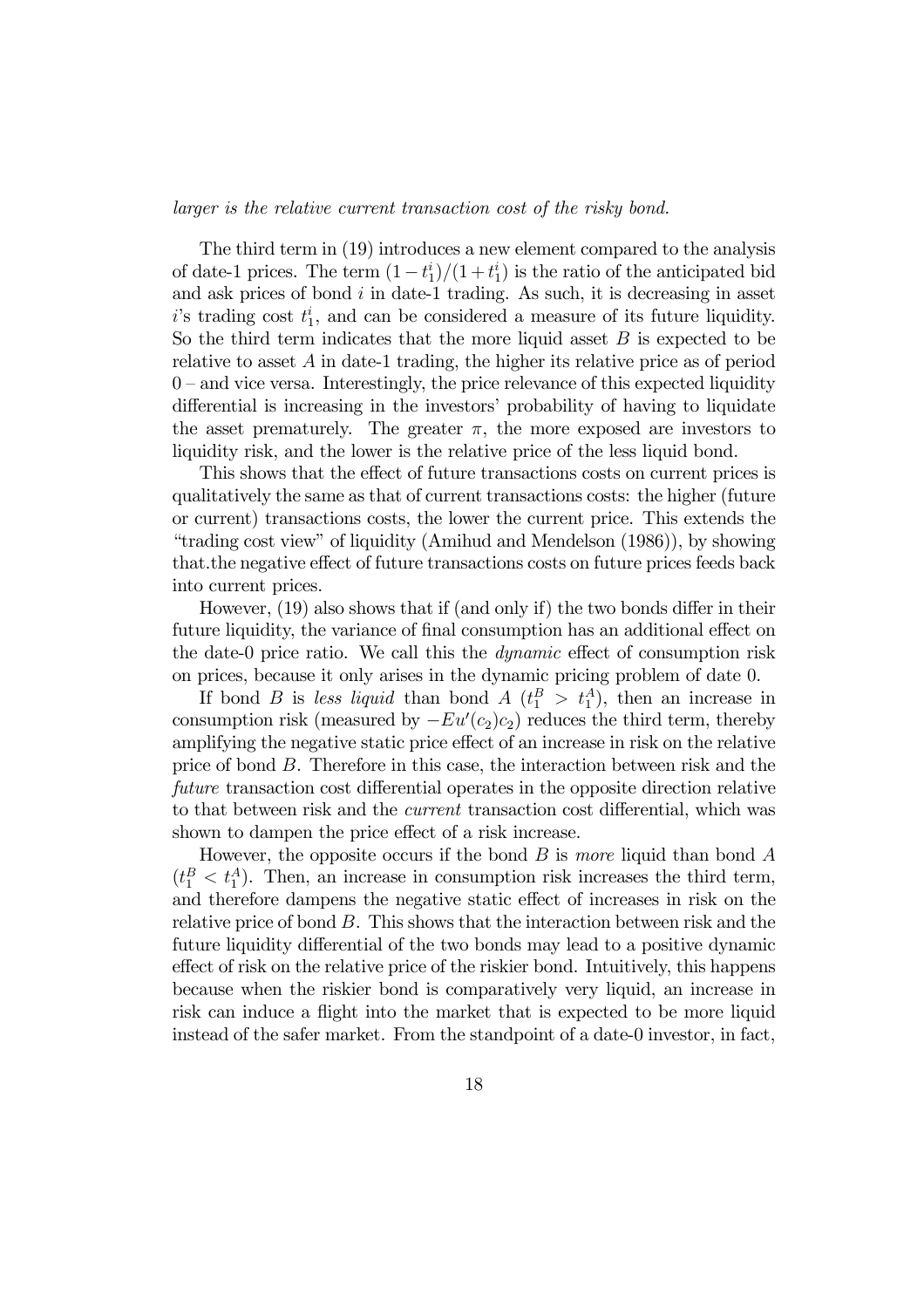there are two sources of risk to be feared: interim consumption risk and final consumption risk. Interim consumption risk is increasing in the size of date-1 transaction costs. On an ex-ante basis, an increase in final consumption risk may induce investors to prefer an asset with high interim liquidity and high final consumption risk to an asset with the opposite characteristics. In short, if "liquidity" and "quality" are separated, the flight to liquidity counteracts the flight to quality as an investor reaction to increases in risk.

The following proposition summarizes the foregoing discussion of the third term in the pricing equation (19), the dynamic effect of risk.

**Proposition 2:** The price ratio between the risky and the safe bond depends negatively on their relative future transaction costs. Furthermore, if the risky bond is less liquid than the safe bond, the negative static effect of consumption risk on the price ratio (described in Proposition 1) is amplified by the dynamic effect. Hence, the total effect of consumption risk is negative. If the risky bond is more liquid than the safe bond, the dynamic effect of an increase in consumption risk counteracts the static effect, and the total effect is ambiguous.

Conceptually, it is important to note that Proposition 2 makes a crosssectional statement (what is the effect of consumption risk on prices for different bonds with different average transactions costs?), whereas Proposition 1 is concerned with the time-series behavior of a given bond (how do current transactions costs and risk factors impact current prices?). The main implication of the proposition is that if the risky bond is expected to be less liquid than the safe bond  $(t_1^B \geq t_1^A)$ , the third term in (19) reinforces the negative static effect of risk on prices discussed in Proposition 1.

In our data, this is the case for all countries except for Italy. For the 10 year bond, Germany is the benchmark (bond  $A$ ) and combines the risk-free status with low liquidity costs, mostly thanks to its large issuing volumes and the dominant Bund futures market. Hence, for all bonds except for Italy, we expect the yield spread over the Bunds to be increasing in the risk factors. For the 5-year bond, France has emerged as the benchmark, again a country with AAA rating, considered to be riskless, and the same predictions arise. In our data only Italy has higher average liquidity (i.e. lower average transactions costs) than the benchmark in both the 5-year and the 10-year range. This is due to a very high debt volume and a historically efficient electronic market for government debt. According to the theory, therefore,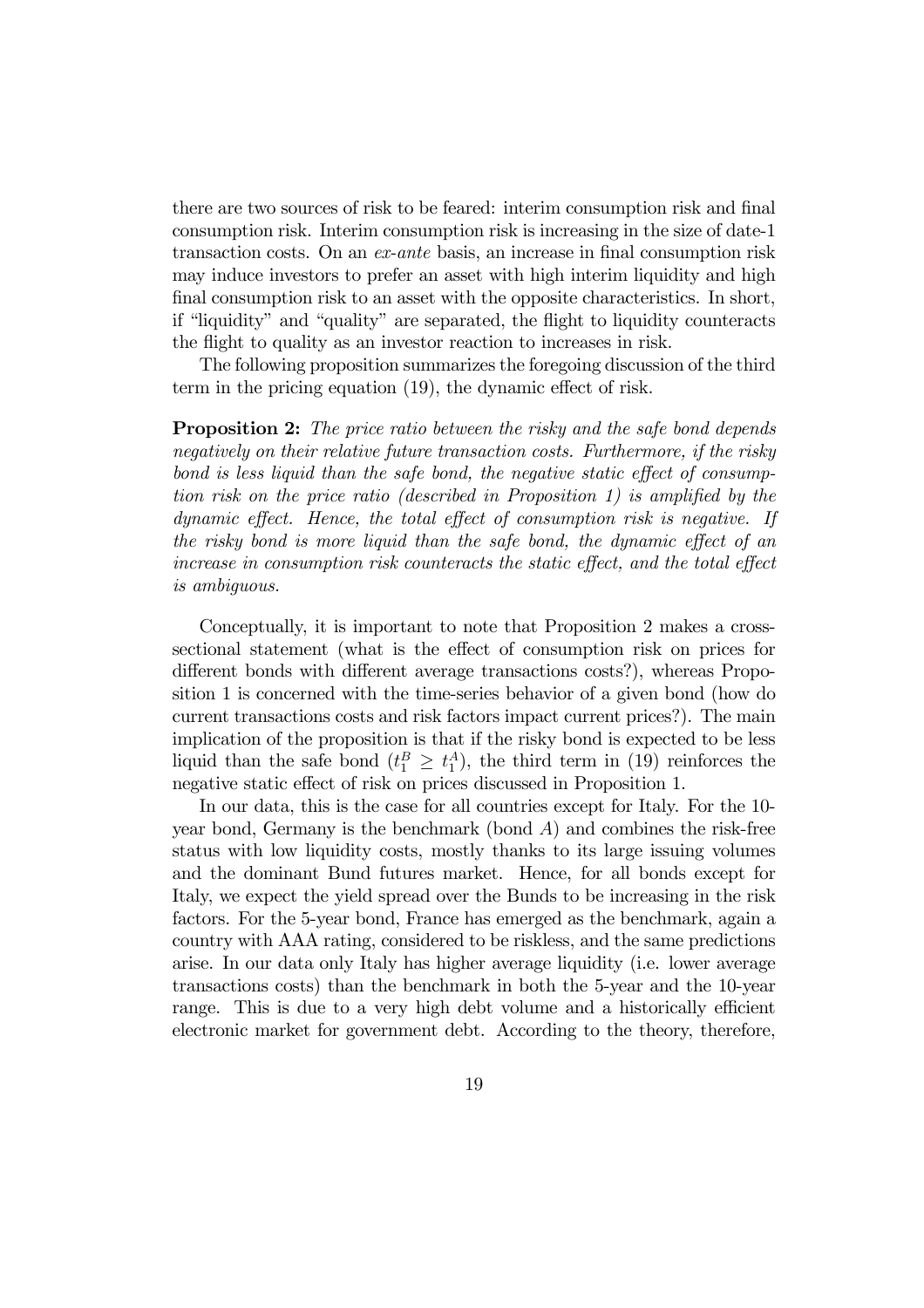the effect of consumption risk should be weakest for Italy, and we cannot even exclude a priori that it takes a different sign from that of the other countries.

In the econometric analysis, we cannot measure risk factors directly. Instead, we use different proxies for the world investment opportunity  $W$ , and argue that its price depends negatively on its riskiness. In fact, from the arbitrage relationship (7), the price of the world-wide investment opportunity relative to the safe asset is

$$
\frac{p_0^W}{p_0^S} = \frac{p_1^W}{p_1^S + r_0}
$$

Hence, the impact of risk on date-0 prices is the same as that on date-1 prices. As discussed following (16),  $p_1^S$  increases if the risky investments become riskier (the flight to quality). Similarly,  $p_1^W$  decreases (a move into either safe assets or the  $B$  bond, depending on how the risk of the worldwide asset affects the B bond). Overall, therefore,  $p_0^W/p_0^S$  decreases with the risk of worldwide investment. Formally, using (15),

$$
\frac{p_0^W}{p_0^S} = \frac{1}{1+r_1} \frac{p_1^S}{p_1^S + r_0} \frac{E\widetilde{V}^W u'(c_2)}{E u'(c_2)}\tag{20}
$$

which is decreasing in the riskiness of  $\widetilde{V}^{W}$  and  $c_2$ .

**Proposition 3:** The relative price of the worldwide investment opportunity decreases in consumption risk.

The effects described in the previous propositions can be illustrated by specializing the model to CARA utility and using first-order approximations, that is, by reducing the analysis to a consumption-CAPM framework. Using

$$
u'(c_2) \approx u'(Ec_2) + (c_2 - Ec_2)u''(Ec_2)
$$

we get

$$
E\widetilde{V}^i u'(c_2) \approx u'(Ec_2) \left[E\widetilde{V}^i - a\text{cov}(\widetilde{V}^i, c_2)\right], i = B, V
$$
  
\n
$$
Ec_2u'(c_2) \approx u'(Ec_2) \left[Ec_2 - a\text{var}(c_2)\right],
$$
  
\n
$$
EVu'(c_2) \approx VE[u'(Ec_2) + (c_2 - Ec_2)u''(Ec_2)] = Vu'(Ec_2)
$$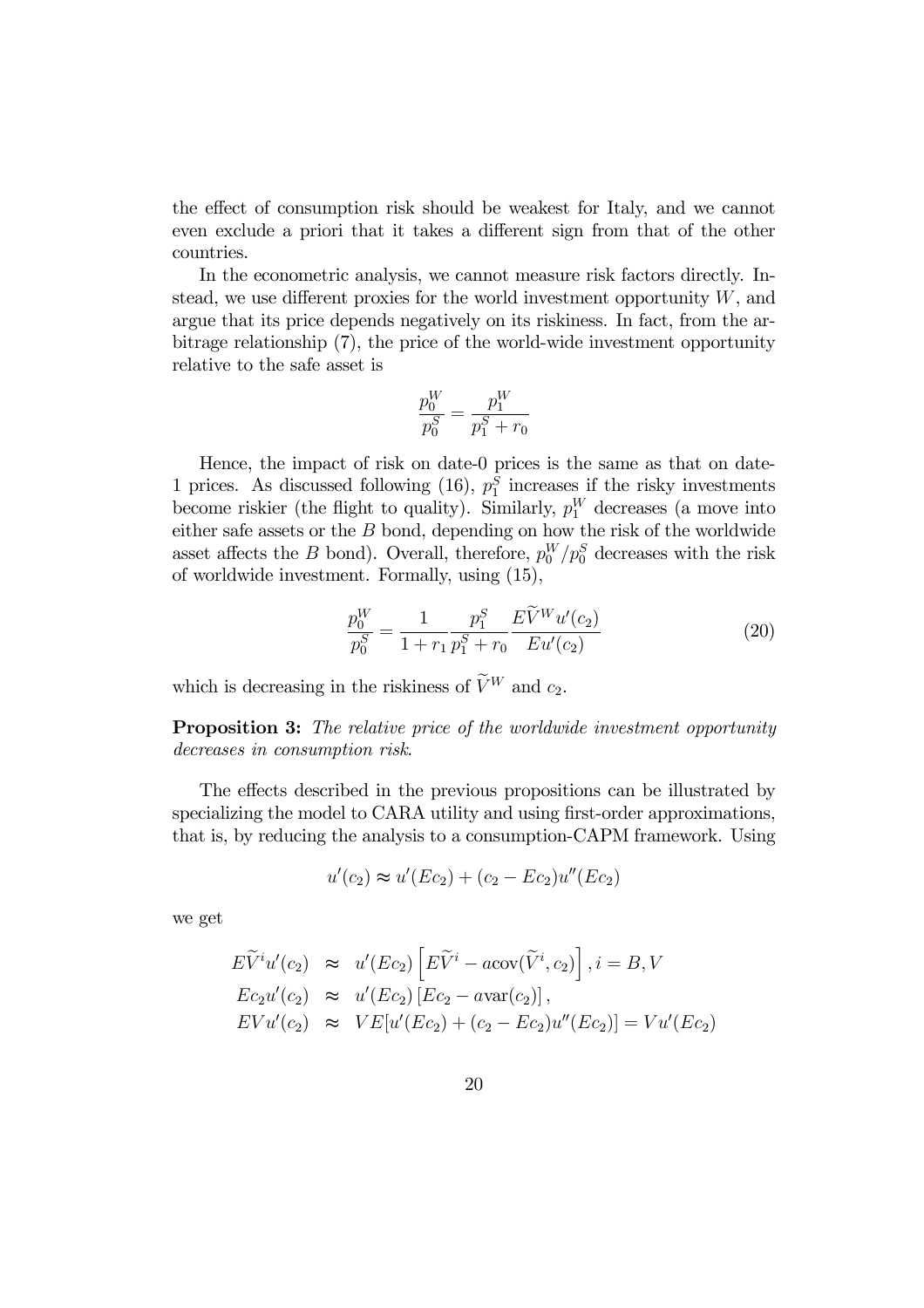where  $a > 0$  is the coefficient of absolute risk aversion. So we can approximate the price ratios solely in terms of first and second moments. For the pricing formula (19) we get

$$
\frac{p_0^B}{p_0^A} \approx \frac{1 + t_0^A}{1 + t_0^B} \cdot \frac{\pi \frac{1 - t_1^B}{1 + t_1^B} c_1 u'(c_1) + (1 - \pi) u'(Ec_2) \left[ Ec_2 - a \text{var}(c_2) \right]}{\pi \frac{1 - t_1^A}{1 + t_1^A} c_1 u'(c_1) + (1 - \pi) u'(Ec_2) \left[ Ec_2 - a \text{var}(c_2) \right]} \cdot \left[ 1 - \frac{a}{V} \text{cov}(\widetilde{V}^B, c_2) \right].
$$
\n(21)

The relevant second moments are

$$
\begin{array}{rcl}\n\text{var}(c_2) & = & \left(\frac{Q^B}{1-\pi}\right)^2 \sigma_B^2 + \left(\frac{Q^W}{1-\pi}\right)^2 \sigma_W^2 + \frac{2Q^B Q^W}{(1-\pi)^2} \sigma_{BW}, \\
\text{cov}(\widetilde{V}^B, c_2) & = & \frac{Q^B}{1-\pi} \sigma_B^2 + \frac{Q^W}{1-\pi} \sigma_{BW}, \\
\text{cov}(\widetilde{V}^W, c_2) & = & \frac{Q^W}{1-\pi} \sigma_W^2 + \frac{Q^B}{1-\pi} \sigma_{BW}.\n\end{array}
$$

These formulas allow to illustrate the discussions of Propositions 1 and 2 by means of just the three parameters  $\sigma_W^2$ ,  $\sigma_B^2$ , and  $\sigma_{BW}$ . To simplify even further, it is reasonable to assume that over the relatively short period of two years that our data cover, the variance of European bond prices as well as their correlation with international investments have remained relatively stable.<sup>7</sup> We therefore take the variance of world-wide investment opportunities,  $\sigma_W^2$ , to be the driving force of changes in final consumption risk, with the covariance  $\sigma_{BW}$  moving accordingly.

In order to test the model empirically, we combine Propositions 1, 2, and 3, to get predictions about the relation between the price of the worldwide investment opportunity  $(p_0^W/p_0^S)$ , the liquidity of a bond  $(1/t^i)$ , and its relative price  $(p_0^B/p_0^A)$ . The link between  $p_0^W/p_0^S$  and  $p_0^B/p_0^A$  are the common risk factors in the respective covariances of final consumption risk, or, in the CARA approximation discussed before, the variance and covariance  $\sigma_W^2$  and  $\sigma_{BW}$ .

Propositions 1 through 3 taken together imply that, if the bond is less liquid than the reference benchmark, the relative price of a bond  $p_0^B/p_0^A$  is positively correlated with the relative price of worldwide investment,  $p_0^W/p_0^S$ (the "international risk factor"), and that this correlation is smaller the more illiquid is bond  $B$  relative to bond  $A$ , since the cross effect of risk and liquidity

<sup>7</sup>See, e.g., Codogno, Favero and Missale (2003).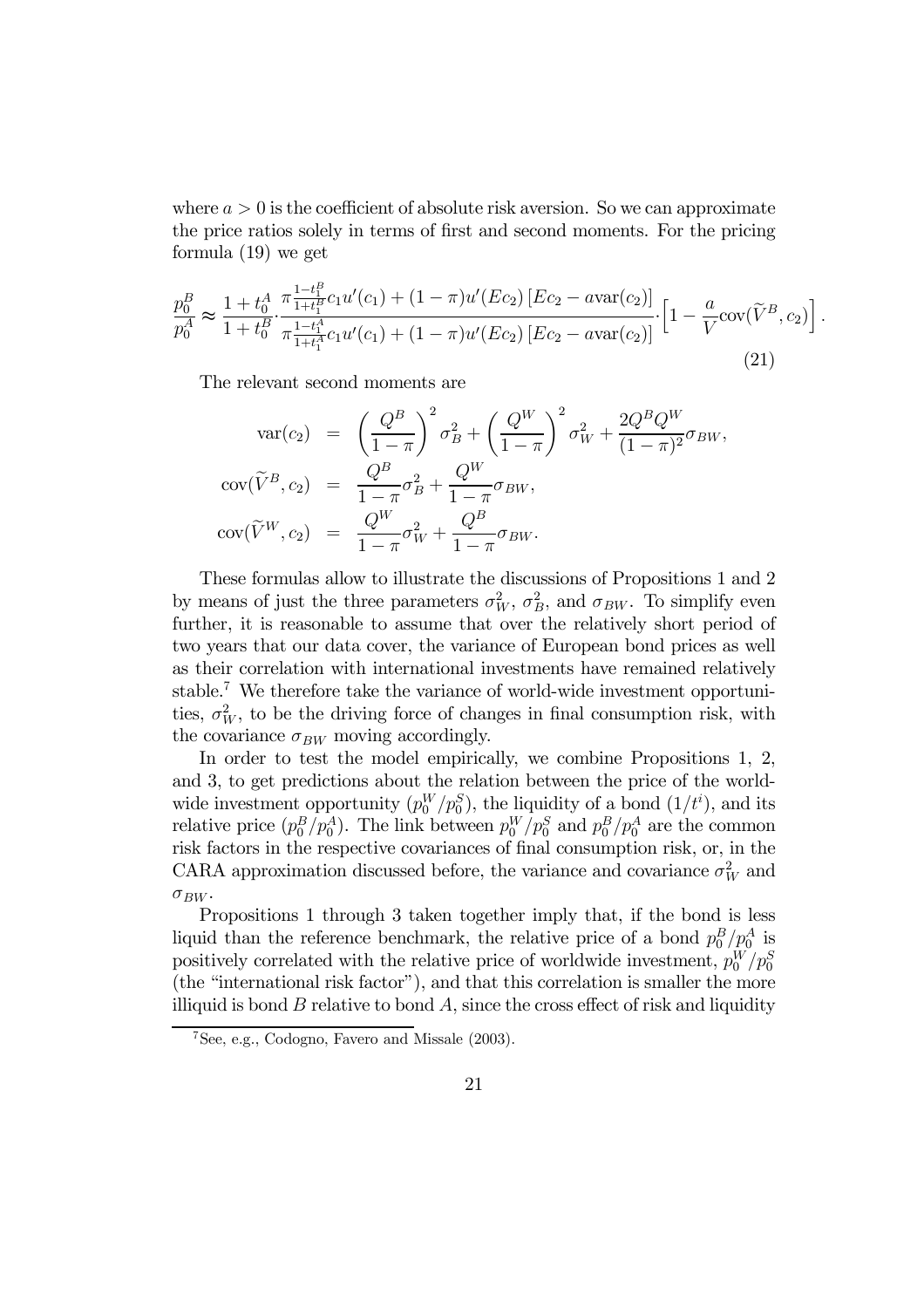is negative. However, Proposition 2 shows that, if the bond is more liquid than the benchmark, the flight to liquidity induced by greater risk works in the opposite direction. Therefore, for highly liquid bonds it is an empirical matter whether changes in liquidity dampen or amplify the price impact of risk changes.

### 5 Empirical evidence

The empirical strategy used to test the predictions of Section 4 is based on the estimation of a simultaneous equation model for yield differentials in the Euro area. In taking the model to the data, we make three approximations.

First, in our estimation the dependent variables are yield differentials, while the model characterizes the effect of changes in risk and liquidity on the price ratios. Empirically, the difference is negligible, as a Taylor approximation of  $\log(1+r)$  for small r shows. The time-series of yield differentials and ratios have a correlation of over 0.95 in our sample.

Second, the model distinguishes between the effects of the current transaction costs of bond  $i(t_0^i)$  and those of its future transaction costs  $(t_1^i)$  on its date-0 price  $(p_0^i)$ , and assumes that future transaction costs are perfectly anticipated by investors. Since the estimation is conducted at daily frequency, and bid-ask spread differentials feature considerable persistence at that frequency, changes in current bid-ask spread differentials may lead investors to revise expectations of future bid-ask spread differentials in the same direction. However, for lack of a plausible model of expectation formation by investors we treat future transactions costs as given and focus on the impact of current transactions costs on current prices.

Third, as already mentioned in the previous sections, we shall not measure consumption risk directly, but rather proxy changes in risk by the yield of U.S. corporate debt relative to government debt, so that U.S. corporate debt will play the role of the W-bond in the model. In Section 5.2 we report results obtained with other proxies for the "world price of risk", showing that our results are robust.

#### 5.1 The baseline model

As a baseline, we estimate the following eight-equation model, where the dependent variables are the yield differentials relative to a benchmark gov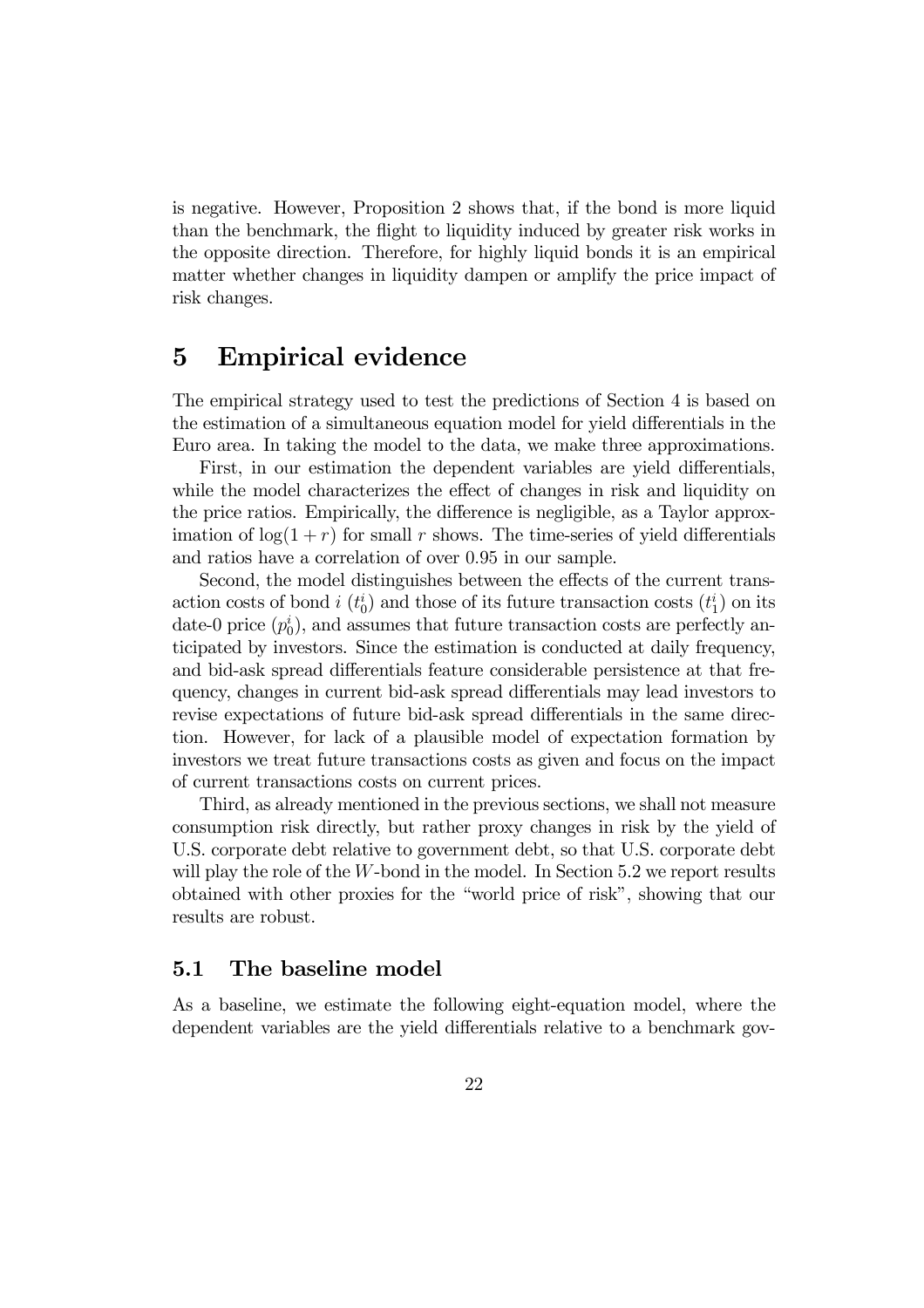ernment bond for the other eight countries listed in Section 3:

$$
R_{\tau}^{i,j} - R_{\tau}^{B,j} = \beta_1^{i,j} \left( R_{\tau-1}^{i,j} - R_{\tau-1}^{B,j} \right) + \left( 1 - \beta_1^{i,j} \right) \left( \beta_0^{i,j} + \beta_2^{i,j} \left( M_{\tau}^{i,j} - M_{\tau}^{B,j} \right) \right) + \left( 1 - \beta_1^{i,j} \right) \left( \beta_3^{i,j} \left( L_{\tau}^{i,j} - L_{\tau}^{B,j} \right) + \beta_4^{i,j} \left( R_{\tau}^{SWUS,j} - R_{\tau}^{US,j} \right) \right) + \left( 1 - \beta_1^{i,j} \right) \beta_4^{i,j} \left( R_{\tau}^{SWUS,j} - R_{\tau}^{US,j} \right) \left( L_{\tau}^{i,j} - L_{\tau}^{B,j} \right) + u_{\tau}^{i,j}.
$$

The index  $i$  varies across countries and the index  $j$  varies across maturities (five and ten years). We chose as benchmarks German bonds for the ten-year maturity and French bonds for the five-year maturity. Our choice is supported by the econometric evidence provided by Dunne, Moore and Portes (2002) and by the fact that traders regard French OATs as the 5-year Euro-area benchmark in the same way as they regard the 10-year Bunds as the 10-year Euro-area benchmark, because French bonds are considered as particularly liquid for the 5-year maturity bucket. Yield spreads in the Euro area,  $R_{\tau}^{i,j} - R_{\tau}^{B,j}$ , are explained by their own lag (to capture persistence in the data), by the international factor  $R_{\tau}^{SWUS,j} - R_{\tau}^{US,j}$ , by the liquidity differential  $L_{\tau}^{i,j} - L_{\tau}^{G,j}$ , and by the difference between the residual maturity in benchmark bonds used to form the yield differentials,  $M_{\tau}^{i,j} - M_{\tau}^{G,j}$ .

In the baseline specification, we measure the international risk factor as the spread between j-year fixed interest rates on U.S. swaps and the yield on j-year U.S. government bonds. We opt for this measure because of its high correlation with all U.S.-based measures of risk and because of its availability at different maturities. In the next section we report the results of estimations using alternative measures of risk and show that our results are robust to the choice of risk measure.

We measure the liquidity factor by the bid-ask spread of each bond. We have considered a range of alternative liquidity indicators and selected the bid-ask spread as the most significant measure. This variable is interacted with the international risk factor to allow for the non-linearity in their effect that our model suggests. This interaction is consistent with the preliminary investigation of the data reported in Section 3.

Finally, the differentials in the residual maturity of the benchmark bonds in country i and the benchmark bonds are included to filter out of the data the effect introduced by the different maturity of benchmark bonds and the effect of changes in benchmarks occurring at different dates for different countries in the sample period.<sup>8</sup>

<sup>8</sup>We also tried different methods of dealing with these problems such as omitting form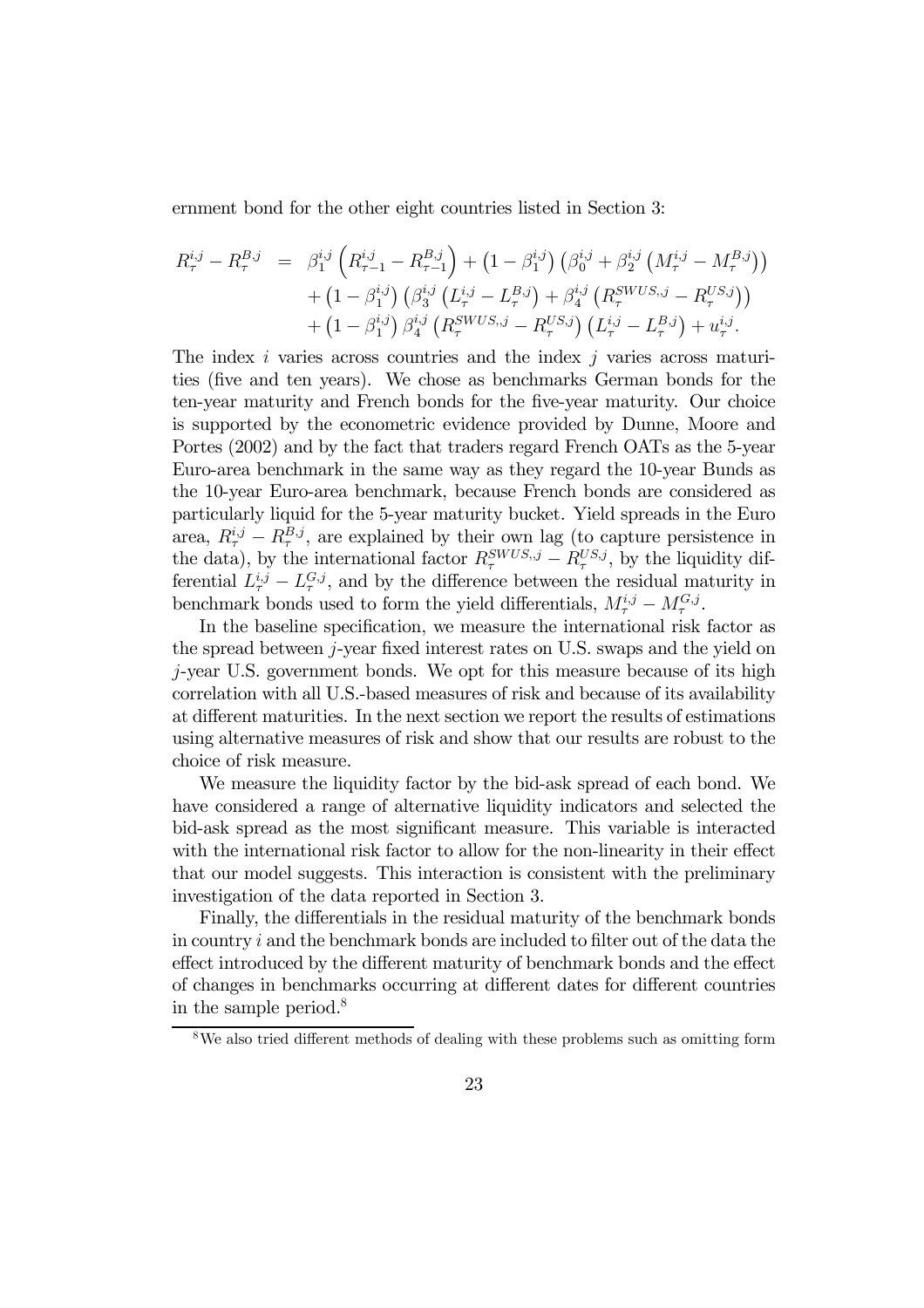The estimation is performed by Seemingly Unrelated Regression (SUR), and the empirical results are shown in Tables 4.1 and 4.2. The estimates for the 10-year maturity yield differential are presented in Table 4.1. The coefficient of the lagged dependent variable is always significant and close to unity, which indicates strong persistence of yield differentials. Also the coefficient of the maturity differential variable is uniformly positive and significant, confirming the importance of this correction.

The corresponding results for the 5-year maturity are shown in Table 4.2. Again, the coefficient of the lagged dependent variable is positive and significant, but it is smaller for all eight countries, indicating lower persistence in the time-series behavior of 5-year yield differentials. Also the maturity correction coefficient stays positive and significant for all eight countries.

More importantly, the coefficient of the international risk factor is positive and significantly different from zero for all eight countries in both maturities. It ranges between 0.3 and 0.6. for the 10-year bonds and between 0.23 and 0.68 for the 5-year bonds (except in the latter case for Germany, where the coefficient is virtually zero). So, as predicted by the model, higher risk  $-$  as proxied by our U.S. swap yield differential — is correlated with wider Euroarea yield differentials relative to the Bund, resp. the OAT.

As discussed following Proposition 2, the chosen benchmarks (Germany for the 10-year bucket, France for 5 years) combine the (virtual) risk-free status with high liquidity. Therefore, Proposition 2 predicts that there is no flight to liquidity that reverses the sign of the coefficient, which is borne out by the data. As shown by Table 1, in our data only Italy has higher average liquidity (i.e. lower average transactions costs) than the benchmark in both the 5-year and the 10-year range. And consistent with Proposition 2, the effect of final consumption risk in both estimations is weakest for Italy. Similarly, the only other two countries with 10-year bond markets roughly as liquid as the German one are France and the Netherlands, and also for these countries the risk coefficient is comparatively low in Table 4.1.

The coefficient of the liquidity differential for the 10-year maturity is positive for all countries except Finland, but it is significantly different from zero only for Austria, Belgium, the Netherlands and Portugal. So, in keeping with the model's predictions, for these four countries a higher bid-ask spread is

the sample dates in which benchmarks are changed or constructing constant maturity yields. We favour the use of the maturity differentials in that it is a natural way of correcting the differentials and it allows our liquidity indicator to operate during episodes in which liquidity might highly matter, such as at dates when benchmarks are changed.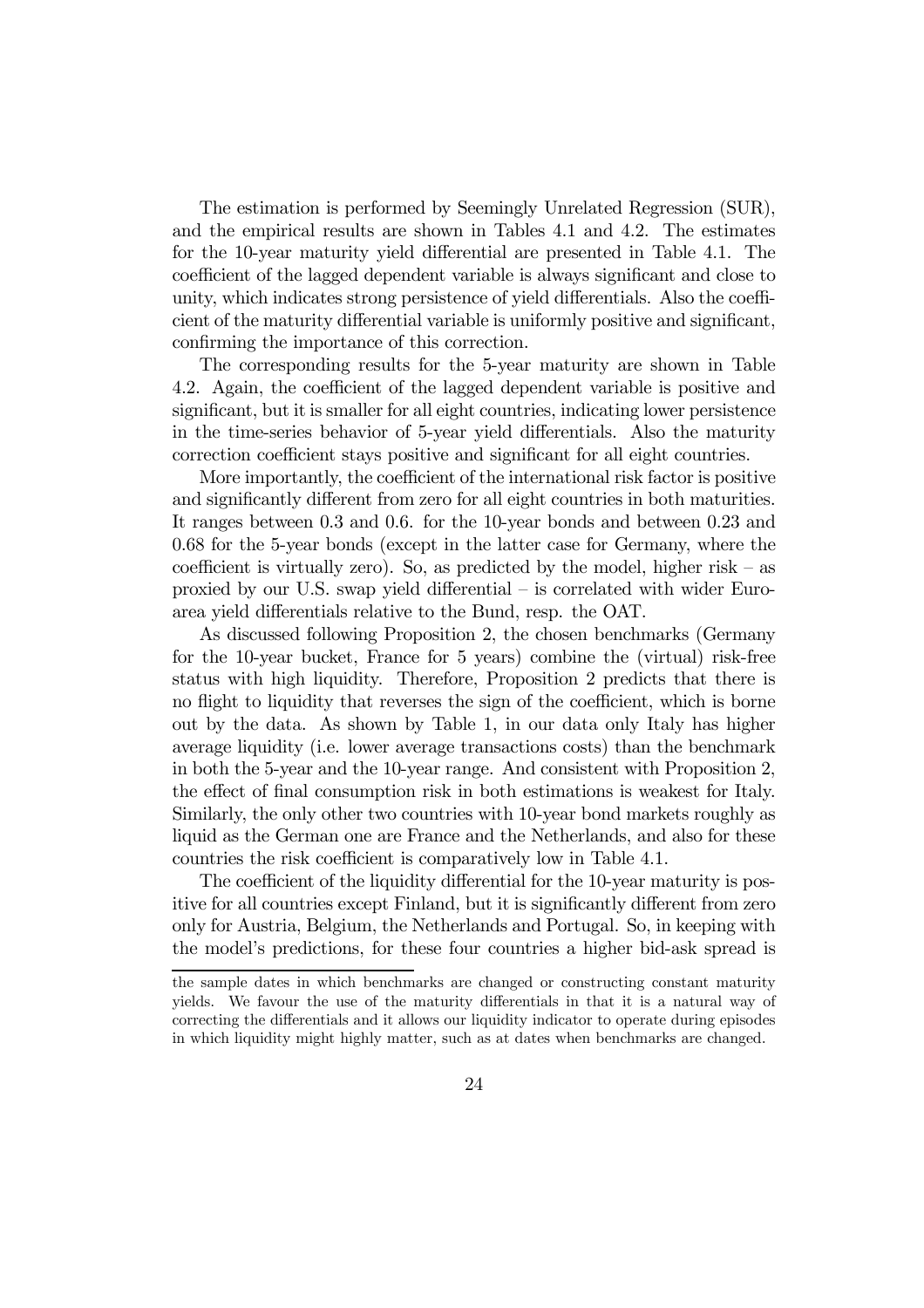associated with a higher yield spread relative to Germany. Importantly, in all four cases, the positive effect of the bid-ask spread on yield differentials is paired with a significantly negative coefficient of the interaction term between the liquidity measure and the international risk factor. This evidence illustrates the importance of non-linearities in the effect of liquidity indicators on yield differentials, showing that a higher transaction cost differential tends to dampen the effect that changes in risk have on yields. Interestingly, the coefficient of the liquidity differential variable becomes significant only when the interaction between liquidity indicators and the international risk factor is also included in the regression. If the coefficient of the interaction is constrained to zero, then also the level of the liquidity indicator becomes insignificant.

This evidence does not simply reflect the fact that for less liquid bonds prices take more time to absorb the change in risks. In fact, we control for different dynamic effects across countries of the variables included in our model by having potentially different coefficients on the lagged dependent variable. Moreover a simple check, run by adding further lags of the included variables, delivers non-significant parameters for higher order dynamics. The result rather confirms our finding that liquidity operates via two opposing channels, which cancel each other if not specified separately. In fact, in the estimates of Tables 4.1 the interaction coefficient, when applied to the empirical estimate of the international risk factor is quite precisely of the same size as the liquidity coefficient, only with the opposite sign. The same occurs in Table 4.2.

It is tempting to attribute the significance of the coefficients to a "small country" effect — meaning that investors prefer to move out of smaller countries and into Bunds when their perceived risk increases.9 But this is rejected by the results for the 5-year bonds, where the benchmark are French OATs. Also in this case, the sign of the liquidity differential is positive and significant and the interaction term is negative and significant for five countries: Austria, Spain, Italy, Netherlands and Portugal. In the case of Italy and Spain the liquidity variables are significant for 5-year differentials but not for 10-year differentials, the opposite is true for Belgium. What is remarkable is that in all cases, for both maturities (i.e., in 9 out of 16 cases), liquidity is significant if and only if the interaction between liquidity and international

<sup>9</sup>As, for example, the quote from the Wall Street Journal Europe in footnote 2 would suggest.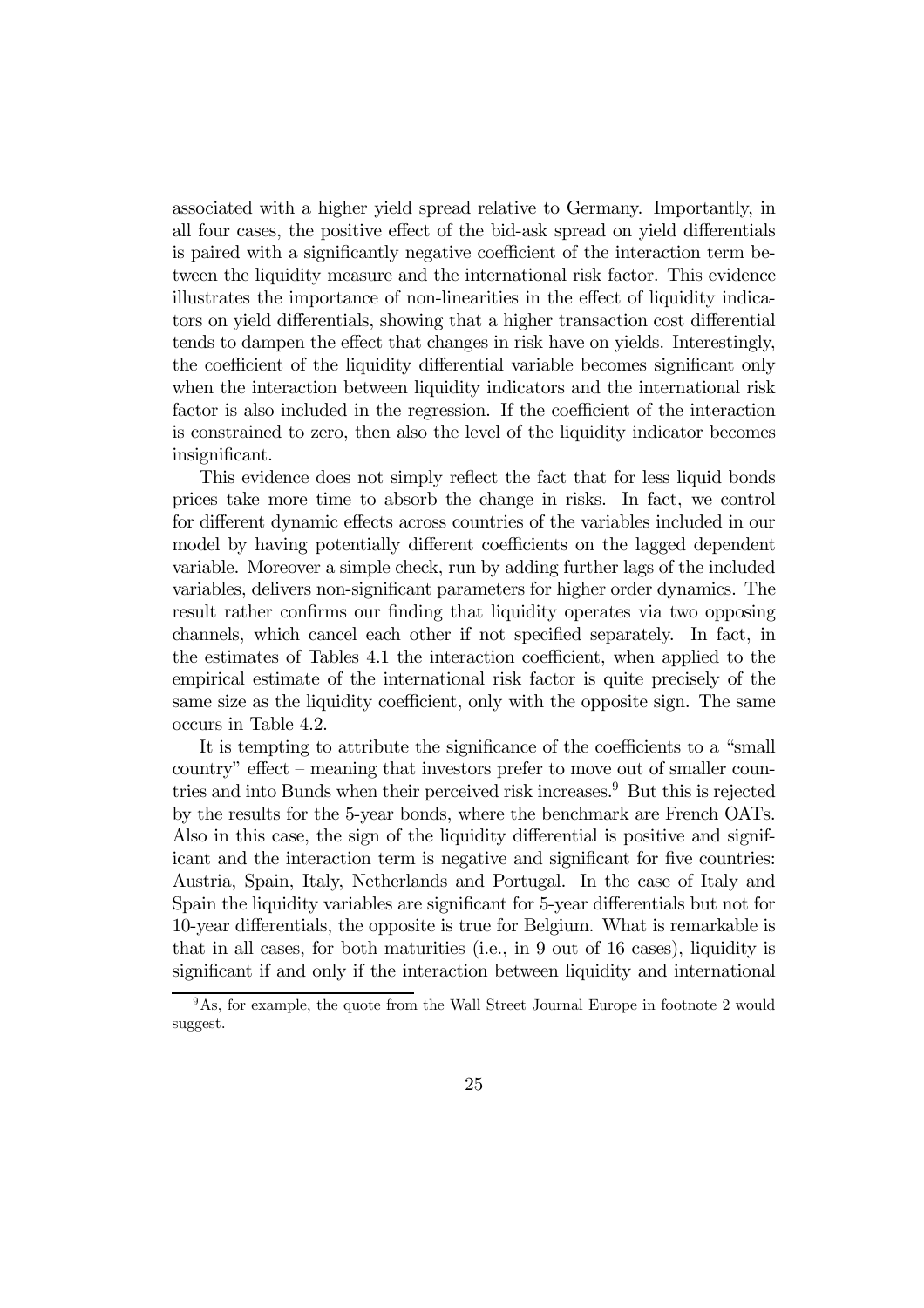risk is significant.

It could be observed that our SUR estimation is inefficient when valid cross-equation restrictions can be imposed on our model. In fact, one could even think of imposing cross-equation restrictions on all the coefficients except the intercept, so as to have a dynamic panel estimation with fixed effects. In Table 5, we explore this possibility by imposing cross-equation restrictions on our estimated models for 5-year and 10-year differentials. We test for the validity of cross equation restrictions on each coefficient separately and on the full set of coefficients. The Wald statistics reported in Table 5 clearly illustrate that the heterogeneity of coefficients in Tables 4.1 and 4.2 does not allow one to impose validly any set of cross-equation restrictions. The gain in efficiency generated by a panel estimation comes at the cost of the inconsistency of estimates, caused by invalid restrictions. Hence the evidence in Table 5 that panel estimation delivers strongly significant coefficients for all the variables we have considered, with a very similar pattern in the 5 year and the 10-year models, cannot be considered as a meaningful addition to the information provided by the SUR estimates of Tables 4.1 and 4.2. This underscores the important differences in the effects of risk and liquidity variables for the different sovereign issuers in our sample.

#### 5.2 Robustness

Swap spreads can be considered a good measure of risk, for a number of reasons. First, being differentials between bonds of the same maturity, they are not affected by the path of expected future risk-free rates and, differently from term spreads, they reflect only risk premia, as they are unaffected by expected monetary policy. Second, they are available at the different maturities relevant to our study, thus enabling us to account for a non-flat term structure of risk premia. Third, U.S. swap spreads provide a non-European measure of risk and therefore are much more likely to be an exogenous variable for the estimation of parameters of interest than any measure based on European yields. Fourth, as a spread between homogenous types of bonds, they are a superior measure of risk to the spread between Treasury bonds and corporate bonds.10.

 $10$ Duffee(1998) noted that the spread between Treasury bonds and corporate bonds is a spread between callable bonds and a mixture of callable and non-callable bonds. Given that the response of callable and non-callable bonds to shocks in the level of the term structure is different, the government-corporate spread is sensitive to the level of the term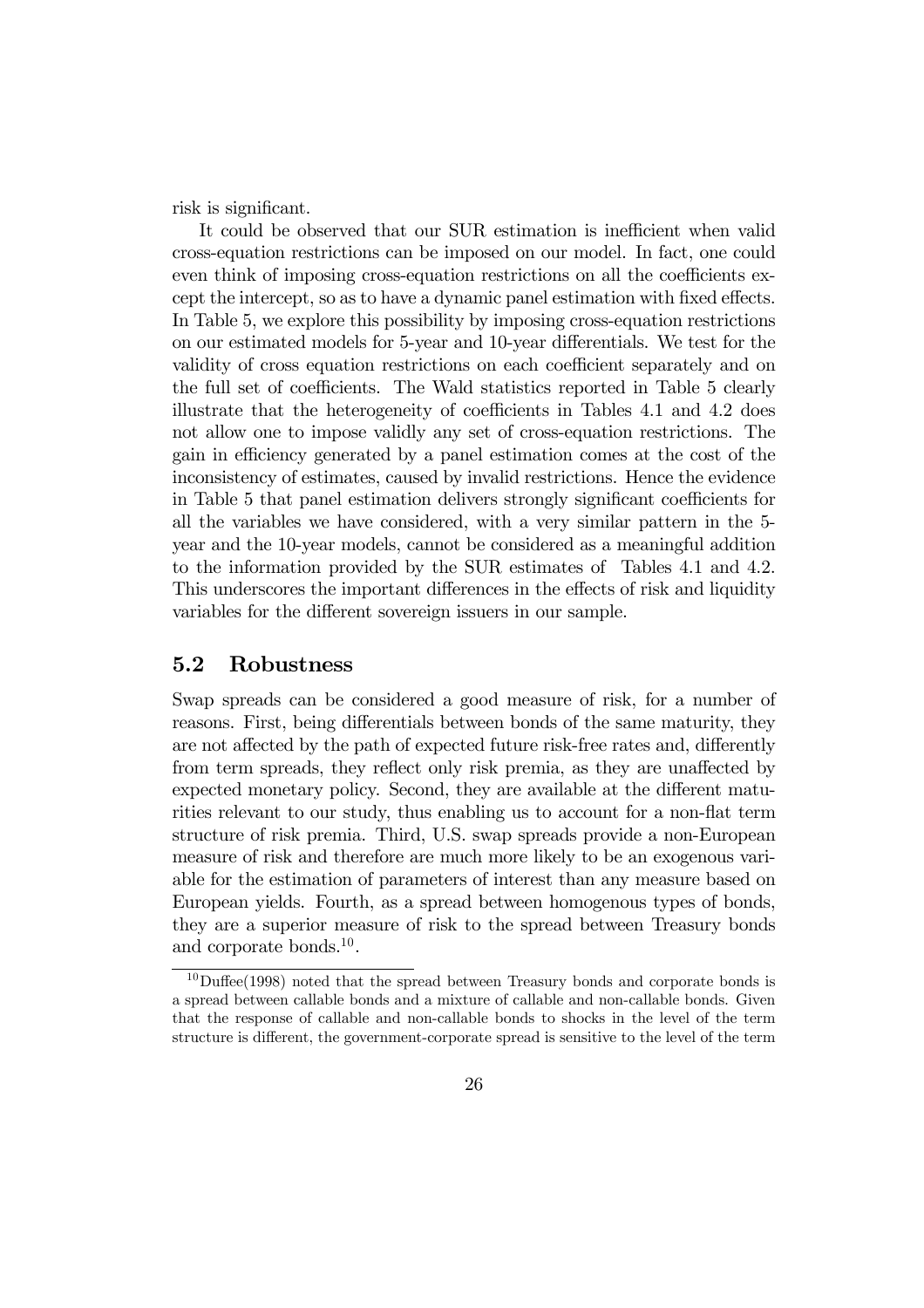However, it must be recognized that swap spreads are a special measure of risk, in that they include the counterparty risk of swap dealers and on some occasions they might reflect factors not related to international risk. A close examination of Figure 3 reveals that the positive and strong comovement between the first principal component of yield differentials in the Euro area and our measure of risk has a clear exception in late July 2003. At this date, swap spreads suddenly increased for reasons related to the hedging of mortgage-backed securities and hence little related to international factors. It is therefore important to assess the robustness of our results.

We provide the relevant evidence in Table 6, where we report the results of estimating our model for the 10-year yields differentials on a shorter sample, which excludes the July 2003 episode. The table also reports the evidence obtained by augmenting the baseline regression with two alternative measures of risk. The first is the yield spread between BBB long-term corporate bonds and AAA long-term corporate bonds, the second is an indicator based on the European equity market: the implied volatility from options on the Eurostoxx 50.

The results show that our estimates are robust both to the choice of the sample size and to the use of different measures of risk. In particular, the results on the shorter sample fully confirm the evidence from our full sample with some slight modification of the original point estimates. Augmentation of the model with alternative measures of risk shows that, although all alternative measures of risk are significant, their inclusion does not affect the significance of all variables included in the original model. Overall the significance of the risk factors is more robust than that of the liquidity factor and of the interaction term.

We performed similar robustness checks for the 5-year differentials, but for brevity we do not report the corresponding results, which confirm those obtained for 10-year spreads. In the case of the 5-year bonds we also reestimated the model with the German Bund as a benchmark instead of the French OAT. This modification led to much less precise estimates of all relevant parameters and to a set of results that were much less consistent with those obtained for the 10-year differentials. We take this as confirmatory evidence of the econometric analysis of Dunne, Moore and Portes (2002) that clearly indicates the OAT as the preferred choice of benchmark for the 5-year maturity.

structure.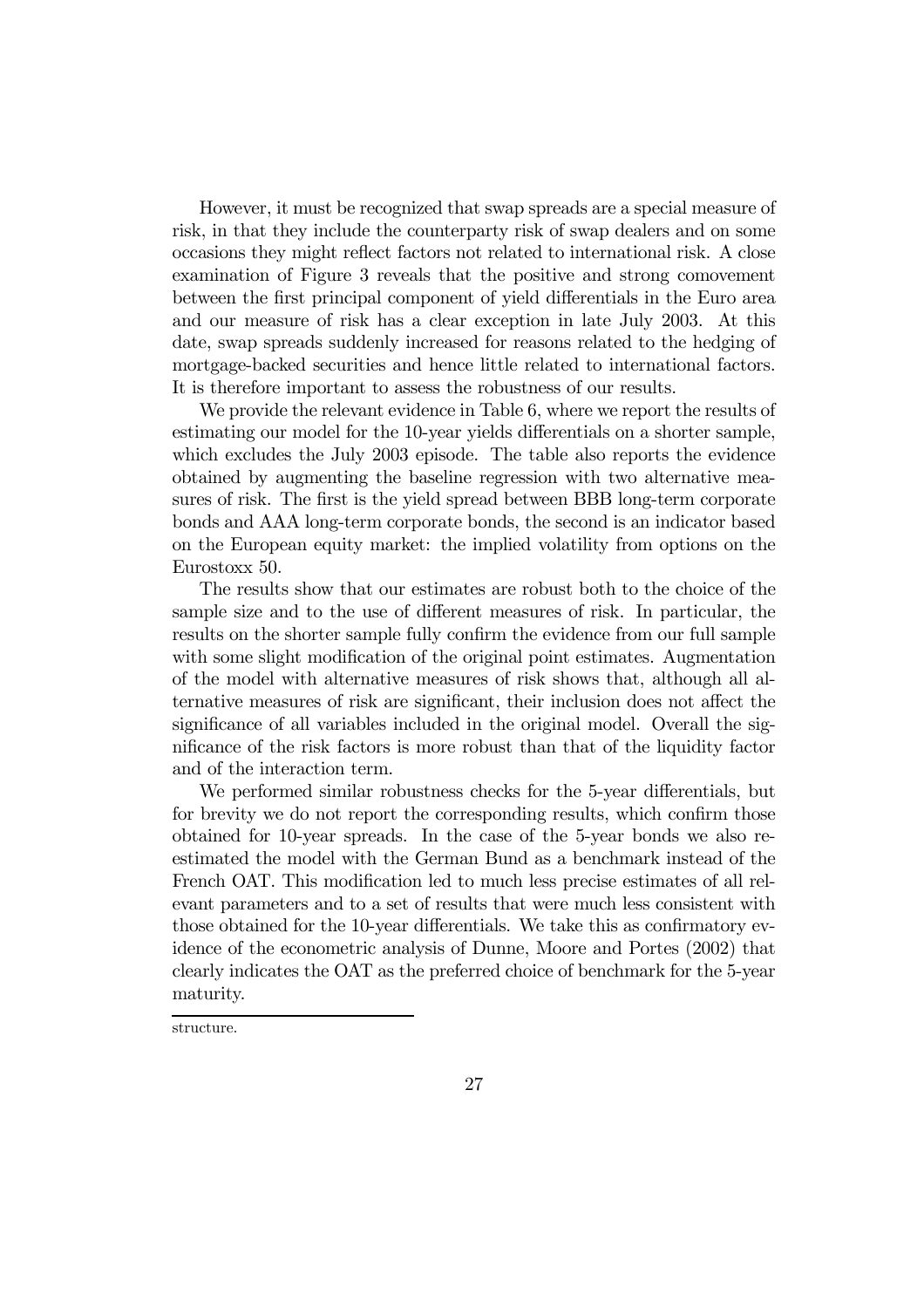# 6 Conclusions

This paper aims to explore the determinants of observed yield differentials between long-term sovereign bonds in the Euro area. Daily data for the EMU period show that there is a strong comovement in yield differentials of benchmark bonds, and that their first principal components explains about ninety per cent of the variance. This common trend appears to be highly correlated with measures of international risk. In contrast, liquidity differentials — proxied, for example, by bid-ask spread differentials — display sizeable heterogeneity and no common factor.

To generate predictions about the relation between yield differentials, fundamental risk, and liquidity, we present a simple general equilibrium model. The model predicts that yield differentials should increase in both liquidity and risk, with an interaction term whose magnitude depends on the size of the liquidity differential with respect to the reference country.

We test these predictions on a sample of daily data for the Euro-area sovereign yield differentials in 2002 and 2003. The econometric results show that the international risk factor is consistently priced, while liquidity differentials are priced only for a subset of nine country/maturity pairs (out of a total of 16), and that the interaction of liquidity differentials with the risk factor is crucial to detect their effect.

It is useful to stress that our data do not allow us to draw cross-sectional macroeconomic conclusions. For example, simple cross-country regressions show that on average over the sample period, (average) yield spreads were positively correlated with (average) government debt/GDP ratios, which in turn were negatively correlated with (average) bid-ask spreads. But such regressions with 9 data points have little econometric value, and in our timeseries analysis we do not have sufficient variation of macroeconomic variables such as debt/GDP ratios in order to obtain conclusions about possible macroeconomic determinants of the variables that we observe.

The implications of our analysis for policy-makers and for portfolio managers are rather more subtle. From a policy-making standpoint, the empirical estimates highlight the importance of the international risk factor in determining bond yield spreads, and thus underscore the importance of good macroeconomic fundamentals to minimize exposure to the international risk factor — so as to minimize not only the spreads on benchmark bonds, but also their dependence on sudden changes in the world price of risk. On the other hand, there seems to be little need for further action on the liquidity side,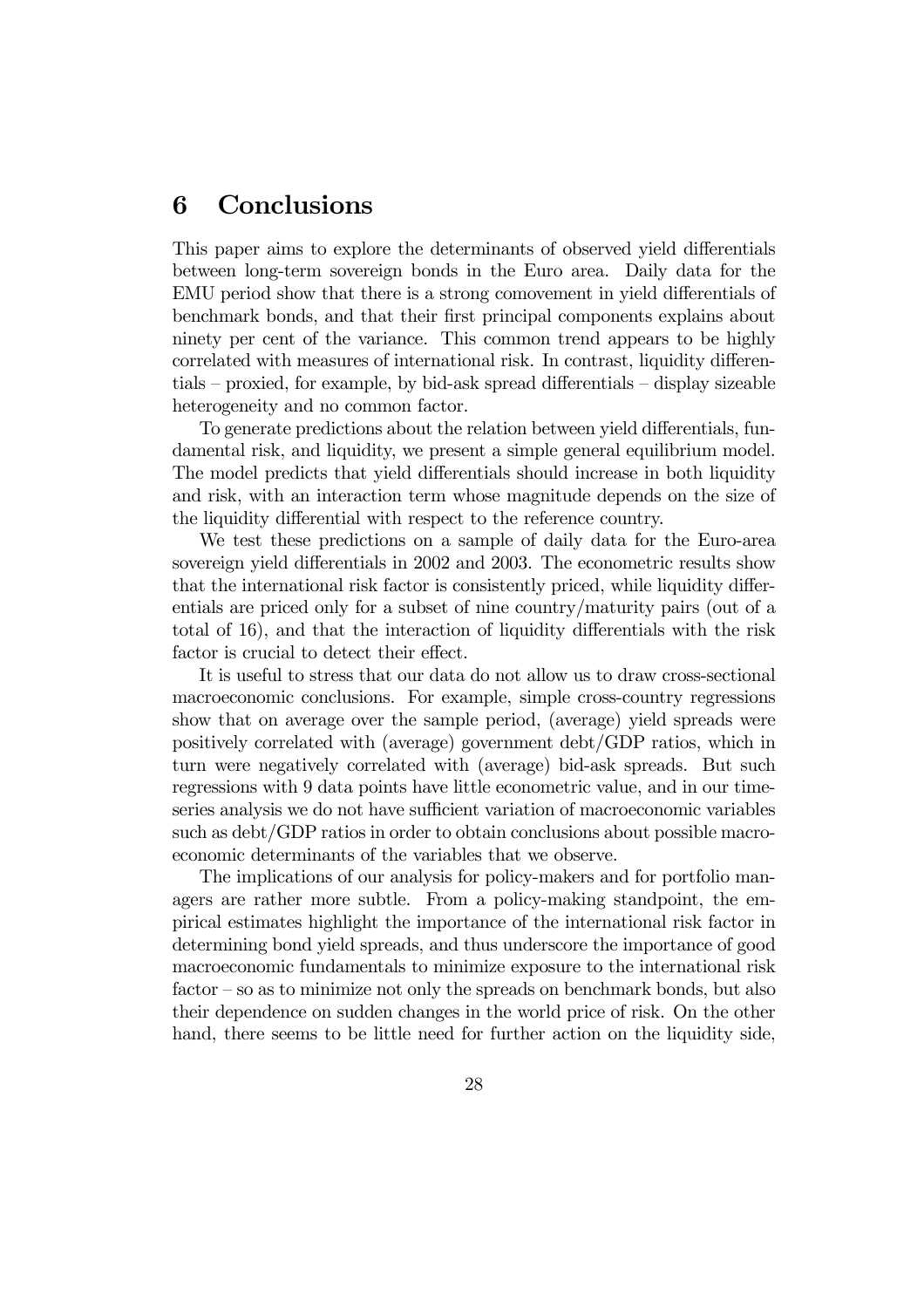because bid-ask spreads are already rather uniform and very small across European bond markets, at least for benchmark bonds.

Instead, the lesson for portfolio management is that liquidity can affect the risk sensitivity of the assets being held, and that this interaction is quite complex, since it depends both on the current and on the future liquidity of the asset — with opposite signs. High illiquidity today decreases the impact of changes in volatility on the asset's price, but high illiquidity tomorrow exacerbates it because it makes it more risky in the light of a prospective "flight-to-quality". For less liquid markets, our theoretical analysis shows that the former effect always dominates: illiquidity dampens the price effect of consumption risk changes. However, the analysis also shows that for very liquid markets, the dampening effect of liquidity does not necessarily dominate. In this sense, the lesson of our model – in spite of its simplicity – is considerably more general than our specific application to Euro-area bond markets.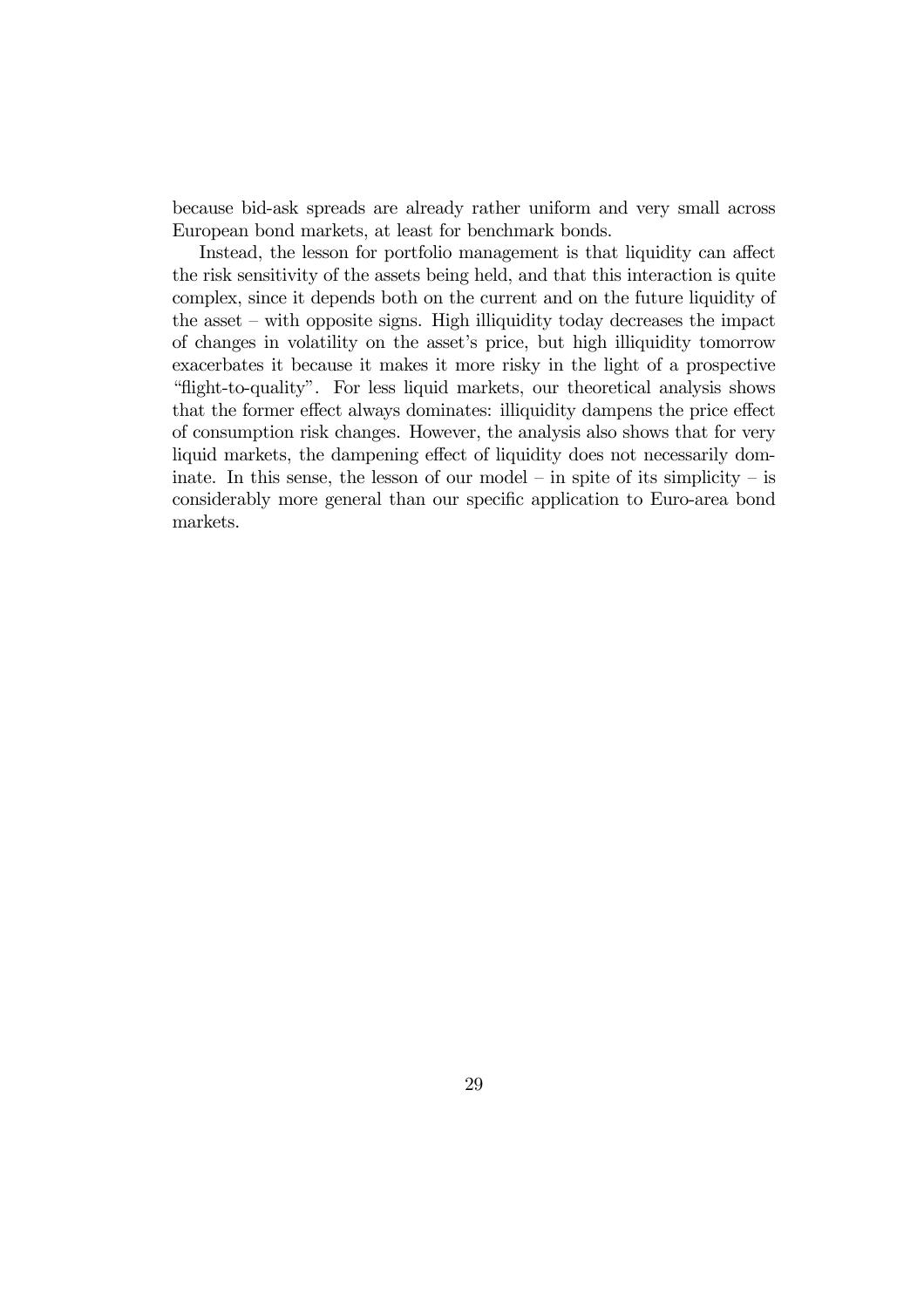### Appendix: Description of Data

The data for 5-year and 10-year maturities for the time from  $1/1/2002$ to 23/12/2003 are collected from Euro MTS Group's European Benchmark Market (EBM) trading platform, at 11 a.m. CET during all market days in the Telematico cash markets. The database contains the best bid or ask prices across all markets, the aggregate quantity of all of the outstanding proposals on basis of the best bid and best ask prices, and the daily trading volume of each bond on the EBM.

From these data we calculate redemption yields, maturities and a set of liquidity variables for time series consisting of the benchmark bonds for each country in our sample. The countries are Austria, Belgium, Finland, France, Germany, Italy, the Netherlands, Portugal and Spain. We constructed the following liquidity variables (in all cases as the difference between the relevant country's value and the value observed for the benchmark, which was Germany for the 10-year bucket and France for the 5-year one):

- 5-day-moving-average of the bid-ask spread (in ticks);
- trading volume for the benchmark bond, in million of Euros:
- bid-side market depth, defined as the difference between bid and mid price, divided by the bid quantity;
- ask-side market depth, defined as the difference between mid price and ask price, divided by the ask quantity;
- maximum quantity available at the best 5 prices.

After experimentation, we selected the bid-ask spread as the most significant liquidity indicator, and reported the results of estimating our non-linear empirical model only for this liquidity indicator.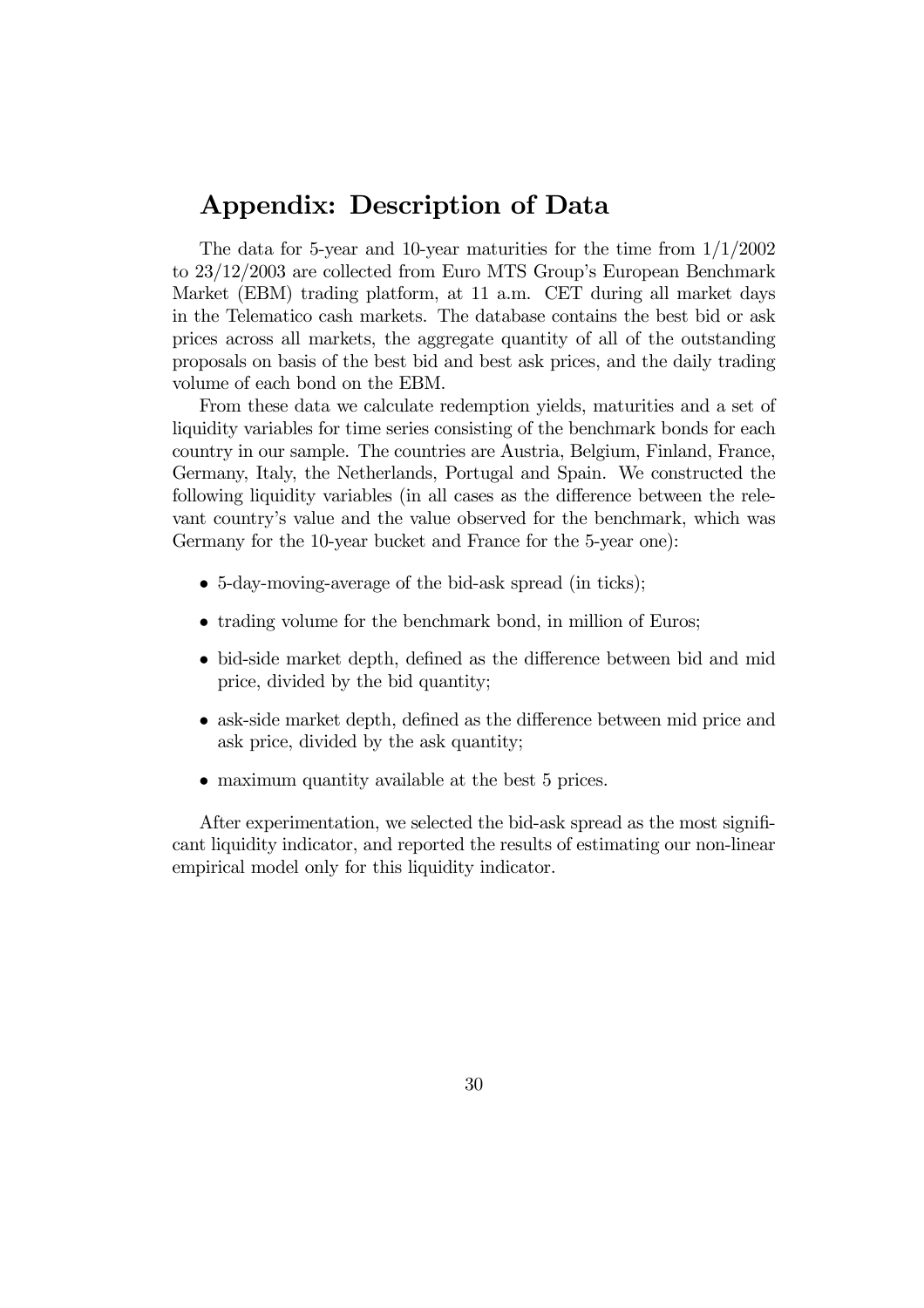# References

- [1] Acharya, Viral V., and Lasse Heje Pedersen (2004), "Asset Pricing with Liquidity Risk," Journal of Financial Economics, forthcoming.
- [2] Admati, R. Anat, and Paul Pfleiderer (1988), "A Theory of Intraday Patterns: Volume and Price Variability," Review of Financial Studies  $1(1), 3-40.$
- [3] Amihud, Yakov and Haim Mendelson (1986), "Asset pricing and the bid-ask spread," Journal of Financial Economics 17, 23-249.
- [4] Amihud, Yakov and Haim Mendelson (1991), "Liquidity, maturity, and the yields on U.S. Treasury securities," Journal of Finance 46, 1411- 1425.
- [5] Arora, Vivek and Martin Cerisola (2001), "How Does U.S. Monetary Policy Influence Sovereign Spreads in Emerging Markets?" IMF-Staff-Papers 48(3): 474-98.
- [6] Barnes, Kevin and William Cline (1997), "Spreads and Risks in Emerging Markets Lending," Institute of International Finance Working Paper No.97-1.
- [7] Biais, Bruno, Antoine Renucci and Gilles Saint-Paul, "Liquidity and the Cost of Funds in the European Treasury Bill Market," IDEI Woking Paper.
- [8] Blanco Roberto (2001), "The Euro-Area Government Securities Market. Recent Developments and Implications for Market Functioning," Banco de Espana - Servicio de Estudios Working Paper 0120.
- [9] Brennan, Michael J., and Avanidhar Subrahmanyam (1996), "Market microstructure and asset pricing: On the compensation for illiquidity in stock returns," Journal of Financial Economics 41, 441-464.
- [10] Chordia, Tarun, Richard Roll and Avanidhar Subrahmanyam (2000), "Market liquidity and trading activity," Journal of Finance 56, 501-530.
- [11] Codogno, Lorenzo, Carlo Favero, and Alessandro Missale (2003). "Government bond spreads", Economic Policy October 2003, 503-532.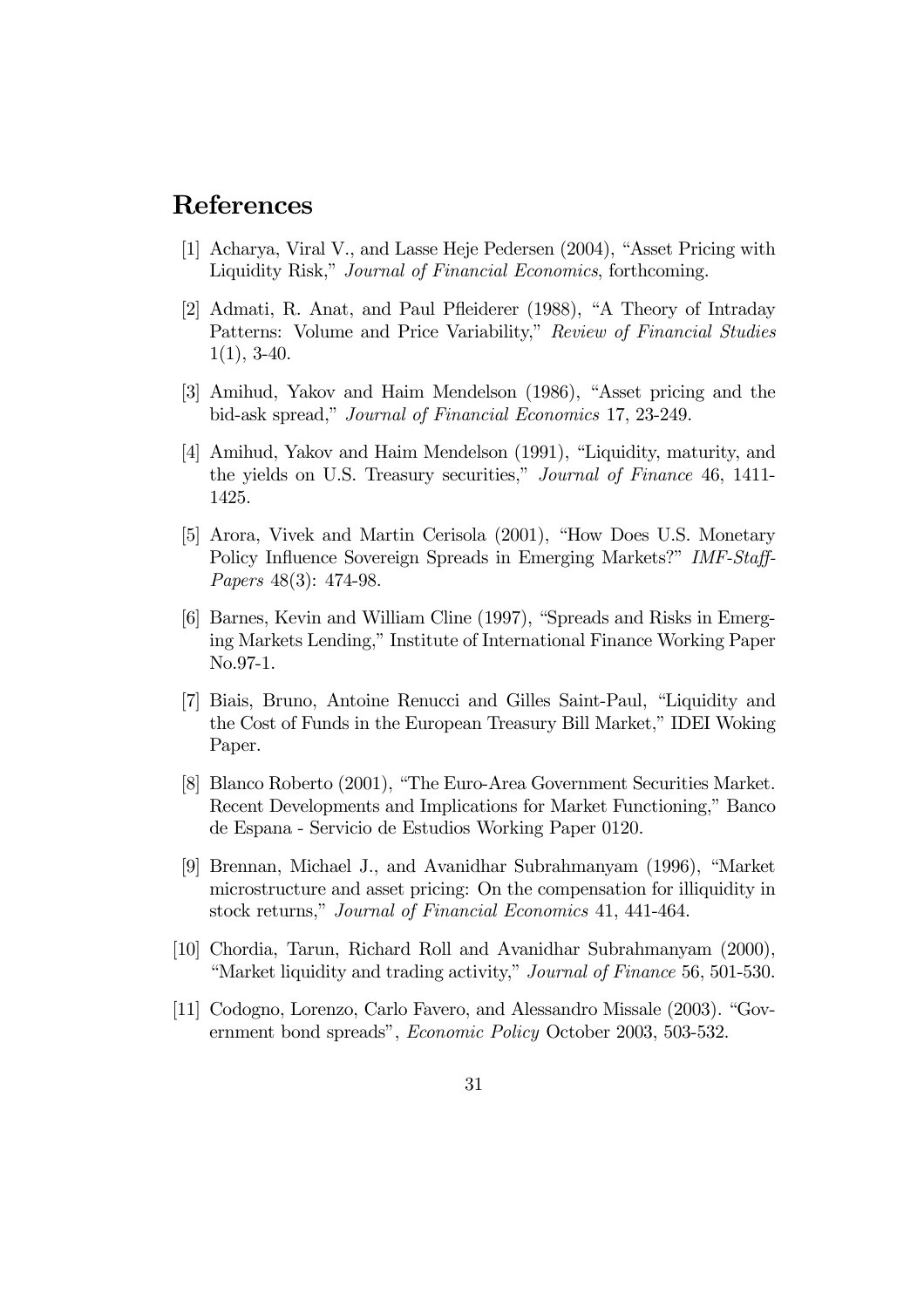- [12] Datar, Vinay, Naik Narayan, and Robert Radcliff (1998), "Liquidity and stock returns: An alternative test," Journal of Financial Intermediation 1, 203-219.
- [13] Daves, Philip R., and Michael C. Erhardt (1993), "Liquidity, reconstitution, and the value of U.S. Treasury strips," Journal of Finance 48(1), 315-329.
- [14] Diamond, Douglas W., and Dybvig, Philip H. (1983), "Bank runs, deposit insurance, and liquidity," Journal of Political Economy 91(3), 401- 419.
- [15] Duffee G.R.(1998) "The Relation between Treasury Yields and Corporate Bond Yield Spreads", The Journal of Finance, 53, 6, 2225-2241
- [16] Dungey, Mardi, Vance L. Martin, and Adrian R. Pagan (2000), "A Multivariate Latent Factor Decomposition of International Bond Yield Spreads," Journal of Applied Econometrics 15, 697-715.
- [17] Dunne, Peter G., Michael J. Moore and Richard Portes (2002), "Defining Benchmark Status: An Application Euro-Area Bonds," CEPR Discussion Paper no. 3490, August.
- [18] Eichengreen, Barry, and Ashoka Mody, (2000), "What Explains Changing Spreads on Emerging Market Debt?" in Capital flows and the emerging economies: Theory, evidence, and controversies, S. Edwards ed., NBER Conference Report series, Chicago and London: University of Chicago Press, 2000, 107-34.
- [19] Eleswarapu, Venkat (1997), "Cost of transacting and expected returns in the Nasdaq market," Journal of Finance 52, 2113-2128.
- [20] Ellul, Andrew, and Marco Pagano (2003), "IPO underpricing and after-market liquidity," CSEF Working Paper No. 99, http://www.dise.unisa.it/WP/wp99.pdf, Review of Financial Studies, forthcoming.
- [21] Gallmeyer, Michael, Burton Hollifield and Duane Seppi (2004), "Liquidity Discovery and Asset Pricing," Carnegie Mellon University, unpublished manuscript.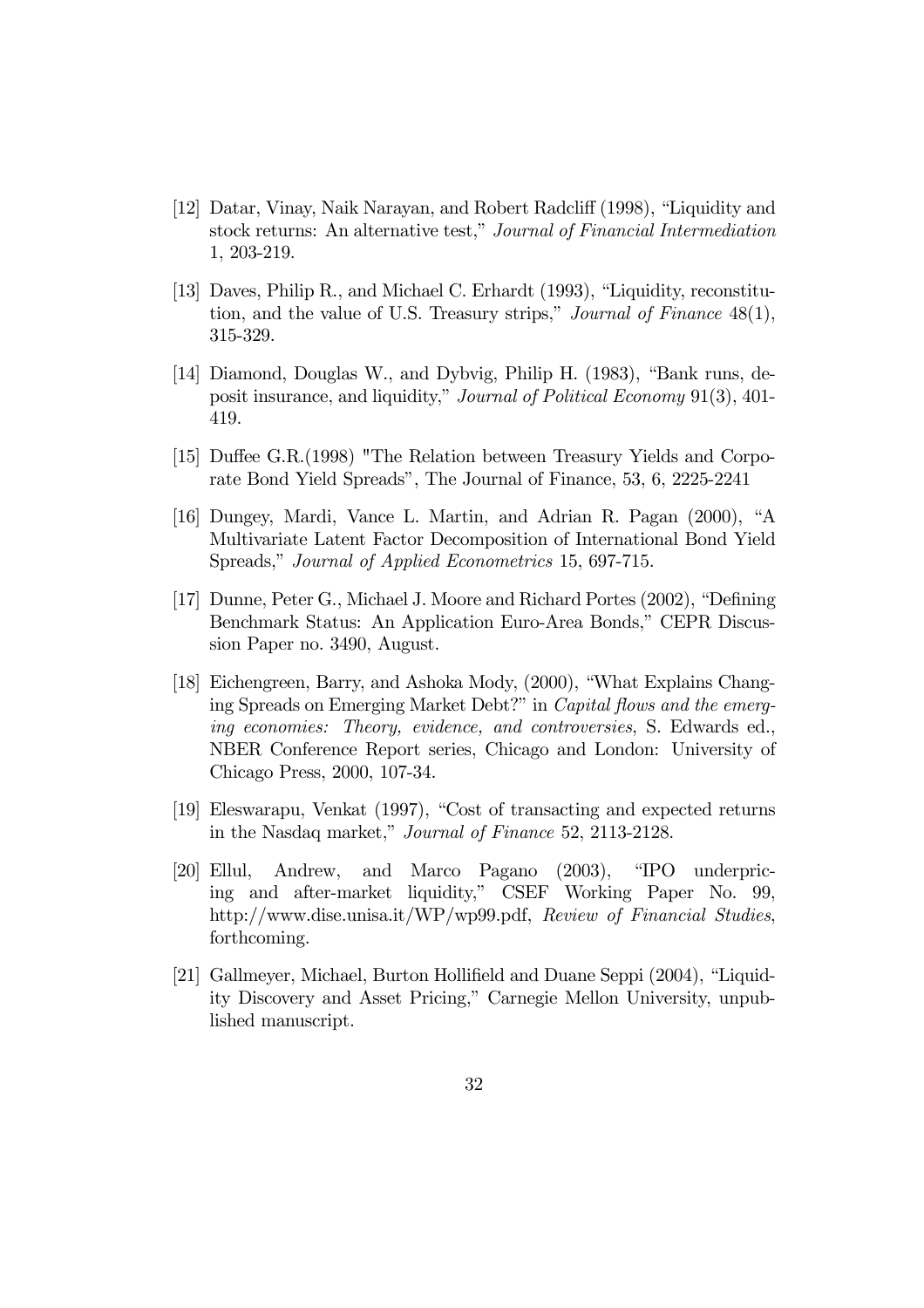- [22] Goldreich, David, Bernd Hanke, and Purnendu Nath (2005), "The price of future liquidity: Time-varying liquidity in the U.S. Treasury market," Review of Finance, 9(1).
- [23] Kamara, Avraham (1994), "Liquidity, taxes, and short-term Treasury yields," Journal of Financial and Quantitative Analysis 29(3), 403-417.
- [24] Krishnamurthy, Arvind (2000), "The bond/old-bond spread," Northwestern University Working Paper.
- [25] Lucas, Robert (1978), "Asset prices in an exchange economy," Econometrica  $46(6)$ ,  $1429 - 45$ .
- [26] Pagano, Marco, and Ernst-Ludwig von Thadden (2004), "The European Bond Markets under EMU," Oxford Review of Economic Policy 20(4), 531-554.
- [27] Strebulaev, Ilya (2001), "Market imperfections and pricing in the U.S. Treasury securities market," London Business School Working Paper.
- [28] Vayanos, Dimitri (2004), "Flight to Quality, Flight to Liquidity, and the Pricing of Risk," NBER Working Paper No. W10327.
- [29] Warga, Arthur, 1992, "Bond return, liquidity, and missing data," Journal of Financial and Quantitative Analysis 27, 605-617.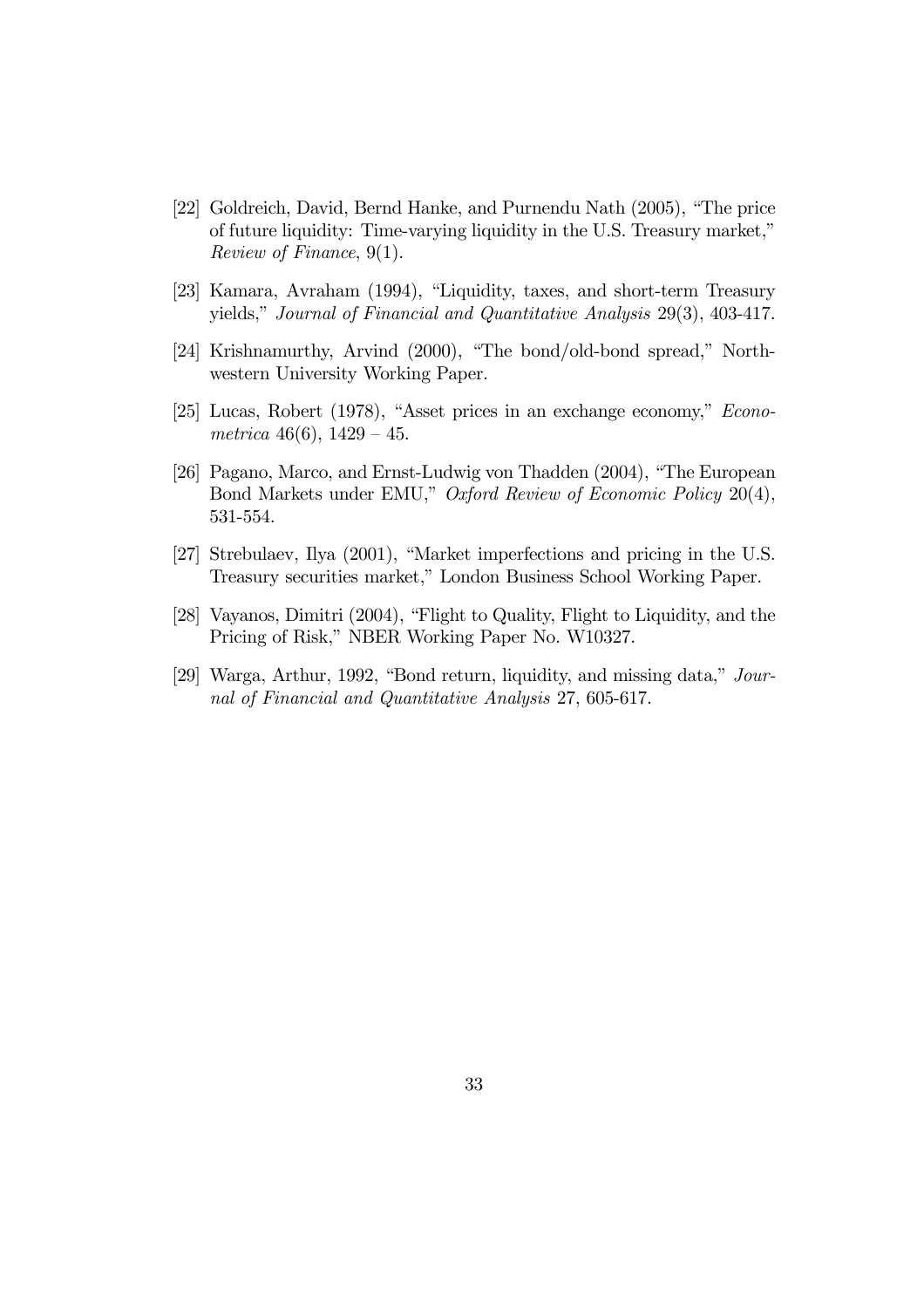Table 1. Descriptive statistics by country

 $10$ -year benchmark bonds  $\vert$  5-year benchmark bonds Country | Mean Median St. dev. | Mean Median St. dev. Austria | 10.05 9.46 7.19 | 3.35 0.74 9.22 France  $\begin{array}{|l} 4.16 \quad 5.62 \quad 4.36 \quad | \quad 3.57 \quad 2.37 \quad 4.70 \end{array}$ Netherlands 6.94 6.92 4.48 6.07 5.60 6.87 Belgium | 13.45 11.79 6.80 | 4.78 4.40 8.09 Spain | 9.72 8.06 7.44 | -2.16 -0.42 10.13 Finland 10.88 9.34 8.30 6.48 582 11.18

Panel A. Euro-area yield differentials relative to Germany (10y), resp. France (5y), in basis points

Panel B. Bid-ask spreads in ticks

Italy 14.47 15.70 4.88 7.97 8.34 8.01 Portugal 15.50 14.48 7.73 6.46 12.03 16.76

|                    |      | 10-year benchmark bonds |          |      | 5-year benchmark bonds |          |
|--------------------|------|-------------------------|----------|------|------------------------|----------|
| Country            | Mean | Median                  | St. dev. | Mean | Median                 | St. dev. |
| Austria            | 4.60 | 4.4                     | 1.10     | 4.11 | 4.00                   | 0.64     |
| France             | 2.86 | 2.80                    | 0.46     | 2.52 | 2.60                   | 0.34     |
| <b>Netherlands</b> | 3.55 | 3.60                    | 0.50     | 3.75 | 3.80                   | 0.45     |
| Belgium            | 3.47 | 3.40                    | 0.53     | 2.71 | 2.60                   | 0.31     |
| Spain              | 3.47 | 3.20                    | 0.80     | 2.94 | 2.60                   | 0.78     |
| Finland            | 4.87 | 4.60                    | 1.09     | 4.07 | 3.80                   | 0.81     |
| Italy              | 2.52 | 2.40                    | 1.37     | 2.12 | 2.00                   | 0.43     |
| Portugal           | 4.33 | 4.40                    | 0.69     | 3.16 | 3.00                   | 0.51     |
| Germany            | 3.25 | 3.00                    | 0.67     | 3.20 | 3.20                   | 0.45     |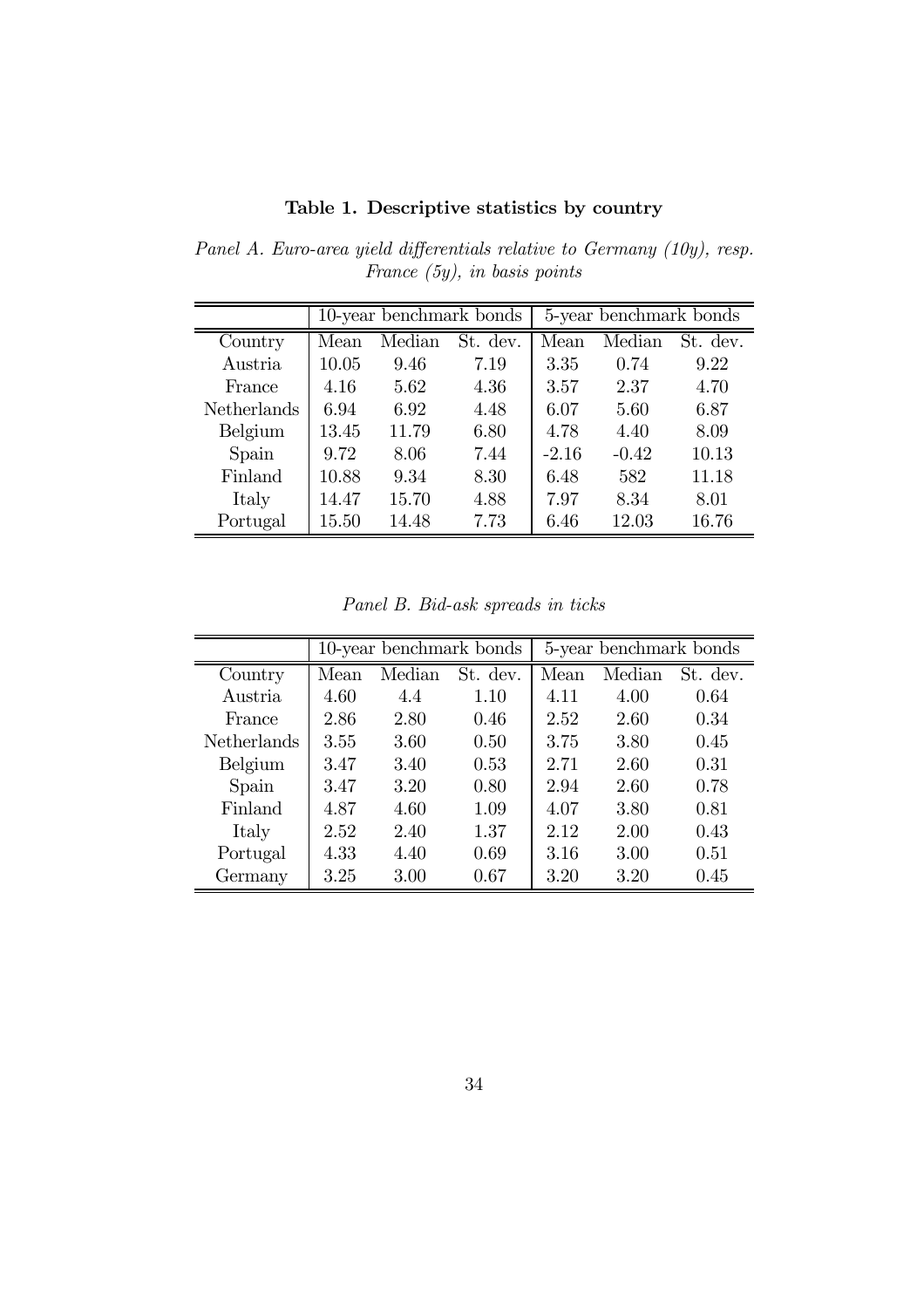| Country            | AТ   | FR   | $\rm NL$ | BE   | ES   | FI   | TТ   | PТ |
|--------------------|------|------|----------|------|------|------|------|----|
| Austria            |      |      |          |      |      |      |      |    |
| France             | 0.65 |      |          |      |      |      |      |    |
| <b>Netherlands</b> | 0.51 | 0.48 | 1        |      |      |      |      |    |
| Belgium            | 0.88 | 0.72 | 0.61     |      |      |      |      |    |
| Spain              | 0.88 | 0.67 | 0.58     | 0.94 |      |      |      |    |
| Finland            | 0.84 | 0.81 | 0.73     | 0.93 | 0.90 |      |      |    |
| Italy              | 0.75 | 0.84 | 0.52     | 0.82 | 0.80 | 0.89 |      |    |
| Portugal           | 0.92 | 0.69 | 0.61     | 0.87 | 0.89 | 0.88 | 0.78 |    |

differentials, 10 year bonds, relative to Germany Panel A. Correlation matrix

Table 2. Correlation and principal components of Euro-area yield

Panel B. Principal components

| Component                                                                   |  |  |                          |      |       |      |
|-----------------------------------------------------------------------------|--|--|--------------------------|------|-------|------|
| Eigenvalue                                                                  |  |  | 7.28 0.26 0.16 0.13 0.06 | 0.05 | 0.03  | 0.01 |
| Proportion of variance   0.91 0.03 0.02 0.016 0.008 0.006 0.004 0.001       |  |  |                          |      |       |      |
| Cumulative proportion $(0.91 \quad 0.94 \quad 0.96 \quad 0.98 \quad 0.988)$ |  |  |                          | 0.99 | 0.998 |      |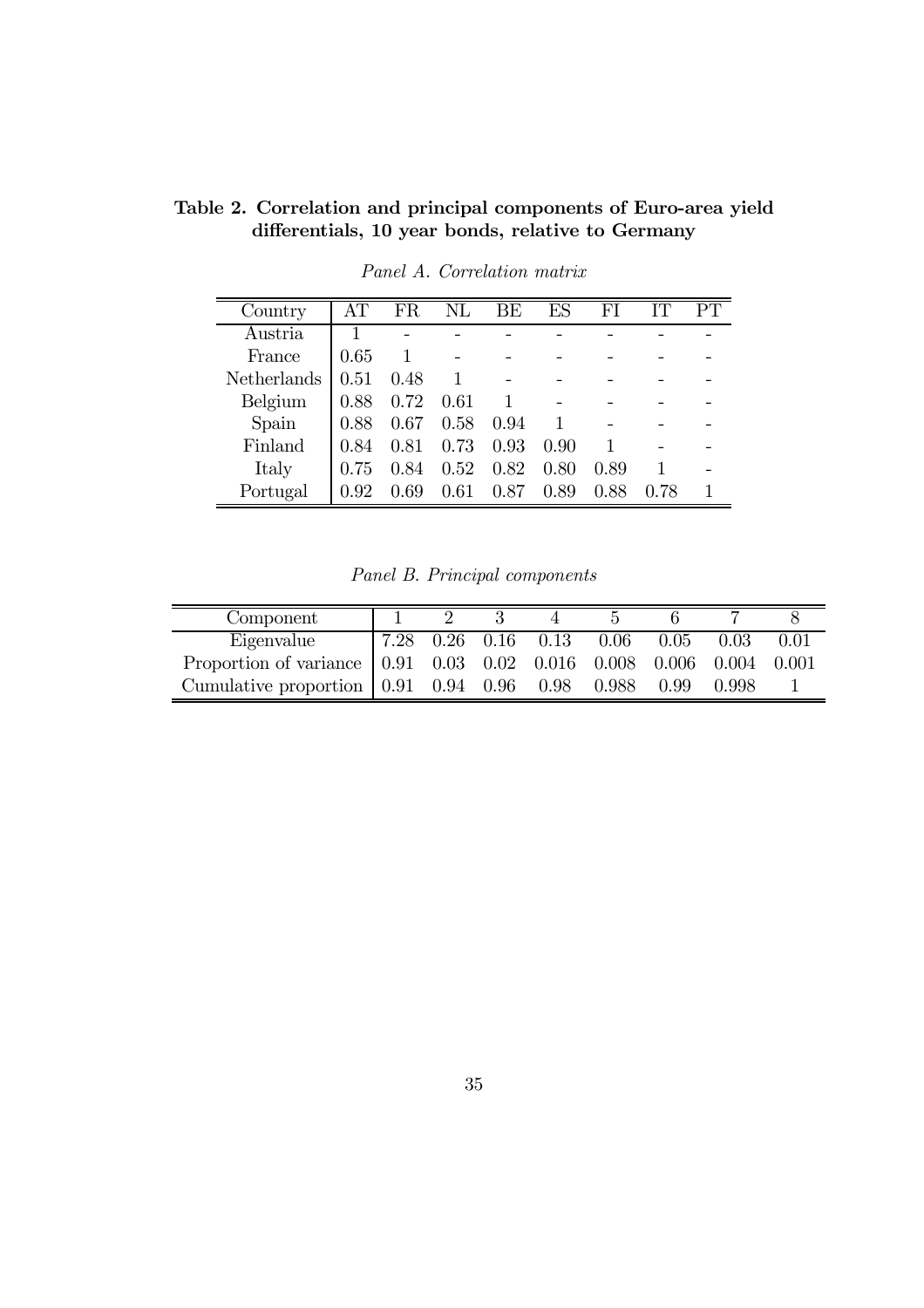| Country            | AТ       | FR   | $\rm NL$ | ΒE   | ES      | FI      | TТ   | PТ           |
|--------------------|----------|------|----------|------|---------|---------|------|--------------|
| Austria            | 1.00     |      |          |      |         |         |      |              |
| France             | 0.22     | 1.00 |          |      |         |         |      |              |
| <b>Netherlands</b> | 0.49     | 0.51 | 1.00     |      |         |         |      |              |
| Belgium            | 0.39     | 0.46 | 0.44     | 1.00 |         |         |      |              |
| Spain              | 0.58     | 0.26 | 0.60     | 0.35 | 1.00    |         |      |              |
| Finland            | 0.48     | 0.21 | 0.54     | 0.26 | 0.76    | 1.00    |      |              |
| Italy              | 0.09     | 0.37 | 0.19     | 0.26 | $-0.08$ | $-0.11$ | 1.00 |              |
| Portugal           | $0.22\,$ | 0.50 | 0.29     | 0.56 | 0.20    | 0.19    | 0.24 | $($ $)($ $)$ |

Table 3. Correlation and principal components of Euro-area bid-ask spread differentials relative to Germany

Panel A. Correlation matrix

Panel B. Principal components

| Component                                                                                                            |  |  |  |  |
|----------------------------------------------------------------------------------------------------------------------|--|--|--|--|
|                                                                                                                      |  |  |  |  |
| Eigenvalue 3.46 1.76 0.80 0.61 0.48 0.38 0.29 0.19<br>Proportion of variance 0.43 0.22 0.10 0.08 0.06 0.05 0.04 0.03 |  |  |  |  |
| Cumulative proportion $\begin{array}{ ccc } 0.43 & 0.65 & 0.75 & 0.83 & 0.89 & 0.93 & 0.97 \end{array}$              |  |  |  |  |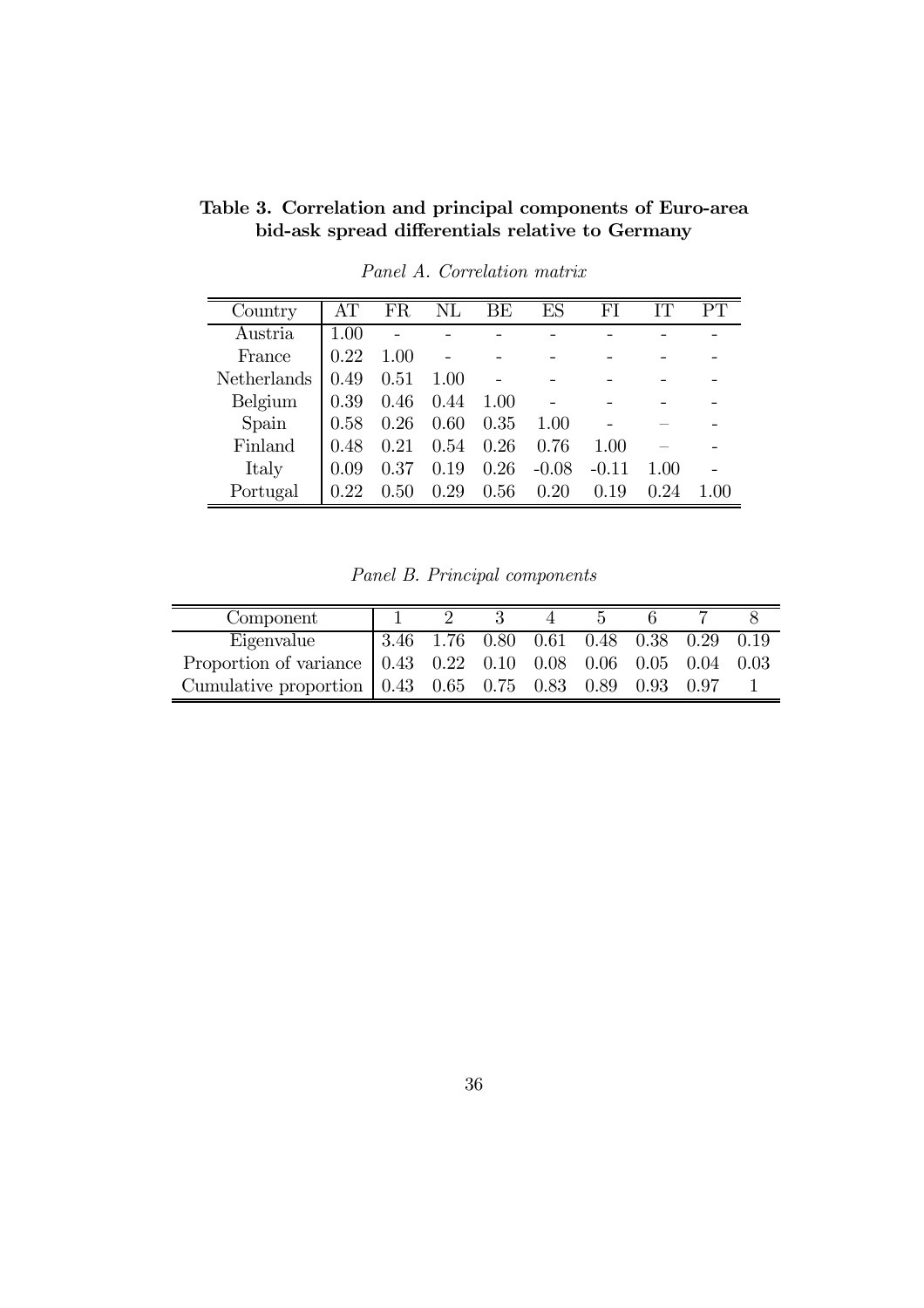#### Table 4.1 Estimation of a system of simultaneous equations for Euro-area 10-year yield differentials

The equations are estimated by SURE, on a sample of daily observations from  $1/1/2002$  to  $23/12/2003$ . The Panel shows the coefficient estimates for the 10-year maturity, spreads are on German bonds. Standard errors are reported within brackets below the coefficient estimates. An asterisk  $(*)$  and a cross  $(\dagger)$ indicate that the corresponding coefficient is significantly different from zero at the 5 and 10 percent level, respectively.

| Variable    | Constant  | Own lag  | Maturity | Risk factor | B-A spread | Interaction        |
|-------------|-----------|----------|----------|-------------|------------|--------------------|
| Austria     | $-0.167*$ | $0.857*$ | $0.280*$ | $0.546*$    | $0.043*$   | $-0.077*$          |
|             | (0.026)   | (0.016)  | (0.034)  | (0.060)     | (0.014)    | (0.026)            |
| Belgium     | $-0.129*$ | $0.936*$ | $0.357*$ | $0.497*$    | $0.052*$   | $-0.099*$          |
|             | (0.021)   | (0.007)  | (0.040)  | (0.043)     | (0.022)    | (0.048)            |
| Spain       | $-0.135*$ | $0.867*$ | $0.349*$ | $0.485*$    | 0.007      | $-0.009$           |
|             | (0.034)   | (0.018)  | (0.061)  | (0.077)     | (0.024)    | (0.047)            |
| Finland     | $-0.159*$ | $0.956*$ | $0.207*$ | $0.467*$    | $-0.01$    | $-0.025$           |
|             | (0.049)   | (0.006)  | (0.045)  | (0.118)     | (0.024)    | (0.079)            |
| France      | $-0.119*$ | $0.945*$ | $0.184*$ | $0.321*$    | 0.016      | $-0.025$           |
|             | (0.038)   | (0.01)   | (0.077)  | (0.072)     | (0.038)    | (0.079)            |
| Italy       | $-0.077*$ | $0.912*$ | $0.288*$ | $0.290*$    | 0.017      | $-0.042$           |
|             | (0.021)   | (0.01)   | (0.037)  | (0.047)     | (0.018)    | (0.043)            |
| Netherlands | $-0.076*$ | $0.891*$ | $0.314*$ | $0.305*$    | $0.034*$   | $-0.052^{\dagger}$ |
|             | (0.019)   | (0.012)  | (0.029)  | (0.042)     | (0.016)    | (0.032)            |
| Portugal    | $-0.150*$ | $0.920*$ | $0.384*$ | $0.633*$    | $0.080*$   | $-0.139*$          |
|             | (0.044)   | (0.010)  | (0.052)  | (0.099)     | (0.033)    | (0.07)             |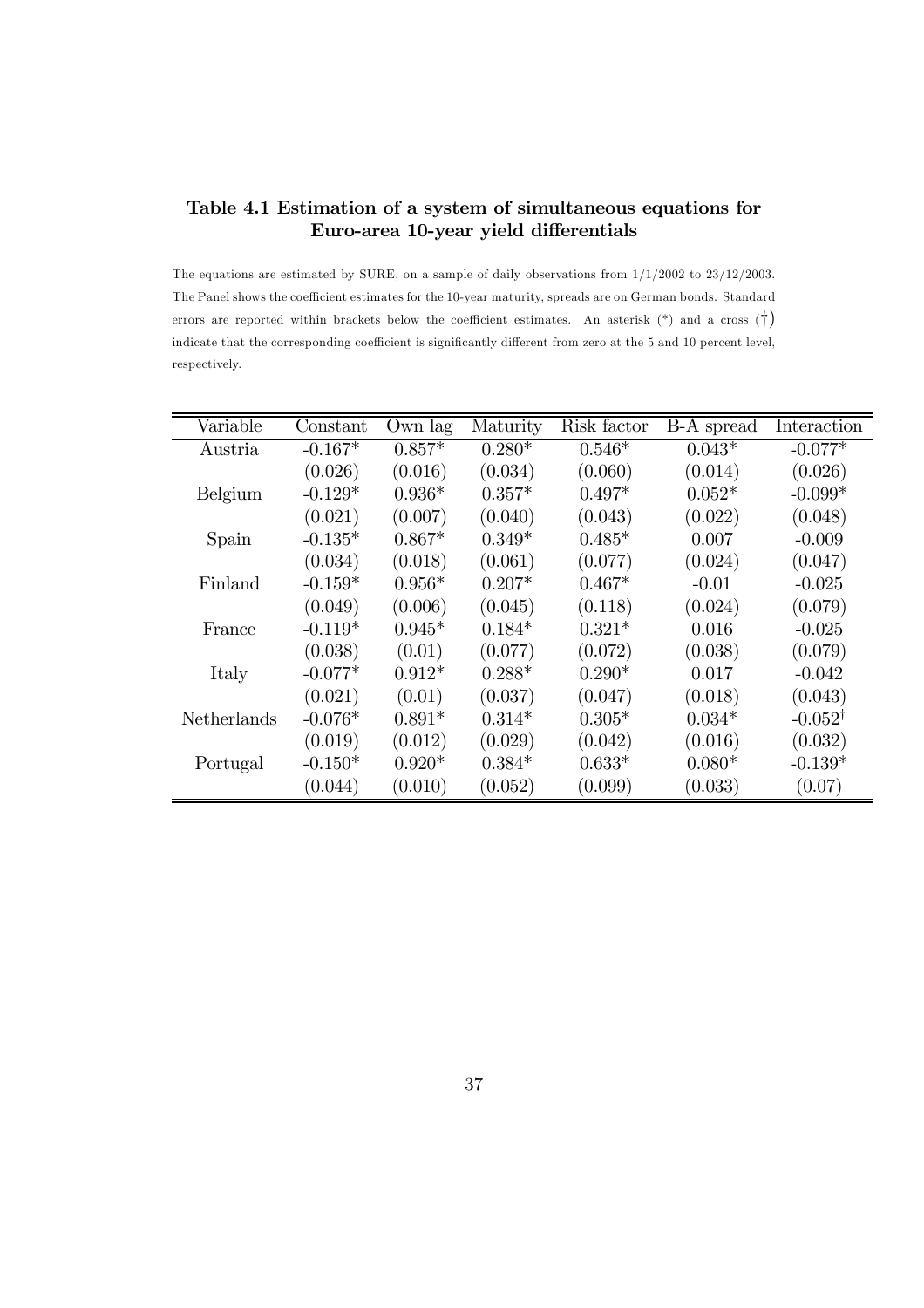#### Table 4.2 Estimation of a system of simultaneous equations for Euro-area 5-year yield differentials

The equations are estimated by SURE, on a sample of daily observations from 1/1/2002 to 23/12/2003. The Panel shows coefficients estimates results for the 5-year maturity, spreads are on French Bonds. Standard errors are reported within brackets below the coefficient estimates. An asterisk (\*) and a cross (†) indicate that the corresponding coefficient is significantly different from zero at the 5 and 10 percent level, respectively.

| Variable    | Constant  | Own lag  | Maturity | Risk factor | B-A spread | Interaction |
|-------------|-----------|----------|----------|-------------|------------|-------------|
| Austria     | $-0.251*$ | $0.833*$ | $0.170*$ | $0.679*$    | $0.079*$   | $-0.184*$   |
|             | (0.039)   | (0.017)  | (0.011)  | (0.09)      | (0.023)    | (0.048)     |
| Belgium     | $-0.082*$ | $0.774*$ | $0.214*$ | $0.297*$    | $-0.022$   | $-0.033$    |
|             | (0.015)   | (0.016)  | (0.008)  | (0.034)     | (0.018)    | (0.042)     |
| Spain       | $-0.143*$ | $0.693*$ | $0.210*$ | $0.337*$    | $0.048*$   | $-0.095*$   |
|             | (0.013)   | (0.021)  | (0.007)  | (0.03)      | (0.020)    | (0.041)     |
| Finland     | $-0.106*$ | $0.606*$ | $0.205*$ | $0.258*$    | $-0.018$   | $-0.025$    |
|             | (0.017)   | (0.022)  | (0.005)  | (0.041)     | (0.012)    | (0.024)     |
| Germany     | $-0.017$  | $0.742*$ | $0.168*$ | 0.01        | $-0.007$   | 0.004       |
|             | (0.015)   | (0.018)  | (0.007)  | (0.03)      | (0.012)    | (0.026)     |
| Italy       | $-0.043*$ | $0.584*$ | $0.172*$ | $0.231*$    | $0.107*$   | $-0.208*$   |
|             | (0.016)   | (0.03)   | (0.006)  | (0.028)     | (0.017)    | (0.032)     |
| Netherlands | $-0.123*$ | $0.563*$ | $0.191*$ | $0.317*$    | $0.017*$   | $-0.045*$   |
|             | (0.016)   | (0.021)  | (0.04)   | (0.036)     | (0.009)    | (0.020)     |
| Portugal    | $-0.122*$ | $0.853*$ | $0.240*$ | $0.458*$    | $0.052*$   | $-0.125*$   |
|             | (0.022)   | (0.010)  | (0.006)  | (0.05)      | (0.018)    | (0.04)      |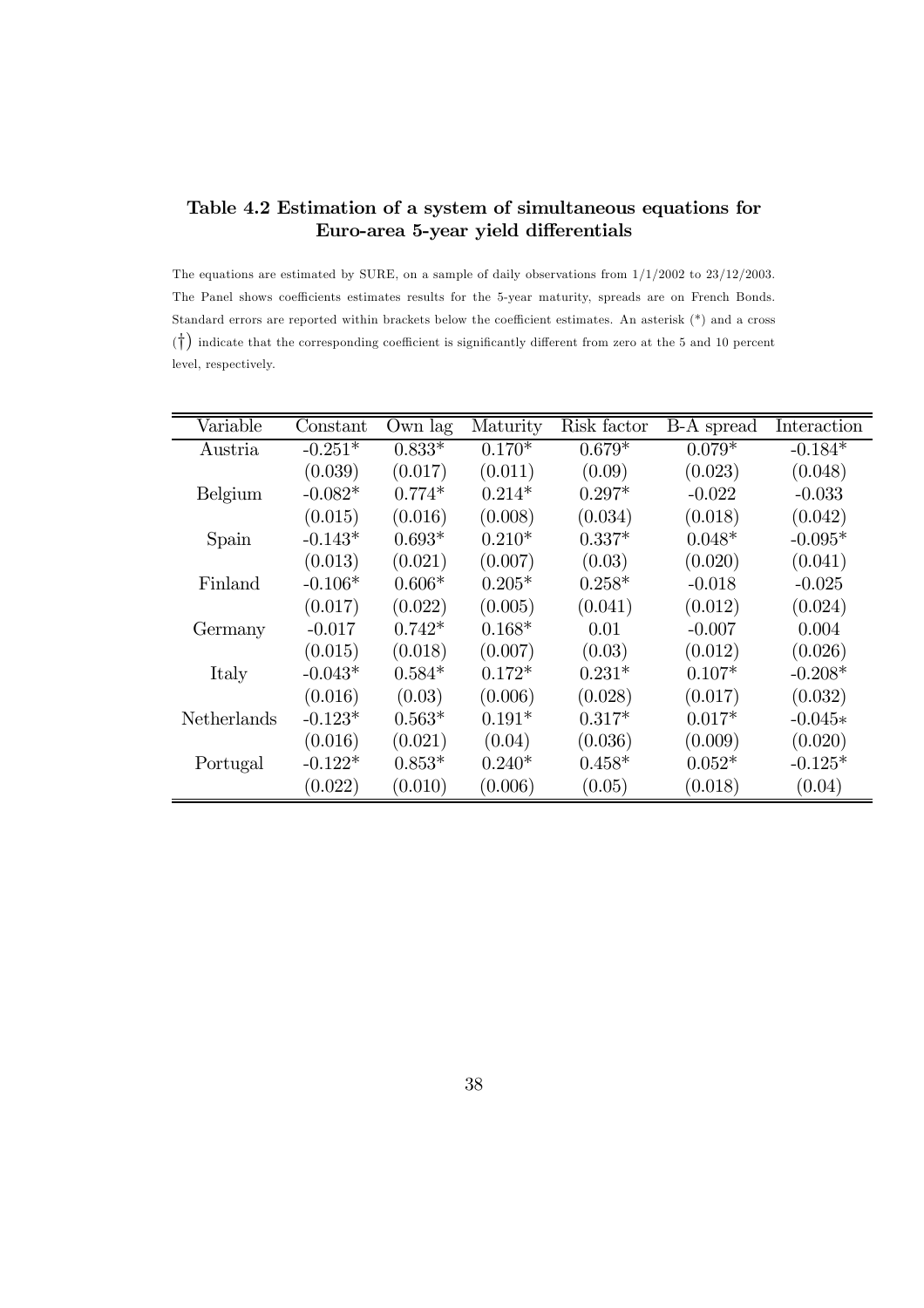#### Table 5. Testing panel restrictions

The table is based on a fixed-effects panel estimates for the 10-year and 5-year yield differentials. The p-value of the Wald test of the identity restriction of individual coefficients for all eight countries is shown on the right of the relevant coefficient. The p-value of the Wald test of the identity restriction of all the coefficients for all eight countries is shown in the bottom row. Standard errors are reported within brackets below the coefficient estimates. An asterisk  $(*)$  and a cross  $(\dagger)$  indicate that the corresponding coefficient is significantly different from zero at the 5 and 10 percent level, respectively.

|                   | 10-year yield differentials |              | 5-year yield differentials |              |
|-------------------|-----------------------------|--------------|----------------------------|--------------|
| Variable          | Coefficient and S.E.        | Wald p-value | Coefficient and S.E.       | Wald p-value |
| Own Lag           | $0.956*$                    | 0.000        | $0.853*$                   | 0.000        |
|                   | (0.006)                     |              | (0.006)                    |              |
| Maturity          | $0.269*$                    | 0.000        | $0.232*$                   | 0.000        |
|                   | (0.041)                     |              | (0.003)                    |              |
| Risk factor       | $0.172*$                    | 0.000        | $0.372*$                   | 0.000        |
|                   | (0.063)                     |              | (0.032)                    |              |
| Bid-ask spread    | $0.047*$                    | 0.207        | $0.039*$                   | 0.000        |
|                   | (0.021)                     |              | (0.008)                    |              |
| Interaction       | $-0.064*$                   | 0.192        | $-0.087*$                  | 0.000        |
|                   | (0.033)                     |              | (0.018)                    |              |
| Panel restriction |                             | 0.000        |                            | 0.000        |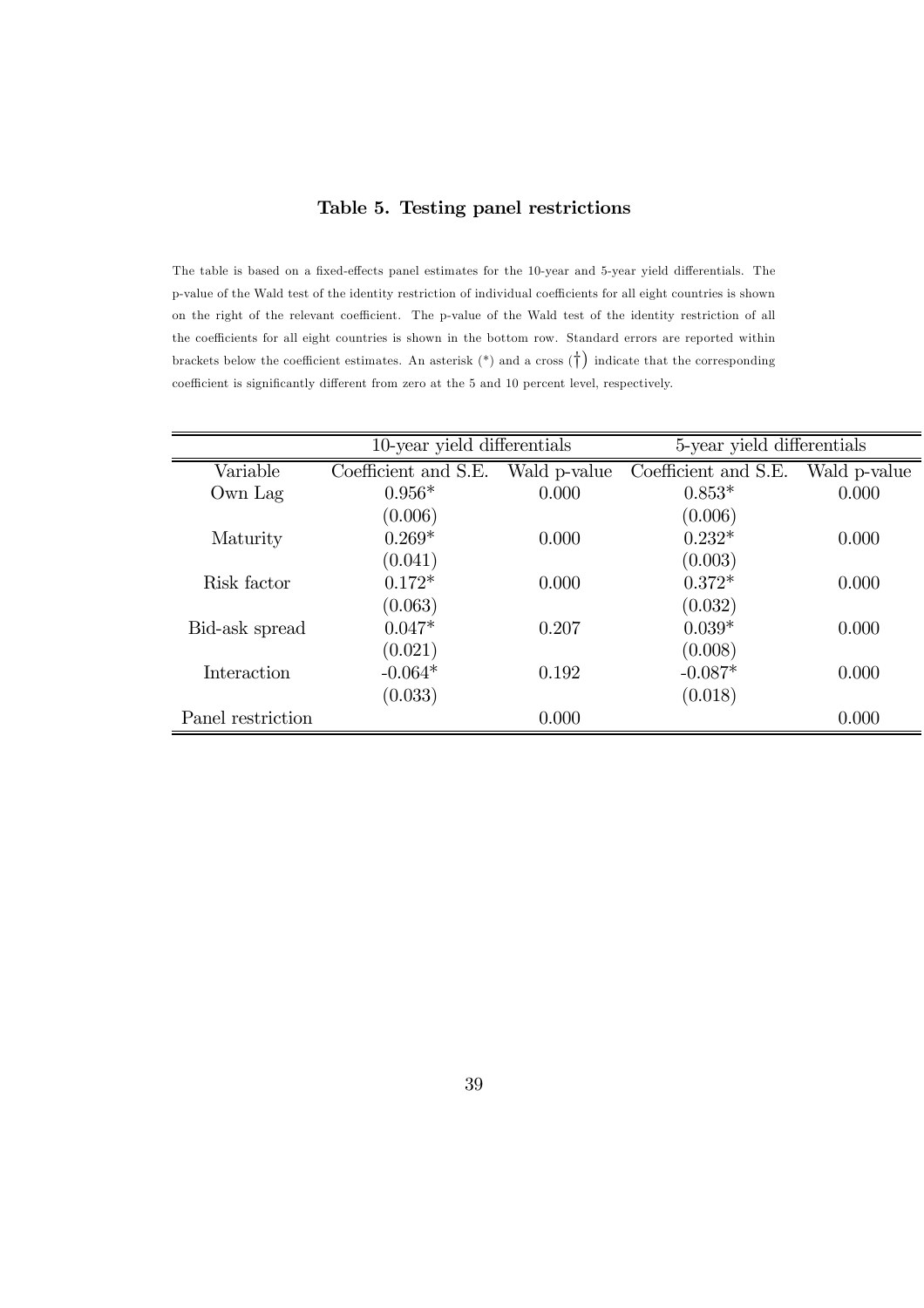#### Table 6. Robustness Analysis

The table reports robustness analysis for the SURE system on 10-year yield differentials. We consider three alternative Risk Factors. R F 1 is the swap spread, R F 2 is the differential between yields on seasoned US BAA bonds and seasoned US AAA bonds (the source for these data is the FRED database), R F 3 is the implied volatility in options on the EUROstoxx 50. The source for these data is Datastream.

| Variable | Sample            | Constant  | Own lag  | Maturity          | $\cal R$ F $1$ | $\mathcal{R}$ F $2$ | $\mathcal{R}$ F $3$ | Bid-ask           | Interaction       |
|----------|-------------------|-----------|----------|-------------------|----------------|---------------------|---------------------|-------------------|-------------------|
| Austria  | $02 - 01 - 03:06$ | $-0.135*$ | $0.775*$ | $0.285*$          | $0.503*$       |                     |                     | $0.05*$           | $-0.089*$         |
|          |                   | (0.021)   | (0.022)  | (0.027)           | (0.046)        |                     |                     | (0.011)           | (0.020)           |
|          | $02 - 01 - 03:12$ | $-0.324*$ | $0.811*$ | $0.237*$          | $0.388*$       | $0.193*$            |                     | $0.035*$          | $-0.062*$         |
|          |                   | (0.034)   | (0.018)  | (0.026)           | (0.052)        | (0.034)             |                     | (0.010)           | (0.019)           |
|          | $02 - 01 - 03:12$ | $-0.199*$ | $0.813*$ | $0.308*$          | $0.492*$       |                     | $0.178*$            | $0.031*$          | $-0.051*$         |
|          |                   | (0.021)   | (0.018)  | (0.027)           | (0.047)        |                     | (0.032)             | (0.010)           | (0.020)           |
| Belgium  | $02 - 01 - 03:06$ | $-0.081*$ | $0.906*$ | $0.317*$          | $0.433*$       |                     |                     | $0.081*$          | $-0.14*$          |
|          |                   | (0.018)   | (0.011)  | (0.034)           | (0.035)        |                     |                     | (0.019)           | (0.039)           |
|          | $02 - 01 - 03:12$ | $-0.252*$ | $0.925*$ | $0.327*$          | $0.384*$       | $0.148*$            |                     | $0.042*$          | $-0.08*$          |
|          |                   | (0.039)   | (0.009)  | (0.043)           | (0.053)        | (0.041)             |                     | (0.019)           | (0.039)           |
|          | $02 - 01 - 03:12$ | $-0.177*$ | $0.917*$ | $0.343*$          | $0.488*$       |                     | $0.174*$            | $0.042*$          | $-0.077*$         |
|          |                   | (0.019)   | (0.008)  | (0.031)           | (0.033)        |                     | (0.003)             | (0.019)           | (0.037)           |
| Spain    | $02 - 01 - 03:06$ | $-0.10*$  | $0.77*$  | $0.324*$          | $0.465*$       |                     |                     | $0.034^{\dagger}$ | $-0.06^{\dagger}$ |
|          |                   | (0.017)   | (0.02)   | (0.045)           | (0.059)        |                     |                     | (0.019)           | (0.034)           |
|          | $02 - 01 - 03:12$ | $-0.33*$  | $0.82*$  | $0.239*$          | $0.284*$       | $0.242*$            |                     | 0.02              | 0.006             |
|          |                   | (0.05)    | (0.02)   | (0.05)            | (0.073)        | (0.053)             |                     | (0.02)            | (0.035)           |
|          | $02 - 01 - 03:12$ | $-0.17*$  | $0.83*$  | $0.343*$          | $0.417*$       |                     | $0.203*$            | $-0.002$          | 0.025             |
|          |                   | (0.027)   | (0.048)  | (0.048)           | (0.059)        |                     | (0.055)             | (0.019)           | (0.04)            |
| Finland  | $02 - 01 - 03:06$ | $-0.110*$ | $0.953*$ | $0.127^{\dagger}$ | $0.433*$       |                     |                     | $-0.02$           | $-0.017$          |
|          |                   | (0.069)   | (0.009)  | (0.07)            | (0.15)         |                     |                     | (0.03)            | (0.06)            |
|          | $02 - 01 - 03:12$ | $-0.377*$ | $0.944*$ | $0.166*$          | $0.312*$       | $0.250*$            |                     | $-0.006$          | $0.02\,$          |
|          |                   | (0.07)    | (0.01)   | (0.043)           | (0.101)        | (0.07)              |                     | (0.02)            | (0.03)            |
|          | $02 - 01 - 03:12$ | $-0.190*$ | $0.950*$ | $0.282*$          | $0.527*$       |                     | $0.01\,$            | $-0.01$           | 0.03              |
|          |                   | (0.045)   | (0.006)  | (0.05)            | (0.107)        |                     | (0.08)              | (0.02)            | (0.04)            |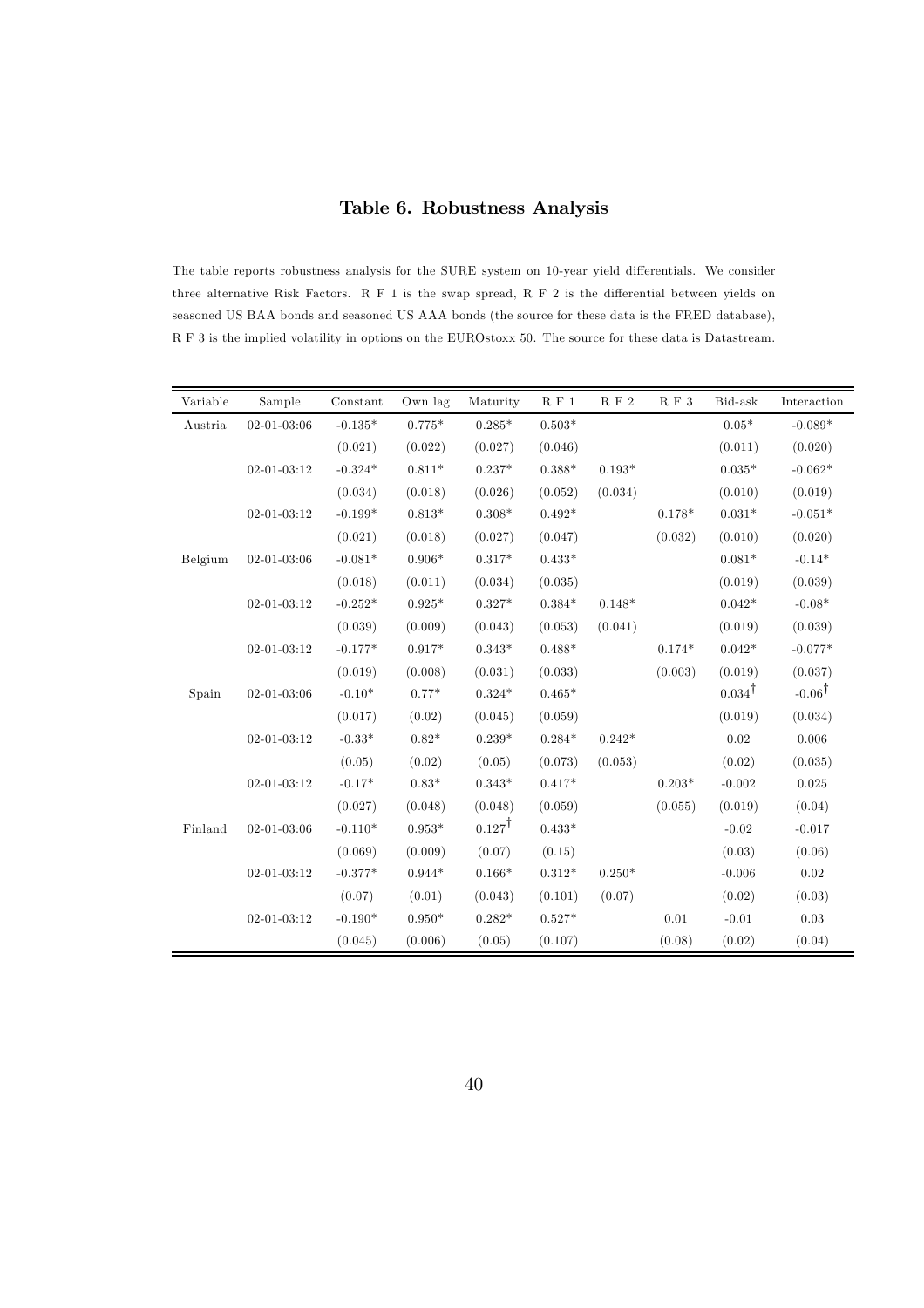| Variable | Sample            | Constant  | Own lag  | Maturity    | $\cal R$ F $1$ | $\mathcal{R}$ F $2$ | $\mathcal{R}$ F $3$ | Bid-ask     | Interaction        |
|----------|-------------------|-----------|----------|-------------|----------------|---------------------|---------------------|-------------|--------------------|
| France   | $02 - 01 - 03:06$ | $-0.035$  | $0.945*$ | $\,0.053\,$ | $0.184*$       |                     |                     | $\,0.042\,$ | $-0.062$           |
|          |                   | (0.039)   | (0.02)   | (0.073)     | (0.069)        |                     |                     | (0.034)     | (0.067)            |
|          | $02 - 01 - 03:12$ | $-0.176*$ | $0.944*$ | $0.212*$    | $0.293*$       | 0.057               |                     | $0.01\,$    | $-0.02$            |
|          |                   | (0.069)   | (0.01)   | (0.08)      | (0.09)         | (0.07)              |                     | (0.04)      | (0.07)             |
|          | $02 - 01 - 03:12$ | $-0.169*$ | $0.930*$ | $0.163*$    | $0.307*$       |                     | $0.188*$            | 0.01        | $-0.02$            |
|          |                   | (0.033)   | (0.012)  | (0.06)      | (0.056)        |                     | (0.056)             | (0.03)      | (0.06)             |
| Italy    | $02 - 01 - 03:06$ | $-0.027$  | $0.88*$  | $0.263*$    | $0.242*$       |                     |                     | 0.02        | $-0.042$           |
|          |                   | (0.021)   | (0.02)   | (0.040)     | (0.043)        |                     |                     | (0.016)     | (0.039)            |
|          | $02 - 01 - 03:12$ | $-0.108*$ | $0.89*$  | $0.270*$    | $0.215*$       | $0.114*$            |                     | $0.01\,$    | $-0.03$            |
|          |                   | (0.038)   | (0.02)   | (0.040)     | (0.043)        | (0.03)              |                     | (0.01)      | (0.03)             |
|          | $02 - 01 - 03:12$ | $-0.06*$  | $0.86*$  | $0.237*$    | $0.292*$       |                     | $0.187*$            | 0.014       | $-0.036$           |
|          |                   | (0.015)   | (0.01)   | (0.02)      | (0.03)         |                     | (0.023)             | (0.01)      | (0.028)            |
| Netherl. | $02 - 01 - 03:06$ | $-0.076*$ | $0.88*$  | $-0.07*$    | $0.329*$       |                     |                     | $0.046*$    | $-0.072*$          |
|          |                   | (0.02)    | (0.012)  | (0.026)     | (0.037)        |                     |                     | (0.016)     | (0.032)            |
|          | $02 - 01 - 03:12$ | $-0.183*$ | $0.86*$  | $0.28*$     | $0.180*$       | $0.130*$            |                     | $0.028*$    | $-0.042^{\dagger}$ |
|          |                   | (0.03)    | (0.013)  | (0.025)     | (0.04)         | (0.03)              |                     | (0.013)     | (0.026)            |
|          | $02 - 01 - 03:12$ | $-0.097*$ | $0.88*$  | $0.33*$     | $0.338*$       |                     | $0.333*$            | 0.028       | $-0.031*$          |
|          |                   | (0.02)    | (0.012)  | (0.031)     | (0.033)        |                     | (0.043)             | (0.034)     | (0.014)            |
| Portugal | $02 - 01 - 03:06$ | $-0.110*$ | $0.890*$ | $0.406*$    | $0.598*$       |                     |                     | $0.098*$    | $-0.173*$          |
|          |                   | (0.013)   | (0.038)  | (0.044)     | (0.083)        |                     |                     | (0.029)     | (0.06)             |
|          | $02 - 01 - 03:12$ | $-0.327*$ | $0.90*$  | $0.329*$    | $0.436*$       | $0.224*$            |                     | $0.06*$     | $-0.10^{\dagger}$  |
|          |                   | (0.057)   | (0.012)  | (0.046)     | (0.095)        | (0.06)              |                     | (0.027)     | (0.057)            |
|          | $02 - 01 - 03:12$ | $-0.215*$ | $0.870*$ | $0.386*$    | $0.589*$       |                     | $0.293*$            | $0.049*$    | $-0.082*$          |
|          |                   | (0.029)   | (0.013)  | (0.032)     | (0.061)        |                     | (0.038)             | (0.020)     | (0.04)             |

Table 6. continued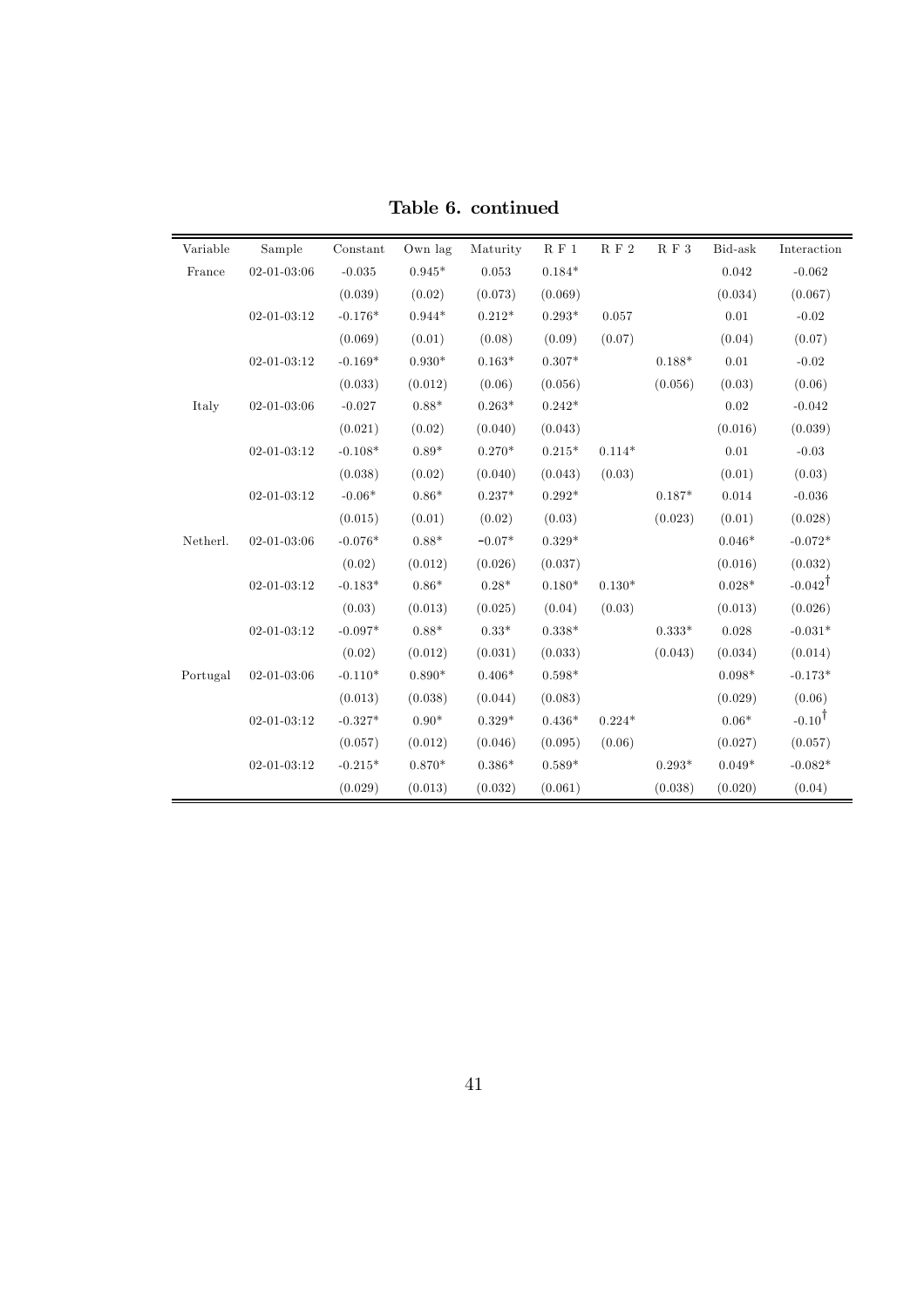Figure 1. 10-year yield differentials in the euro area, relative to German bonds

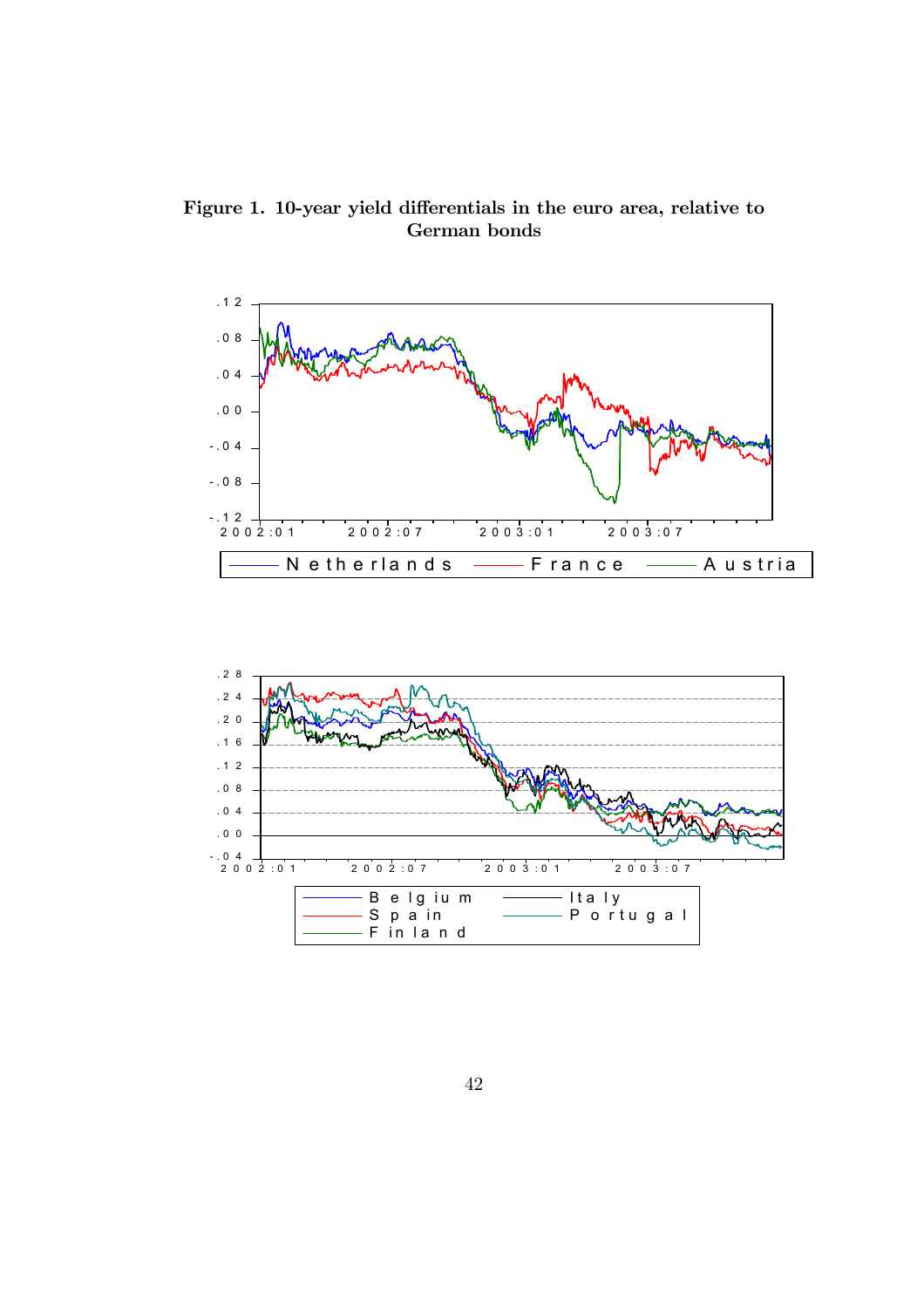